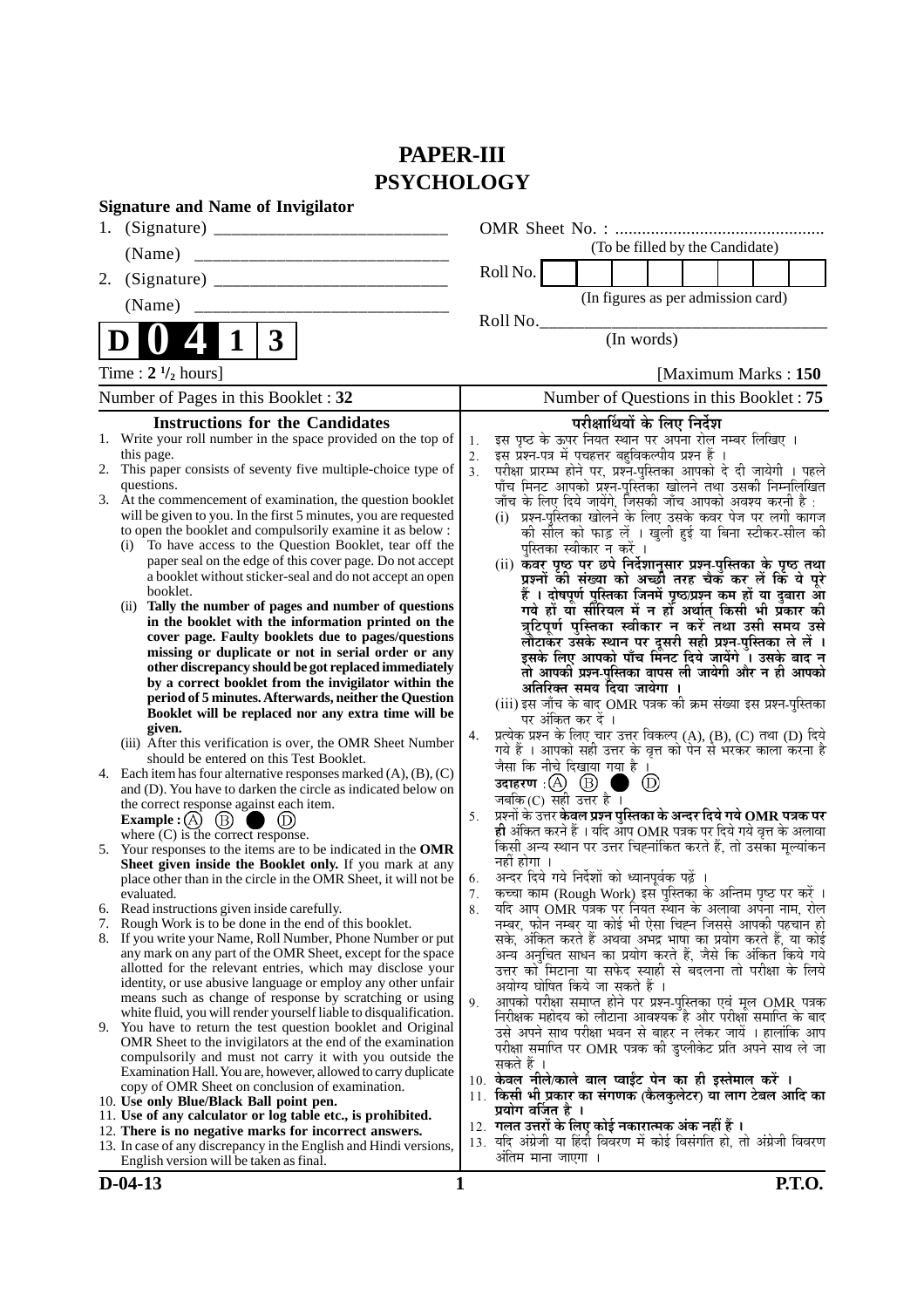#### **PSYCHOLOGY PAPER – III**

- **Note :** This paper contains **seventy five (75)** objective type questions of **two (2)** marks each. **All** questions are compulsory.
- **1.** Match List I with list II and indicate your answer with the help of given codes :

|     | $List-I$          |              | $List-II$      |                                                                                                        |  |  |  |
|-----|-------------------|--------------|----------------|--------------------------------------------------------------------------------------------------------|--|--|--|
|     | (Type of<br>Love) |              | (Explanation)  |                                                                                                        |  |  |  |
| p.  | Eros              |              | 1.             | A<br>type<br>of<br>unselfish<br>love<br>characterised by<br>devotion to the<br>welfare<br>of<br>others |  |  |  |
|     | q. Agape          |              | 2.             | A type of love<br>that<br>incorporates all<br>other types of<br>love                                   |  |  |  |
| r.  | Authentic<br>love |              | 3.             | A type of<br>procreative love<br>that is savouring<br>and experiential                                 |  |  |  |
| S.  | Philia            |              | 4.             | <b>Brotherly love</b>                                                                                  |  |  |  |
|     | <b>Codes:</b>     |              |                |                                                                                                        |  |  |  |
|     | p                 | q            | r              | S                                                                                                      |  |  |  |
|     | $(A)$ 3           | $\mathbf{1}$ | $\overline{2}$ | $\overline{4}$                                                                                         |  |  |  |
|     | $(B)$ 3           | 4            | $\overline{2}$ | 1                                                                                                      |  |  |  |
| (C) | $\overline{4}$    | 1            | 3              | $\overline{2}$                                                                                         |  |  |  |

**2.** Out of the following who has not

(D) 2 4 1 3

- explained intelligence in terms of Psychometric Approach ?
	- (A) Jensen
	- (B) Cattell
	- (C) Sternberg
	- (D) Thurstone
- **Paper-III 2 D-04-13**
- **3.** Select one of the levels and one of the stages given below as envisaged by Kohlberg in the theory of development of moral reasoning :
	- 1. Two levels 4. Five stages
	- 2. Three levels 5. Six stages
	- 3. Four levels 6. Eight stages **Codes :**
	- (A) 1 and 5 (B) 2 and 4
	- (C)  $2 \text{ and } 6$  (D)  $3 \text{ and } 6$
- **4.** Match List I with List II and indicate your answer with the help of the given codes :

|     | $List-I$                                   |                            | $List - II$    |                                                                                             |  |  |  |
|-----|--------------------------------------------|----------------------------|----------------|---------------------------------------------------------------------------------------------|--|--|--|
|     | (Styles)                                   |                            |                | (Descriptions)                                                                              |  |  |  |
| p.  | Impulsive<br>cognitive<br>style            |                            | 1.             | Responding<br>slowly, carefully<br>and accurately                                           |  |  |  |
| q.  | style                                      | Reflective 2.<br>cognitive |                | Memorizing but<br>not understanding<br>learning<br>the<br>material                          |  |  |  |
| r.  | Deep<br>processing<br>learning<br>style    |                            |                | 3.<br>Responding<br>quickly but often<br>inaccurately                                       |  |  |  |
| S.  | Surface<br>processing<br>learning<br>style |                            | 4.             | Understanding<br>underlying<br>the<br>and<br>concepts<br>meaning<br>of<br>learning material |  |  |  |
|     | <b>Codes:</b>                              |                            |                |                                                                                             |  |  |  |
|     | p                                          | q                          | r              | S                                                                                           |  |  |  |
| (A) | $\mathbf{1}$                               | $\overline{2}$             | 3              | 4                                                                                           |  |  |  |
|     | $(B)$ 3                                    | $\mathbf{1}$               | 4              | $\overline{2}$                                                                              |  |  |  |
|     | $(C)$ 2                                    | 4                          | $\mathbf{1}$   | 3                                                                                           |  |  |  |
| (D) | $\overline{4}$                             | 3                          | $\overline{2}$ | $\mathbf{1}$                                                                                |  |  |  |
|     |                                            |                            |                |                                                                                             |  |  |  |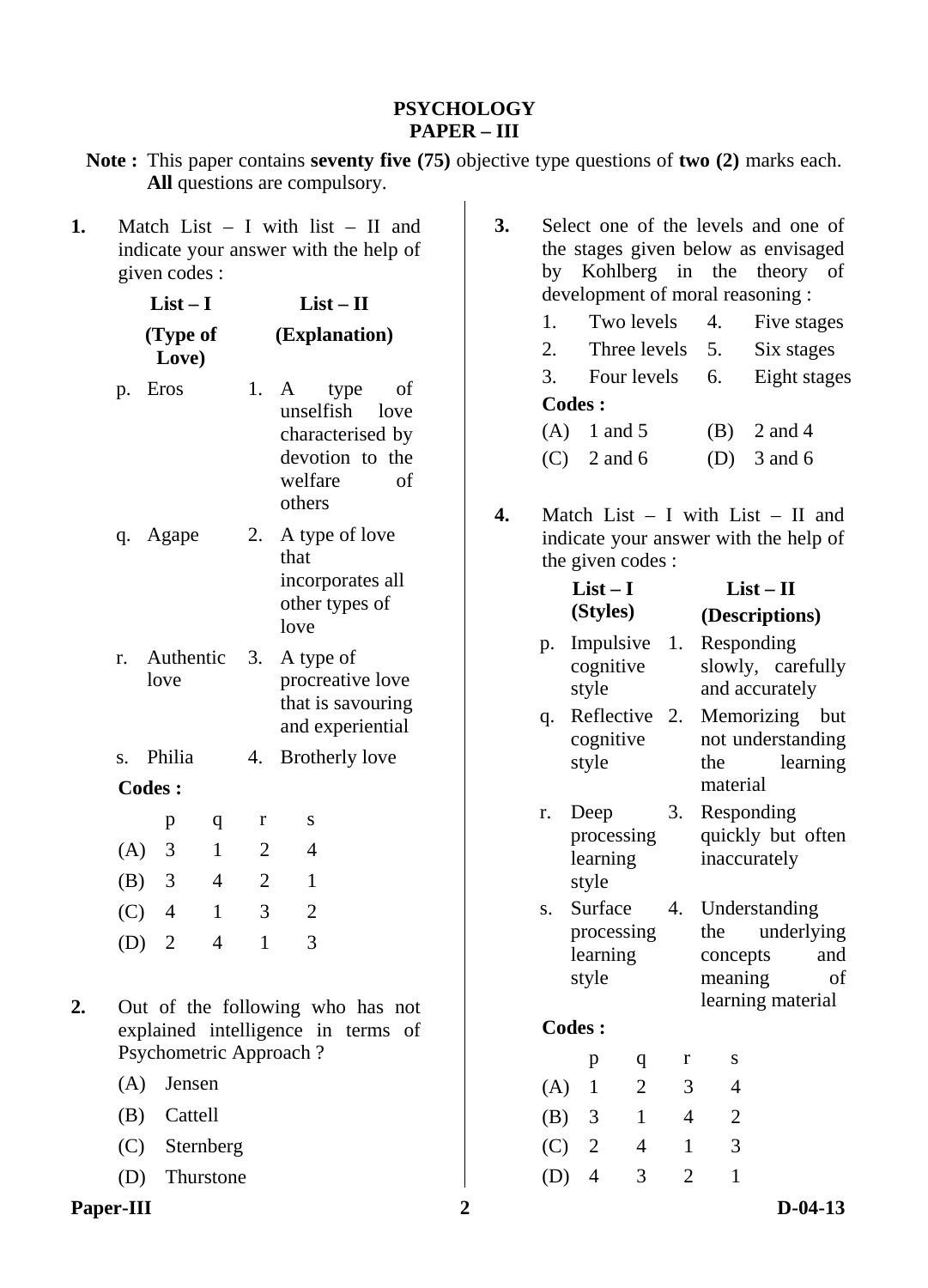# मनोविज्ञान

# **प्रश्नपत्र – III**<br><del>⊂</del>— ⊥ँ ⊤— पीर

|           |                                                                                                                                     |                       |                |                |                       | <b>सूचना :</b> इस प्रश्नपत्र में <b>पचहत्तर</b> (75) बहु-विकल्पीय प्रश्न हैं । प्रत्येक प्रश्न के <b>दो</b> (2) अंक हैं । <b>सभी</b> प्रश्न अनिवार्य |   |    |                             |                      |                 |                                                                                                                            |                |                                                                                    |  |
|-----------|-------------------------------------------------------------------------------------------------------------------------------------|-----------------------|----------------|----------------|-----------------------|------------------------------------------------------------------------------------------------------------------------------------------------------|---|----|-----------------------------|----------------------|-----------------|----------------------------------------------------------------------------------------------------------------------------|----------------|------------------------------------------------------------------------------------|--|
| 1.        | सूची – I को सूची – II के साथ सुमेलित करें<br>और नीचे दिये कोडों की सहायता से अपने उत्तर<br>का चयन कीजिये :<br>सूची – I<br>सूची – II |                       |                |                |                       | 3.                                                                                                                                                   |   |    | अवस्था निम्न में से चुनें : |                      |                 | कोहलबर्ग के नैतिक तर्कण के विकास के<br>सिद्धान्त में दिए गए स्तरों की संख्या एवं<br>अवस्थाओं की संख्या के लिए एक स्तर व एक |                |                                                                                    |  |
|           |                                                                                                                                     | (प्रेम के प्रकार)     |                |                |                       |                                                                                                                                                      |   |    | 1.                          | दो स्तर              |                 |                                                                                                                            | 4.             | पाँच अवस्थाएँ                                                                      |  |
|           |                                                                                                                                     |                       |                |                | (व्याख्या)            |                                                                                                                                                      |   |    | 2.                          |                      | तीन स्तर        |                                                                                                                            | 5.             | छ: अवस्थाएँ                                                                        |  |
|           |                                                                                                                                     | p. इरोस<br>(जिजीविषा) |                |                |                       | 1. निस्वार्थ प्रकार का<br>प्रेम जो दूसरों के                                                                                                         |   |    | 3.                          |                      | चार स्तर        |                                                                                                                            | 6.             | आठ अवस्थाएँ                                                                        |  |
|           |                                                                                                                                     |                       |                |                |                       | योगक्षेम के प्रति                                                                                                                                    |   |    | कोड :                       |                      |                 |                                                                                                                            |                |                                                                                    |  |
|           |                                                                                                                                     |                       |                |                | समर्पित होता है ।     |                                                                                                                                                      |   |    |                             | $(A)$ 1 एवं 5        |                 |                                                                                                                            | (B)            | 2 एवं 4                                                                            |  |
|           |                                                                                                                                     | q. एगैपी              |                |                | 2. एक प्रकार का प्रेम |                                                                                                                                                      |   |    | (C)                         |                      | 2 एवं $6$       |                                                                                                                            | (D)            | 3 एवं 6                                                                            |  |
|           |                                                                                                                                     |                       |                |                |                       | जो अन्य सब प्रकार                                                                                                                                    |   |    |                             |                      |                 |                                                                                                                            |                |                                                                                    |  |
|           |                                                                                                                                     |                       |                |                | करता है ।             | के प्रेम को समेकित                                                                                                                                   |   | 4. |                             |                      |                 |                                                                                                                            |                | सूची – I को सूची – II के साथ सुमेलित करें                                          |  |
|           |                                                                                                                                     |                       |                |                |                       |                                                                                                                                                      |   |    |                             |                      | का चयन कीजिये : |                                                                                                                            |                | और नीचे दिये कोडों की सहायता से अपने उत्तर                                         |  |
|           | r.                                                                                                                                  | प्रामाणिक प्रेम 3.    |                |                |                       | प्रजननक्षम/उत्पादक<br>प्रेम जो रसपूर्ण एवं                                                                                                           |   |    |                             | सूची – I             |                 |                                                                                                                            |                | सूची – II                                                                          |  |
|           |                                                                                                                                     |                       |                |                |                       | प्रयोगात्मक होता है ।                                                                                                                                |   |    |                             | (शैली)               |                 |                                                                                                                            |                | (विवरण)                                                                            |  |
|           |                                                                                                                                     | s. फिलिया             |                |                | 4. भाईपन का प्रेम     |                                                                                                                                                      |   |    |                             | आवेगिक               |                 |                                                                                                                            |                | 1. धीरे-धीरे, सावधानी से                                                           |  |
|           | कोड :                                                                                                                               |                       |                |                |                       |                                                                                                                                                      |   |    | p.                          | संज्ञानात्मक<br>शैली |                 |                                                                                                                            | देना           | और ठीक-ठीक प्रत्युत्तर                                                             |  |
|           |                                                                                                                                     | $\mathbf{p}$          | $\mathbf q$    | r              | S                     |                                                                                                                                                      |   |    | q.                          |                      | चिन्तनशील       | 2.                                                                                                                         |                | अधिगम सामग्री को                                                                   |  |
|           | (A)                                                                                                                                 | 3                     | $\mathbf{1}$   | $\overline{2}$ | $\overline{4}$        |                                                                                                                                                      |   |    |                             | संज्ञानात्मक         |                 |                                                                                                                            |                | स्मरण करना परन्तु                                                                  |  |
|           | (B)                                                                                                                                 | 3                     | $\overline{4}$ | $\overline{2}$ | $\mathbf{1}$          |                                                                                                                                                      |   |    |                             | शैली                 |                 |                                                                                                                            | समझना नहीं     |                                                                                    |  |
|           | (C)                                                                                                                                 | $\overline{4}$        | $\mathbf{1}$   | 3              | $\overline{2}$        |                                                                                                                                                      |   |    | r.                          |                      |                 |                                                                                                                            |                | गहन प्रक्रियण 3. शीघ्रता से परन्तु प्राय:<br>अधिगम शैली       गलत प्रत्युत्तर देना |  |
|           |                                                                                                                                     | (D) 2 4 1             |                |                | 3                     |                                                                                                                                                      |   |    | S.                          | सतही                 |                 |                                                                                                                            |                | 4. अंतर्निहित अवधारणाओं                                                            |  |
|           |                                                                                                                                     |                       |                |                |                       |                                                                                                                                                      |   |    |                             | प्रक्रियण            |                 |                                                                                                                            |                | और अधिगम सामग्री                                                                   |  |
| 2.        |                                                                                                                                     |                       |                |                |                       | निम्नलिखित में से किसने बुद्धि की व्याख्या<br>मनोमितिकी पद्धति के उपयोग के आधार पर                                                                   |   |    |                             |                      | अधिगम शैली      |                                                                                                                            |                | का अर्थ समझना                                                                      |  |
|           |                                                                                                                                     | नहीं की है ?          |                |                |                       |                                                                                                                                                      |   |    | कोड :                       |                      |                 |                                                                                                                            |                |                                                                                    |  |
|           |                                                                                                                                     | (A) जैन्सन            |                |                |                       |                                                                                                                                                      |   |    |                             | $\mathbf{p}$         | q               | r                                                                                                                          | S              |                                                                                    |  |
|           | (B)                                                                                                                                 | कैटेल                 |                |                |                       |                                                                                                                                                      |   |    | (A)                         | $\overline{1}$       | $\overline{2}$  | 3                                                                                                                          | $\overline{4}$ |                                                                                    |  |
|           | (C)                                                                                                                                 | स्टर्नबर्ग            |                |                |                       |                                                                                                                                                      |   |    | (B)                         | 3 <sup>7</sup>       | $\mathbf{1}$    | $\overline{4}$                                                                                                             | $\overline{2}$ |                                                                                    |  |
|           |                                                                                                                                     | थर्स्टन               |                |                |                       |                                                                                                                                                      |   |    | (C)                         | 2                    | $\overline{4}$  | $\mathbf{1}$                                                                                                               | 3              |                                                                                    |  |
| $D-04-13$ | (D)                                                                                                                                 |                       |                |                |                       |                                                                                                                                                      | 3 |    | (D)                         | $\overline{4}$       | $\overline{3}$  | $\overline{2}$                                                                                                             | $\mathbf{1}$   | Paper-III                                                                          |  |
|           |                                                                                                                                     |                       |                |                |                       |                                                                                                                                                      |   |    |                             |                      |                 |                                                                                                                            |                |                                                                                    |  |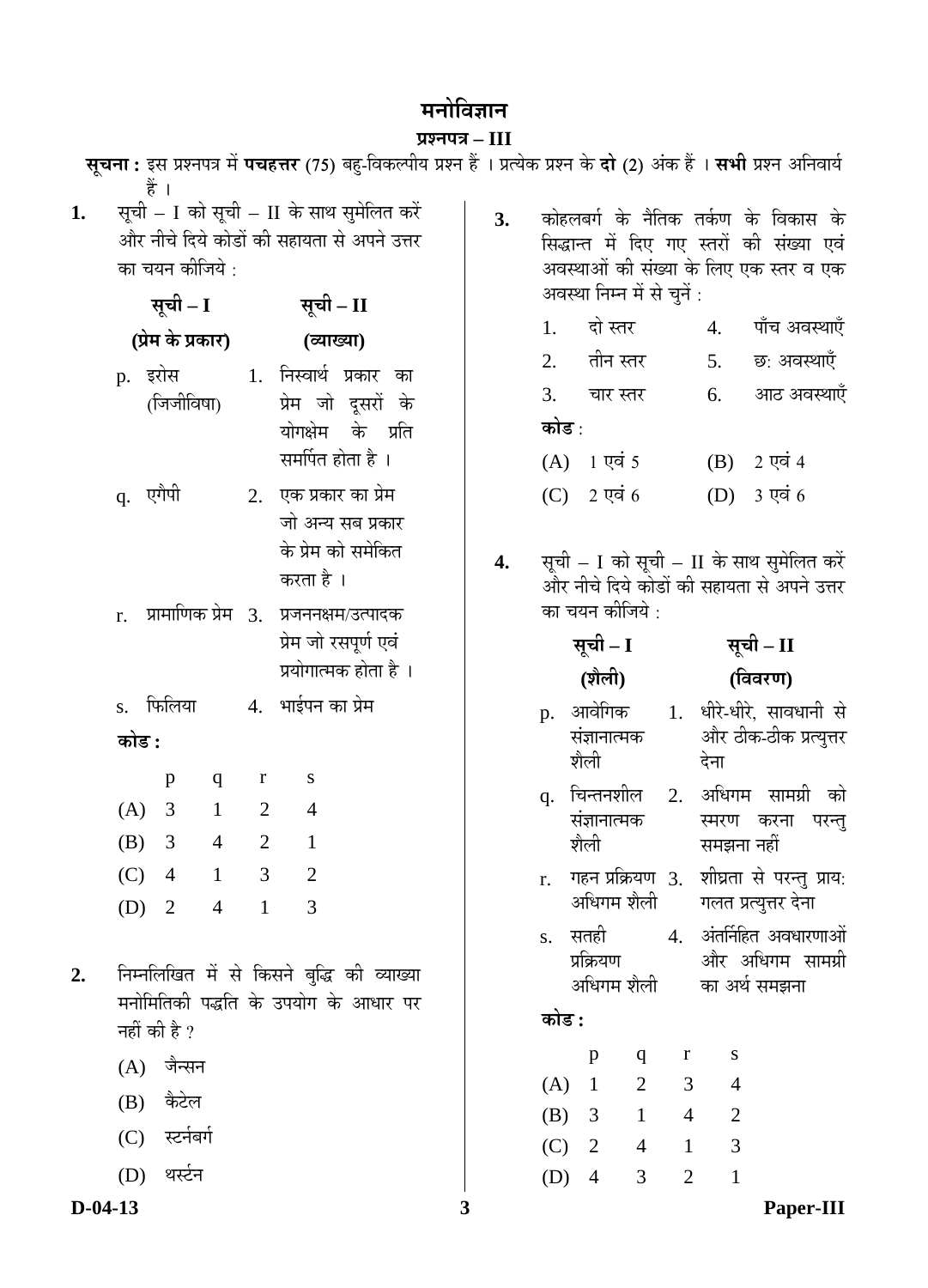- **5.** Which of the following is NOT a factor for poor academic performance among low socioeconomic status students ?
	- (A) Resistance culture
	- (B) Tracking
	- (C) Learned Helplessness
	- (D) Family size
- **6.** What are the attitudes, goals and strategies of Failure Avoiding Students ?
	- (A) High fear of failure, very high or very low goals and self defeating strategies.
	- (B) Expectations of failure, very high or very low goals and self defeating strategies.
	- (C) High fear of failure, very high or very low goals and learned helplessness.
	- (D) High fear of failure, no goals, learned helplessness
- **7.** Hunger is caused by
	- I. Expectation of food
	- II. Deficiency of energy
	- III. Homeostatic disturbance
	- IV. Deficiency of Oxygen

- $(A)$  I
- (B) I, II
- $(C)$  I, II, III
- (D) I, II, III, IV
- **Paper-III** D-04-13
- **8.** Arrange the developmental stages of language given by Vygotsky in correct sequence, given below :
	- 1. Potential concept stage
	- 2. Vague syncretic stage
	- 3. Mature concept stage
	- 4. Complex stage

#### **Codes :**

- (A) 3, 1, 4, 2
- (B) 2, 4, 1, 3
- $(C)$  1, 3, 2, 4
- (D) 4, 2, 3, 1
- **9.** Read the below given statements marked as Assertion (A) and Reason (R). Indicate your answer using the codes given below :
	- **Assertion (A) :** Labour Unions act collectively to protect employee's interests.
	- **Reason (R) :** Labour Unions have little influence on employee competence.

#### **Codes :**

- (A) Both (A) and (R) are true and (R) is the correct explanation of (A).
- (B) Both (A) and (R) are true, but (R) is not the correct explanation of (A).
- $(C)$  (A) is true, but  $(R)$  is false.
- (D) Both (A) and (R) are false.
- **10.** A person while intrinsically motivated does not seek \_\_\_\_ when performing, choose the correct code :
	- 1. Enjoyment
	- 2. Reward
	- 3. Challenge
	- 4. Avoidance of punishment

- (A) 1 and 2
- (B) 2 and 3
- $(C)$  2 and 4
- (D) 3 and 4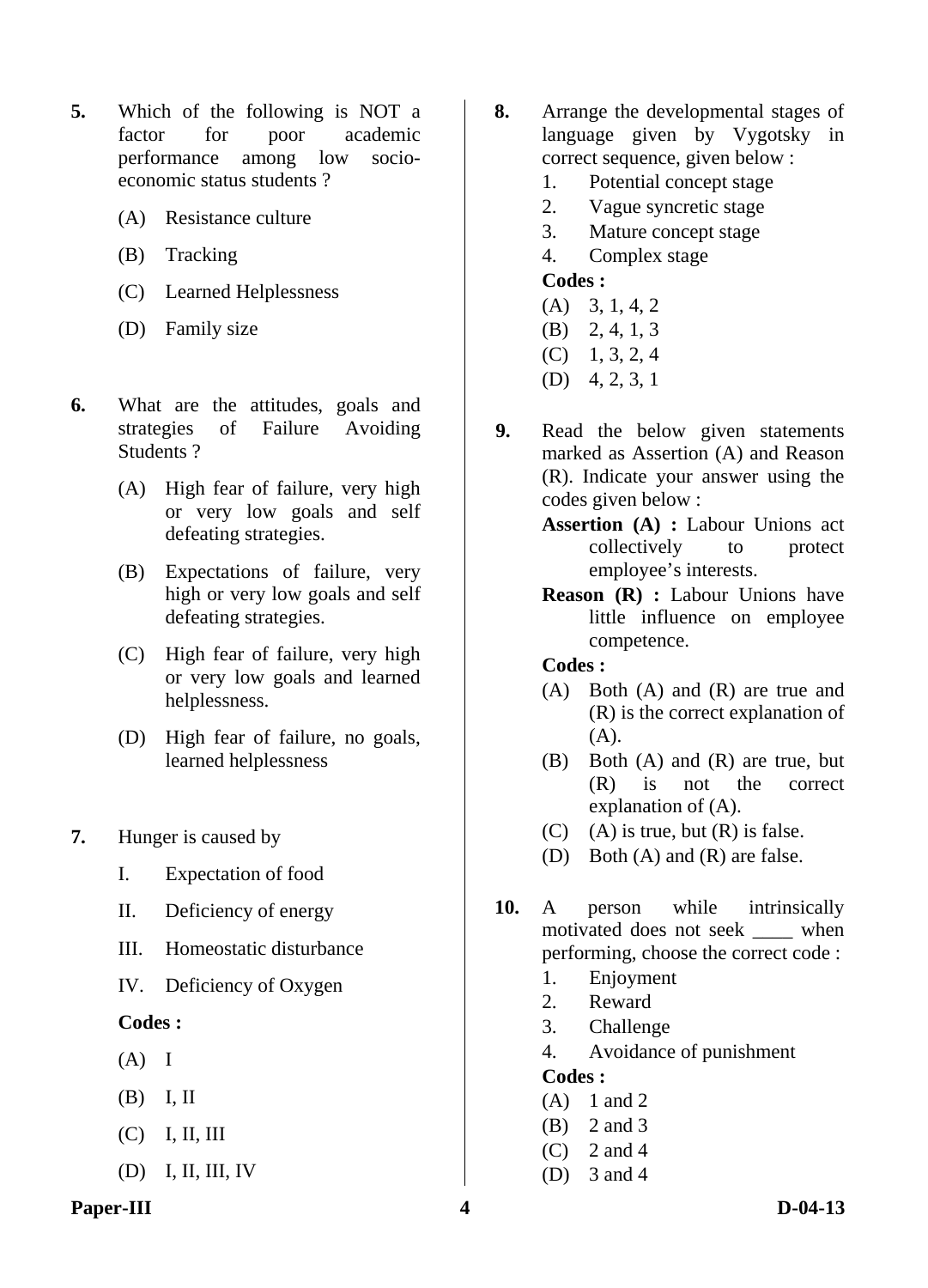- **5.** निम्न सामाजिक-आर्थिक स्थिति के विद्यार्थियों में निम्न अकादमिक निष्पन्नता के लिये कारण कौन सा नहीं है ?
	- (A) प्रतिरोधी संस्कृति
	- (B) ट्रैकिंग
	- (C) अधिगमित निरुपायात्व
	- (D) परिवार का आकार
- **6.** असफलता परिहारी विद्यार्थियों की अभिवृत्तियाँ, लक्ष्य और युक्तियाँ क्या हैं ?
	- $(A)$  असफलता का अधिक भय, बहुत उच्च या बहुत निम्न लक्ष्य और आत्मघाती यक्तियाँ
	- (B) असफलता को प्रत्याशाएँ, बहुत उच्च या बहत निम्न लक्ष्य और आत्मघाती युक्तियाँ
	- (C) असफलता का अधिक भय, बहुत उच्च या बहत निम्न लक्ष्य और अधिगमित निरुपायात्व
	- $(D)$  असफलता का अधिक भय, कोई लक्ष्य नहीं. अधिगमित निरुपायात्व
- **7.** भुख का कारण है
	- I. भोजन की प्रत्याशा
	- II. ऊर्जा की कमी
	- III. समस्थितिक अव्यवस्था
	- IV. ऑक्सीजन की कमी
	- **कोड़** ·
	- $(A)$  I
	- (B) I, II
	- (C) I, II, III
	- (D) I, II, III, IV
- **8.** वायगोत्सकी द्वारा भाषा के विकास की दी गई निम्न अवस्थाओं को सही अनुक्रम में रखें:
	- 1. सम्भाव्य संप्रत्यय अवस्था
	- 2. अस्पष्ट संहतिक अवस्था
	- 3. परिपक्कव संप्रत्यय अवस्था
	- 4. जटिल अवस्था

<u>कोड :</u>

- (A) 3, 1, 4, 2
- (B) 2, 4, 1, 3
- $(C)$  1, 3, 2, 4
- (D) 4, 2, 3, 1
- 9. नीचे दो कथन दिये गये हैं. पहले को अभिकथन  $(A)$  और दूसरे को तर्क  $(R)$  का नाम दिया गया है । नीचे दिये कोडों की सहायता से अपना उत्तर बताइये । **अभिकथन (A)** : श्रमिक संघ सामुहिक रूप से अपने नियोक्ता के हितों का संरक्षण करते हैं । **तर्क (R)** : श्रमिक संघों का कर्मचारी की क्षमता पर न के बराबर प्रभाव होता है । कोड़ ·  $(A)$   $(A)$  और  $(R)$  दोनों सत्य हैं और  $(R)$ , (A) की सही व्याख्या है ।  $(B)$   $(A)$  और  $(R)$  दोनों सत्य हैं, परन्तु  $(R)$ ,  $(A)$  की सही व्याख्या नहीं है । (C) (A) सत्य है, परन्तु (R) असत्य है। (D)  $(A)$  और  $(R)$  दोनों असत्य हैं । 10. **एक व्यक्ति जब अन्तर्गतिक अभिप्रेरित** होता है तो निष्पादन के लिए <sup>को</sup> नहीं चाहता है, सही कोड चुनें । 1. आनन्द  $2.$  फल 3. चुनौती 4. दण्ड का परिहार <u>कोड :</u>
	- $(A)$  1 और 2
	- $(B)$  2 और 3
	- $(C)$  2 और 4
	- (D) 3 और 4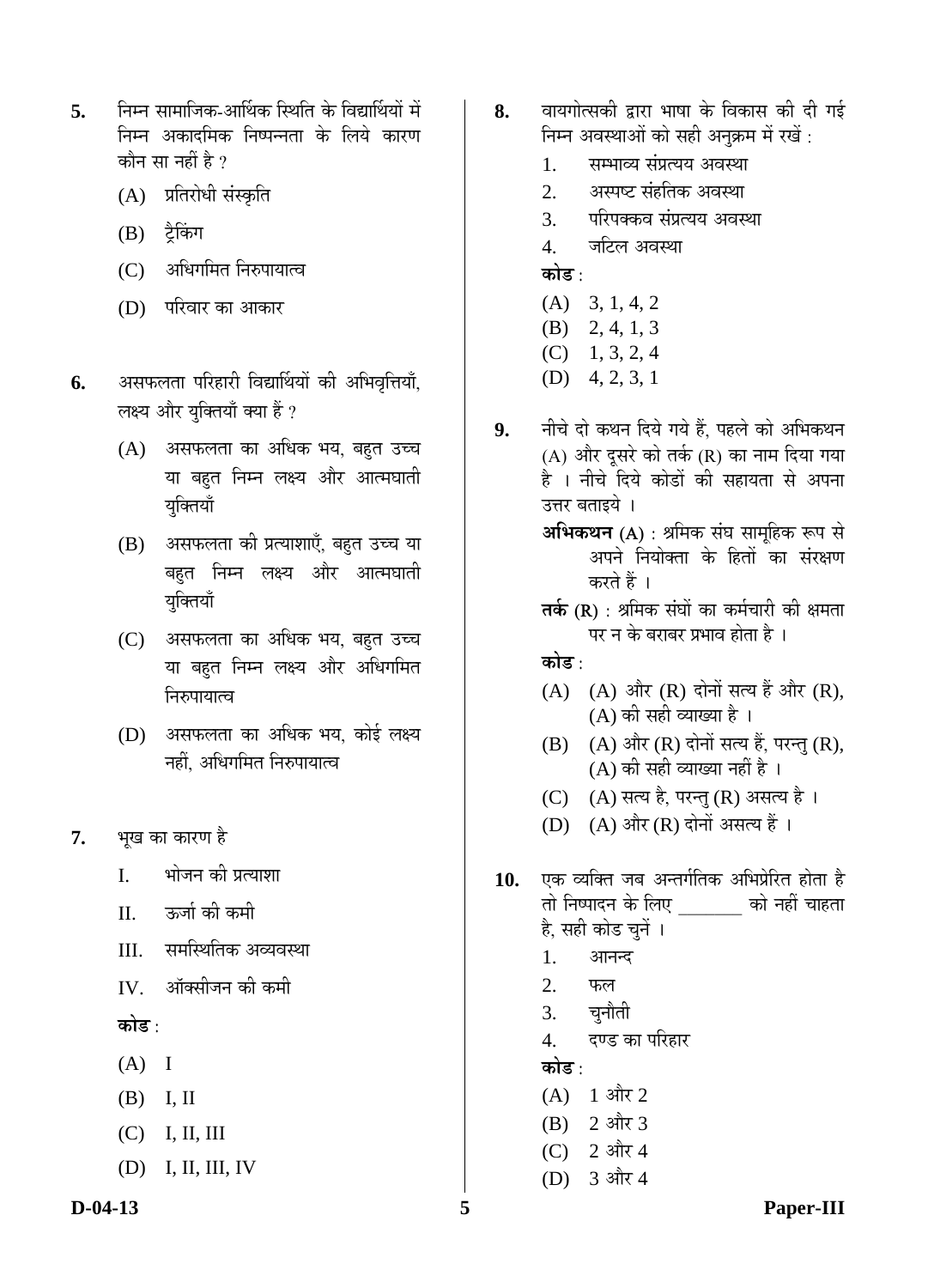- **11.** I imagine becoming a renowned painter some day. I am engaging in
	- (A) Divergent Thinking
	- (B) Prospective Thinking
	- (C) Creative Thinking
	- (D) Autistic Thinking
- **12.** The known stimulus elicits the while the unknown stimulus elicits the \_\_\_\_\_\_\_.
	- (A) Operant Behaviour; respondent behaviour
	- (B) Operant Behaviour; Conditioned behaviour
	- (C) Conditioned Behaviour; Operant Behaviour
	- (D) Respondent Behaviour; Operant Behaviour

**List – II** 

**13.** Match List – I and List – II and indicate your answer using the codes given below :

**List – I** 

|         |                                          | LISL — 1      |  |                 |  | LISL — 11    |           |                                          |  |
|---------|------------------------------------------|---------------|--|-----------------|--|--------------|-----------|------------------------------------------|--|
|         |                                          | of stress)    |  | (Kind of effect |  |              | (effects) |                                          |  |
| p.      | Physiological 1. Reduced work<br>effects |               |  |                 |  |              |           | performance                              |  |
| q.      | Emotional<br>effects                     |               |  |                 |  | 2.           |           | Expansion of<br>air passages in<br>lungs |  |
| r.      | Cognitive<br>effects                     |               |  |                 |  | 3.           |           | Feeling of<br>anxiety                    |  |
| S.      |                                          | effects       |  | Behavioural     |  | 4.           |           | Increased<br>distractibility             |  |
|         |                                          | <b>Codes:</b> |  |                 |  |              |           |                                          |  |
|         |                                          | p             |  | q               |  | r            |           | S                                        |  |
| $(A)$ 2 |                                          |               |  | 3               |  | 4            |           | $\mathbf{1}$                             |  |
| $(B)$ 4 |                                          |               |  | 3               |  | $\mathbf{1}$ |           | 2                                        |  |
| $(C)$ 3 |                                          |               |  | 4               |  | 2            |           | 1                                        |  |
| (D)     |                                          | $\mathbf{1}$  |  | 2               |  | 4            |           | 3                                        |  |
|         |                                          |               |  |                 |  |              |           |                                          |  |

- **14.** Escape learning involves
	- (A) Instrumental conditioning with positive reinforcement
	- (B) Classical conditioning with positive reinforcement
	- (C) Classical conditioning with negative reinforcement
	- (D) Instrumental conditioning with negative reinforcement
- **15.** Given below are two statements are labelled as Assertion (A) and the other labelled as Reason (R). Indicate your answer using the code given below :
	- **Assertion (A) :** Subliminal or below threshold perception exerts an observable influence on various response parameters is not a controversial question.
	- **Reason (R) :** Subliminally presented emotional stimuli activate cortical areas that mediate emotional experiences.

#### **Codes :**

- (A) Both (A) and (R) are true and (R) is the correct explanation of (A).
- (B) Both (A) and (R) are true, but (R) is not the correct explanation of (A).
- $(C)$  (A) is true, but  $(R)$  is false.
- (D) (A) is false, but (R) is true.
- **16.** Which are the concepts mainly used by Sternberg in his theory of intelligence ?
	- 1. Meta components
	- 2. Performance components
	- 3. Factor Analysis
	- 4. Selective encoding

- $(A)$  1, 2 and 3
- (B) 2, 3 and 4
- $(C)$  1, 2 and 4
- (D) 1, 3 and 4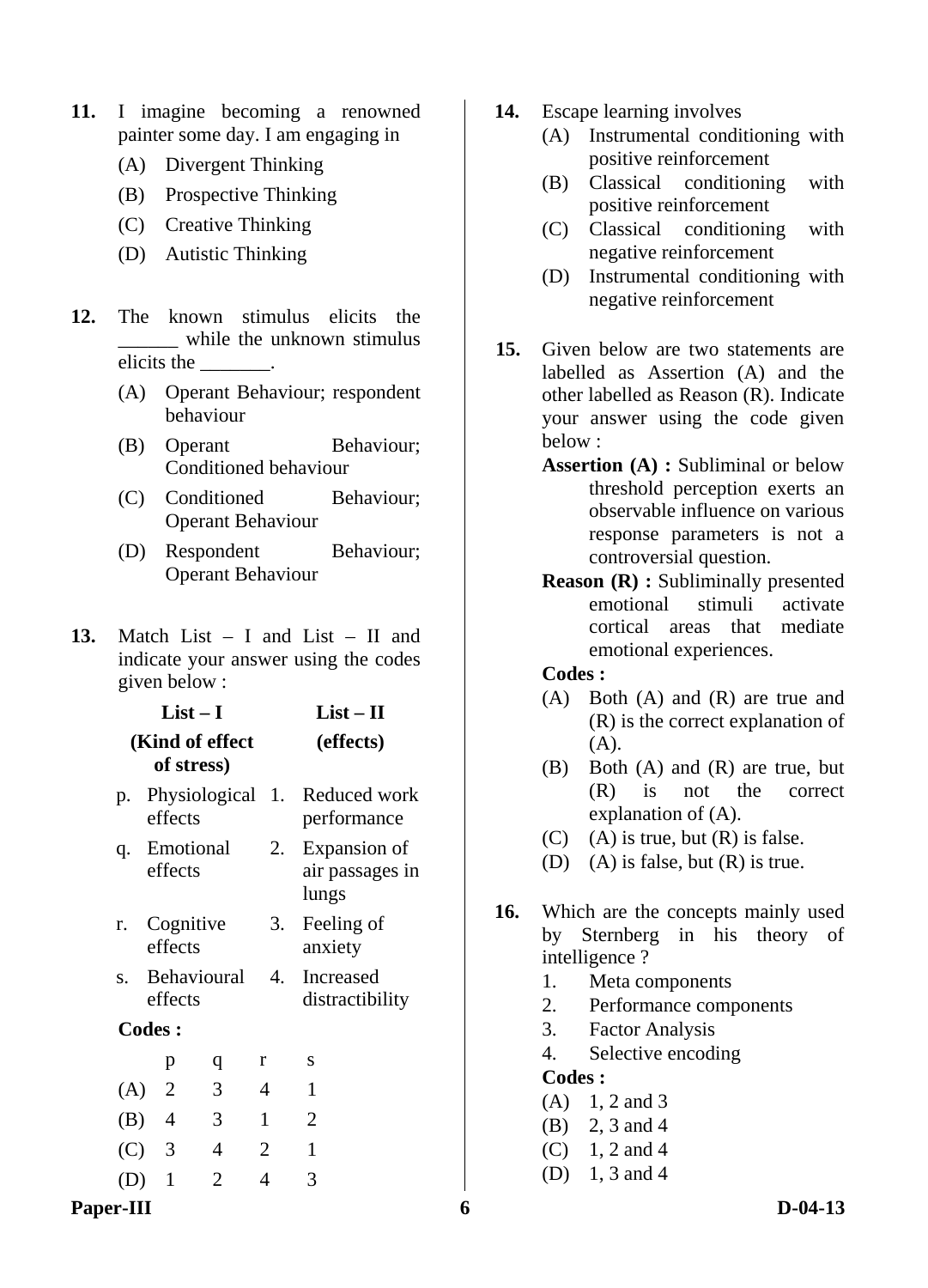- 11. किसी दिन एक प्रसिद्ध चित्रकार बनने की मैं कल्पना करता हूँ । ऐसा करके मैं निम्नलिखित में से किस तरह का चिंतन कर रहा हूँ ?
	- (A) अपसारी चिंतन
	- (B) भविष्यलक्षी चिंतन
	- (C) सृजनात्मक चिंतन
	- (D) स्वलीन चिंतन
- 12. ज्ञात उद्दीपक को जन्म देता है जब कि अज्ञात उद्दीपक को प्रकाश में लाता है ।
	- (A) क्रियाप्रसृत व्यवहार: उत्तरदाता का व्यवहार
	- (B) क्रियाप्रसूत व्यवहार; अनुबंधित व्यवहार
	- (C) । अनुबंधित व्यवहार; क्रियाप्रसूत व्यवहार
	- (D) उत्तरदाता व्यवहार; क्रियाप्रसूत व्यवहार
- 13. सूची I एवं सूची II का सुमेलन करते हुए निम्न कोड में से अपना उत्तर दें $\,$ :

<u>सूची – I</u> **(प्रतिबल के ¯ÖϳÖÖ¾ÖÖë Ûêú ¯ÖÏÛúÖ¸ü)**  <u>सची – II</u> **(¯ÖϳÖÖ¾Ö)**  p. शारीरिक-प्रभाव 1. कार्य निष्पादन में कमी q. संवेगात्मक प्रभाव 2. फेफड़ों के वायु द्वारों का फैलाव  $r$ . संज्ञानात्मक प्रभाव 3. दश्चिन्ता की भावना  $\,$ s. व्यवहारात्मक प्रभाव 4. अनमस्यकता में वृद्धि <u>कोड :</u> p q r s (A) 2 3 4 1 (B) 4 3 1 2 (C) 3 4 2 1 (D) 1 2 4 3

- 14. पलायन अधिगम किसे समाविष्ट करता है ?
	- (A) सकारात्मक पुनर्बलन के साथ नैमेतिक (या सहायक) अनुबंधन
	- (B) सकारात्मक पुनर्बलन के साथ क्लासीकल अनुबंधन
	- (C) नकारात्मक पुनर्बलन के साथ क्लासीकल अनुबंधन
	- (D) नकारात्मक पुनर्बलन के साथ नैमेतिक (सहायक) अनुबंधन
- 15. नीचे दो कथन दिये गये हैं. पहले को अभिकथन  $(A)$  और दूसरे को तर्क  $(R)$  का नाम दिया गया है । नीचे दिये कोडों की सहायता से अपना उत्तर बताइये $\,$  :
	- **अभिकथन (A)** : उपदेहली अथवा अवसीमान्त प्रत्यक्षीकरण विभिन्न प्रत्युत्तर प्राचालों पर प्रेक्षणीय प्रभाव डालते हैं, यह विवादास्पद प्रश्न नहीं है ।
	- **तर्क (R)** : अवसीमान्त संवेगी उद्दीपक उन वतकुटीय क्षेत्रों को उत्तेजित करते हैं जो संवेगी अनुभवों का मध्ययन करते हैं ।

<u>कोड :</u>

- $(A)$   $(A)$  और  $(R)$  दोनों सत्य हैं और  $(R)$ , (A) की सही व्याख्या है ।
- $(B)$   $(A)$  और  $(R)$  दोनों सत्य हैं, परन्तु  $(R)$ , (A) की सही व्याख्या नहीं है ।
- $(C)$   $(A)$  सत्य है, परन्तु  $(R)$  असत्य है ।
- (D) (A) असत्य है, परन्तु (R) सत्य है।
- 16. बुद्धि के अपने सिद्धान्त में स्टर्नबर्ग ने मुख्यत: <u>किन सम्प्रत्यों का उपयोग किया ?</u>
	- 1. मैटा कम्पोनन्ट
	- 2. निष्पादन कम्पोनन्ट (घटक)
	- 3. कारक विश्लेषण
	- 4. सलकटिव इन्कोडिंग

**कोड** :

- $(A)$  1, 2 एवं 3
- $(B)$  2, 3 एवं 4
- $(C)$  1, 2 एवं 4
- $(D)$  1, 3 एवं 4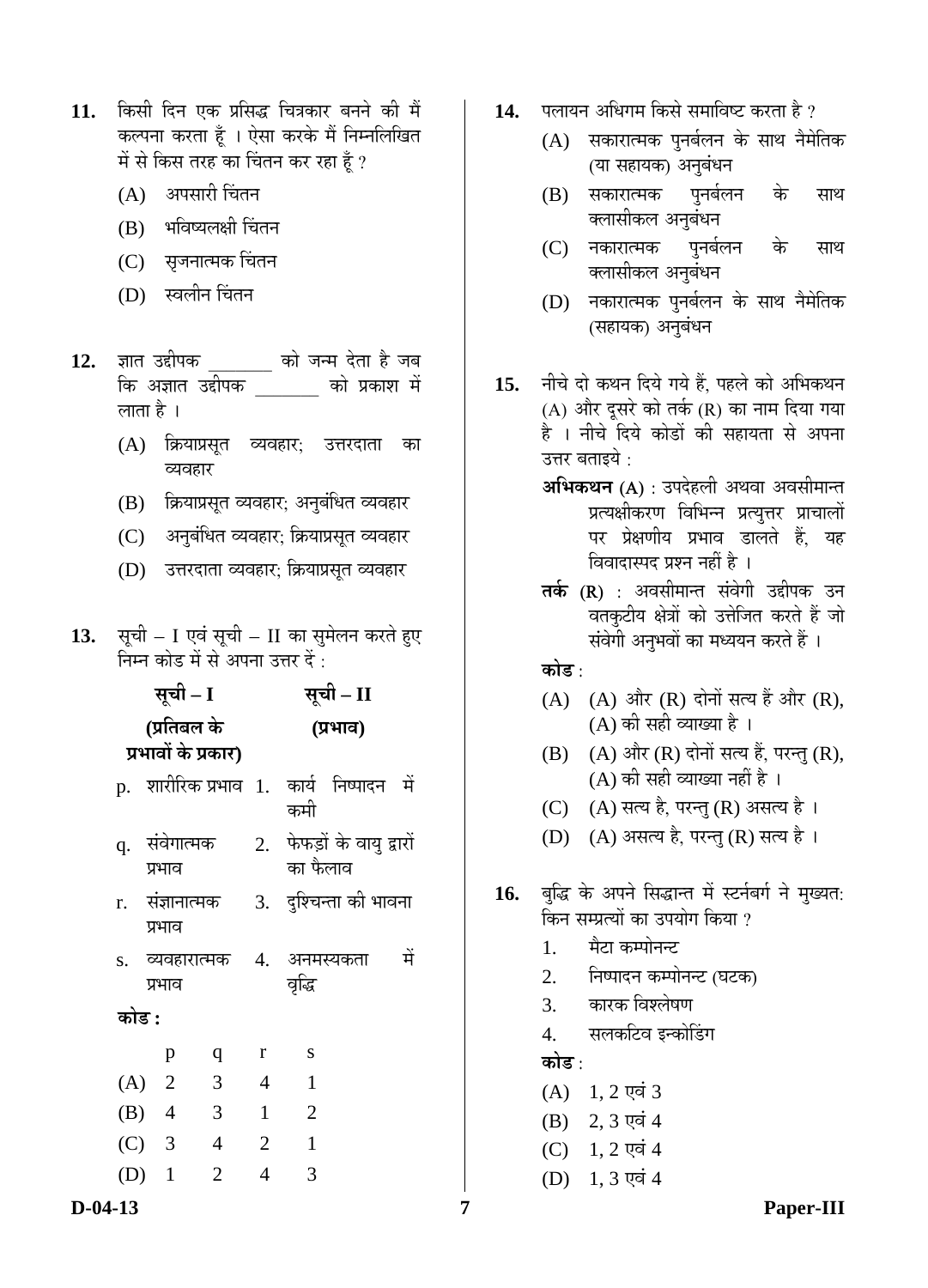- **17.** Given below are two statements, the first labelled as Assertion (A) and the other labelled as Reason (R). Indicate your answer using the codes given below :
	- **Assertion (A) :** Total variance of test score is the sum of True Variance and Error Variance.
	- **Reason (R) :** True score and error score are independent of each other.

- $(A)$  Both  $(A)$  and  $(R)$  are true and  $(R)$ is the correct explanation of (A).
- (B) Both (A) and (R) are true but (R) is not the correct explanation of (A).
- $(C)$  (A) is true, but  $(R)$  is false.
- (D) (A) is false, but  $(R)$  is true.
- **18.** While evaluating the personnel selection programme, job performance was found to have a multiple correlation of 0.6 with the four predictors in the selection test battery. This means that the four predictors explain
	- (A) 36% variance in job performance
	- (B) 40% variance in job performance
	- (C) 60% variance in job performance
	- (D) 64% variance in job performance
- **19.** The standardized regression coefficient (β) in bivariate regression indicates
	- (A) change in Y scores when X scores change by 1.
	- (B) change in Y scores when X scores change by one SD.
	- (C) Change in Z-scores of Y when X scores change by 1.
	- (D) Change in Z-scores of Y when X scores change by 1 SD.
- **20.** In a single group pretest-post test design, which one of the following statistical method can be best employed to evaluate the mean differences of pre and post tests ?
	- (A) Mann-Whitney U test
	- (B) Randomized ANOVA
	- (C) Chi-Square
	- (D) Repeated measures ANOVA
- **21.** Ideas interfering with the correct solution of a problem fade during this stage of creative thinking. This stage is
	- (A) Evaluation
	- (B) Revision
	- (C) Illumination
	- (D) Incubation
- **22.** Which of the following strategies do not help improve memory ?
	- (A) Use of Mnemonics
	- (B) Minimize interference
	- (C) Mass learning
	- (D) Elaborative rehearsal
- **23.** Explicit or Declarative memory consist of which of the following types of memories ?
	- 1. Procedural memory
	- 2. Episodic memory
	- 3. Semantic memory
	- 4. Autobiographical memory

#### **Codes :**

- (A) 1 and 2
- (B) 2 and 4
- (C) 2, 3 and 4
- (D) 1, 2 and 4

#### **Paper-III 8 D-04-13**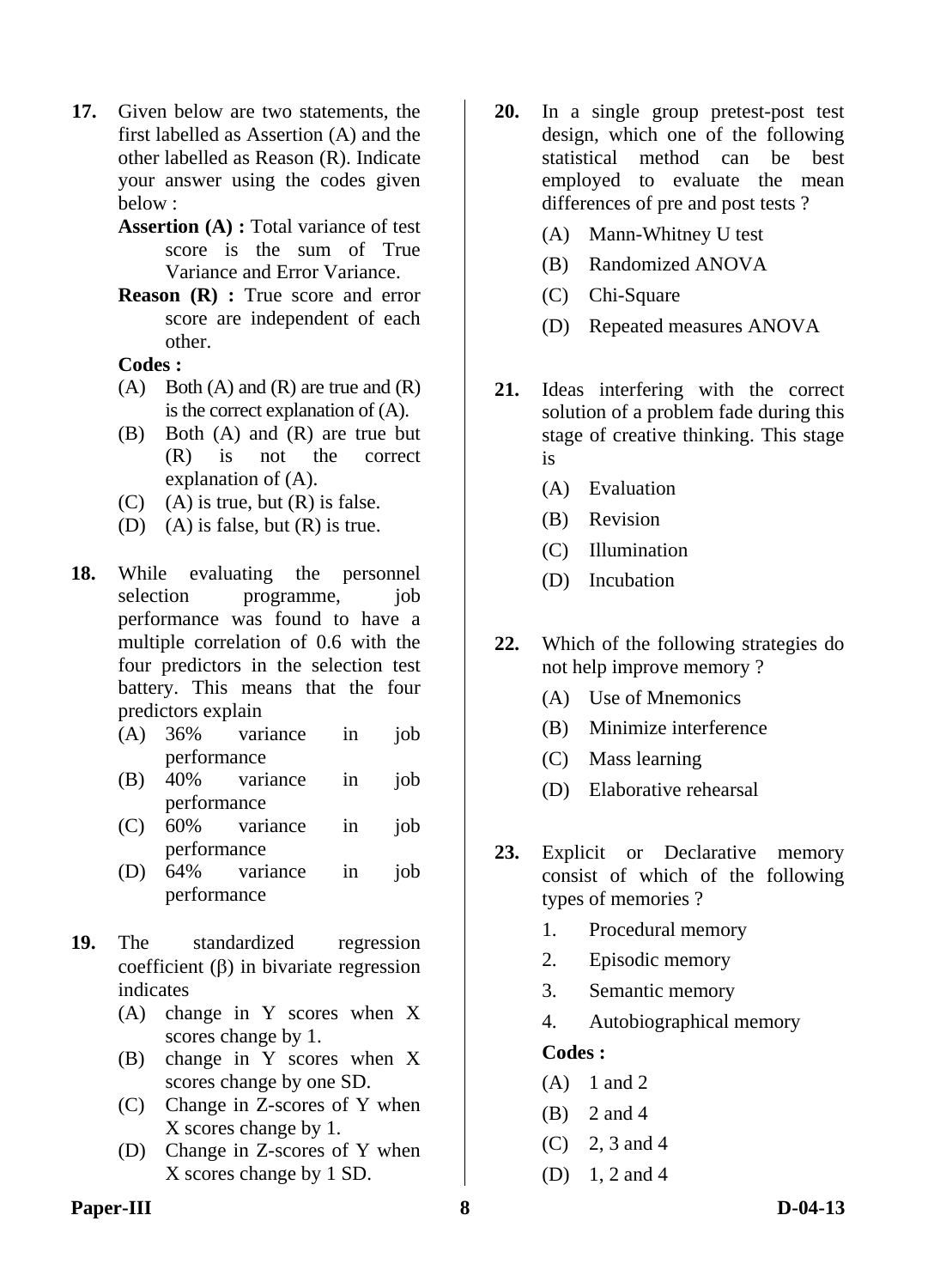- 17. नीचे दो कथन दिये गये हैं, पहले को अभिकथन (A) और दूसरे को तर्क (R) का नाम दिया गया है । नीचे दिये कोडों की सहायता से अपना उत्तर बताइये :
	- **अभिकथन (A)** : परीक्षण अंक का कुल प्रसरण सत्य प्रसरण तथा त्रूटि प्रसरण क<mark>ा</mark> योग है ।
	- **तर्क (R)** : सत्य प्राप्तांक और त्रूटि प्राप्तांक एक-दुसरे से स्वतन्त्र होते हैं ।

<u>कोड :</u>

- $(A)$   $(A)$  और  $(R)$  दोनों सत्य हैं और  $(R)$ , (A) की सही व्याख्या है ।
- $(B)$   $(A)$  और  $(R)$  दोनों सत्य हैं परन्तु  $(R)$ ,  $(A)$  की सही व्याख्या नहीं है ।
- (C) (A) सत्य है, परन्तु (R) असत्य है।
- (D) (A) असत्य है, परन्तु (R) सत्य है।
- 18. कार्मिक चयन कार्यक्रम का मूल्यांकन करते समय, जॉब निष्पन्नता की चयन परीक्षण शृंखला में चार पर्वसृचकों के साथ 0.6 का बह सहसम्बन्ध पाया गया था । इसका अर्थ है कि चार पर्वसुचक निम्नलिखित की व्याख्या करते हैं :
	- $(A)$  जॉब निष्पन्नता में 36% प्रसरण
	- $(B)$  जॉब निष्पन्नता में 40% प्रसरण
	- $(C)$  जॉब निष्पन्नता में 60% प्रसरण
	- $(D)$  जॉब निष्पन्नता में 64% प्रसरण
- 19. द्विचर समाश्रयण में मानकीकृत समाश्रयण  $\eta$ णांक (β) क्या इंगित करता है ?
	- $(A)$   $X$  अंकों में 1 का परिवर्तन होने पर  $Y$ अंकों में परिवर्तन ।
	- $(B)$   $\overline{X}$  अंकों में एक SD (मानक विचलन) का परिवर्तन होने पर  $\boldsymbol{\mathrm{Y}}$  अंकों में परिवर्तन**।**
	- $(C)$  जब  $X$  अंकों में 1 का परिवर्तन होता है तो  $Y$  के  $Z$  अंकों में परिवर्तन ।
	- $(D)$  जब  $X$  अंकों में 1 SD (मानक विचलन) का परिवर्तन होता है तो  $\boldsymbol{\mathrm{Y}}$  के Z अंकों में परिवर्तन**।**
- 20. **एकल समूह पूर्व परीक्षा-उत्तर परीक्षा** डिजाइन में, निम्नलिखित में से कौन सी सांख्यिकीय विधि को पूर्व परीक्षण एवं उत्तर परीक्षणों के औसत अन्तरों का मूल्यांकन करने के लिये सर्वोत्तम प्रयोग किया जा सकता है ?
	- (A) मैन-व्हिटनी U परीक्षण
	- $(B)$  यादच्छिक ANOVA
	- (C) काई-स्क्वेयर
	- (D) पुनरावृत्त मापी ANOVA
- 21. किसी समस्या के सही समाधान के मार्ग में जो विचार आड़े आते हैं वे सृजनात्मक चिंतन के उस चरण में धीरे-धीरे लुप्त हो जाते हैं । यह चरण है
	- (A) मूल्यांकन
	- $(B)$  पुनर्विचार
	- (C) दीप्ति
	- (D) परिपाक
- 22. निम्नलिखित में से कौन सी युक्तियाँ स्मृति को सुधारने में सहायता नहीं करती हैं ?
	- (A) स्मृति संकेत का उपयोग
	- (B) अवरोध को कम से कम करना
	- $(C)$  जन अधिगम
	- (D) व्यापक रिहर्सल
- 23. सुस्पष्ट या घोषणात्मक स्मृति में निम्नलिखित में से कौन से प्रकार की स्मृतियाँ सम्मिलित हैं ?
	- 1. प्रक्रियामूलक स्मृति
	- 2. घटनाजन्य स्मृति
	- 3. अर्थगत स्मृति
	- 4. आत्मकथात्मक स्मृति

<u>क</u>ूट :

- $(A)$  1 और 2
- $(B)$  2 और 4
- (C) 2, 3 और 4
- $(D)$  1, 2 और 4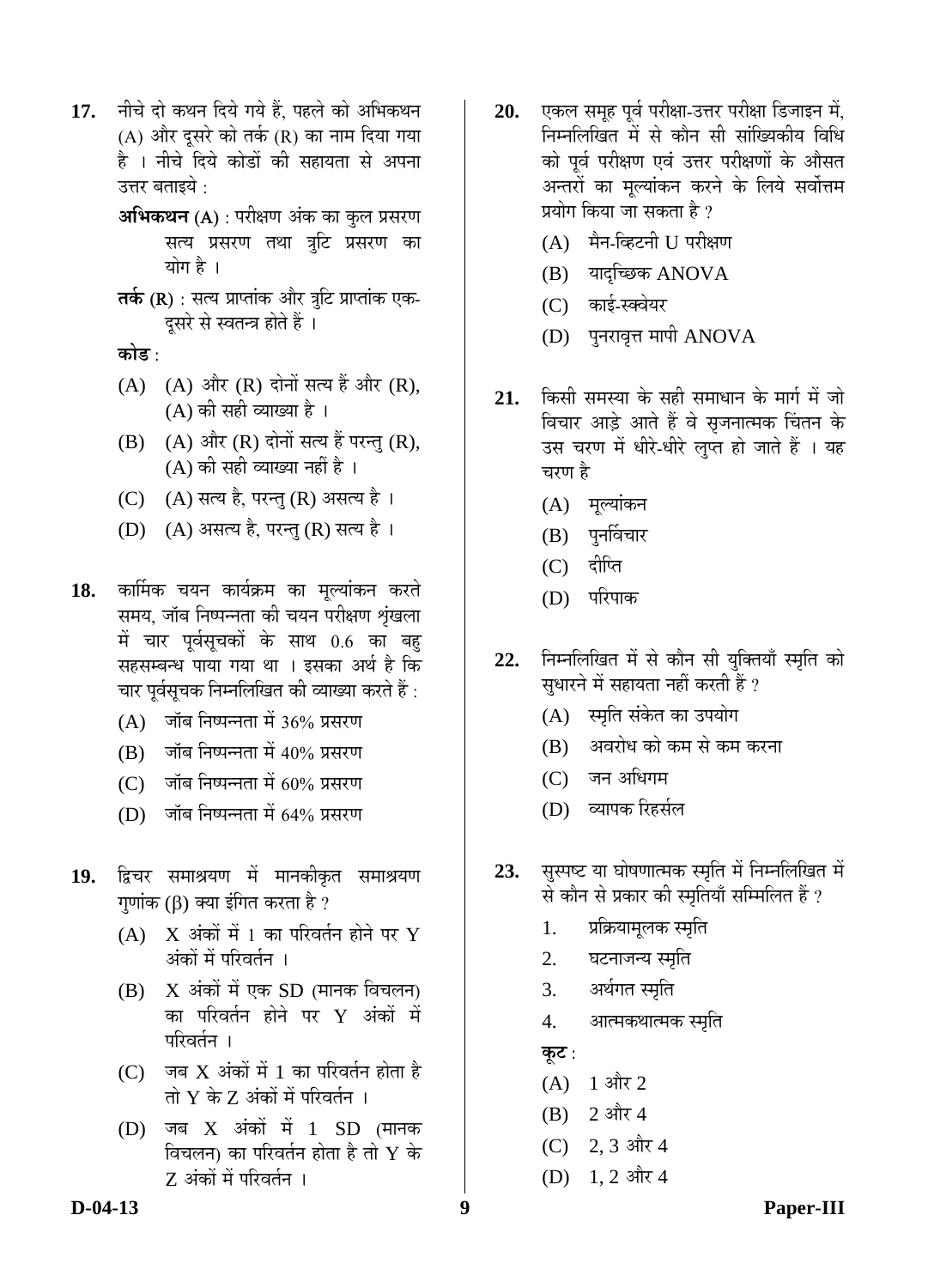- **24.** Given below are the two statements, the first labelled as Assertion (A) and the other labelled as Reason (R). Indicate your answer using the codes given below :
	- **Assertion (A) :** We can process information very quickly and perform complex tasks quickly and accurately.
	- **Reason (R) :** Brain processes information in a serial fashion.

- (A) Both (A) and (R) are true and (R) is the correct explanation of (A).
- (B) Both (A) and (R) are true, but (R) is not the correct explanation of (A).
- $(C)$  (A) is true, but  $(R)$  is false.
- (D) (A) is false, but  $(R)$  is true.
- **25.** Match List I with List II and indicate your answer with the help of given codes :

|               |    |           | $List-I$                |      |                |                | $List-II$  |
|---------------|----|-----------|-------------------------|------|----------------|----------------|------------|
| p.            |    |           | Converting              |      |                | 1.             | temporal   |
|               |    |           | information             |      |                |                | lobes      |
|               |    |           | from temporary          |      |                |                |            |
|               | to |           |                         | more |                |                |            |
|               |    | permanent |                         |      |                |                |            |
|               |    | memory    |                         |      | and            |                |            |
|               |    |           | spatial memory          |      |                |                |            |
| q.            |    | Working   |                         |      |                | 2.             | Hippo      |
|               |    | memory    |                         |      |                |                | campus     |
| r.            |    | Semantic  |                         |      |                |                | 3. Neuro   |
|               |    | memory    |                         |      |                |                | fibrillary |
|               |    |           |                         |      |                |                | tangles    |
|               |    |           | s. Alzheimer's          |      |                | 4.             | Frontal    |
|               |    | Disease   |                         |      |                |                | lobes      |
| <b>Codes:</b> |    |           |                         |      |                |                |            |
|               |    | p         | q                       | r    |                | S              |            |
|               |    | $(A)$ 2   | $\overline{4}$          |      | $\mathbf{1}$   | 3              |            |
| $(B)$ 1       |    |           | $\overline{2}$          |      | $\mathfrak{Z}$ | 4              |            |
| $(C)$ 4       |    |           | $\overline{\mathbf{3}}$ | 2    |                | 1              |            |
| $(D)$ 3       |    |           | $\mathbf{1}$            |      | $\overline{4}$ | $\overline{2}$ |            |

- **26.** Which of the following parts of the brain are related to the recognition of the facial expression of emotions ? Choose the correct code.
	- 1. Hypothalamus
	- 2. Prefrontal Cortex
	- 3. Amygdala
	- 4. Hippocampus

- (A) 1 and 2
- (B) 2 and 3
- $(C)$  2 and 4
- (D) 1, 2 and 3
- **27.** Which of the following is most appropriate for the assessment of Self-Actualization ?
	- (A) Myers-Briggs Type Indicator
	- (B) Personal Orientation Inventory
	- (C) Rosenberg Self-Esteem Inventory
	- (D) Edwards Personal Preference Scale
- **28.** There is a gradual acceleration of responses just before the provision of reinforcement in a fixed interval schedule. This acceleration is referred to as
	- (A) The Fixed Interval Gradient
	- (B) The Fixed Interval Variant
	- (C) The Fixed Interval Caper
	- (D) The Fixed Interval Scallop
- **29.** When the individual attributes failure to the beliefs that everyone would fail in solving the problem and that the failure results from external causes, the state is described as
	- (A) Personal helplessness
	- (B) Hopelessness
	- (C) Learned optimism
	- (D) Universal helplessness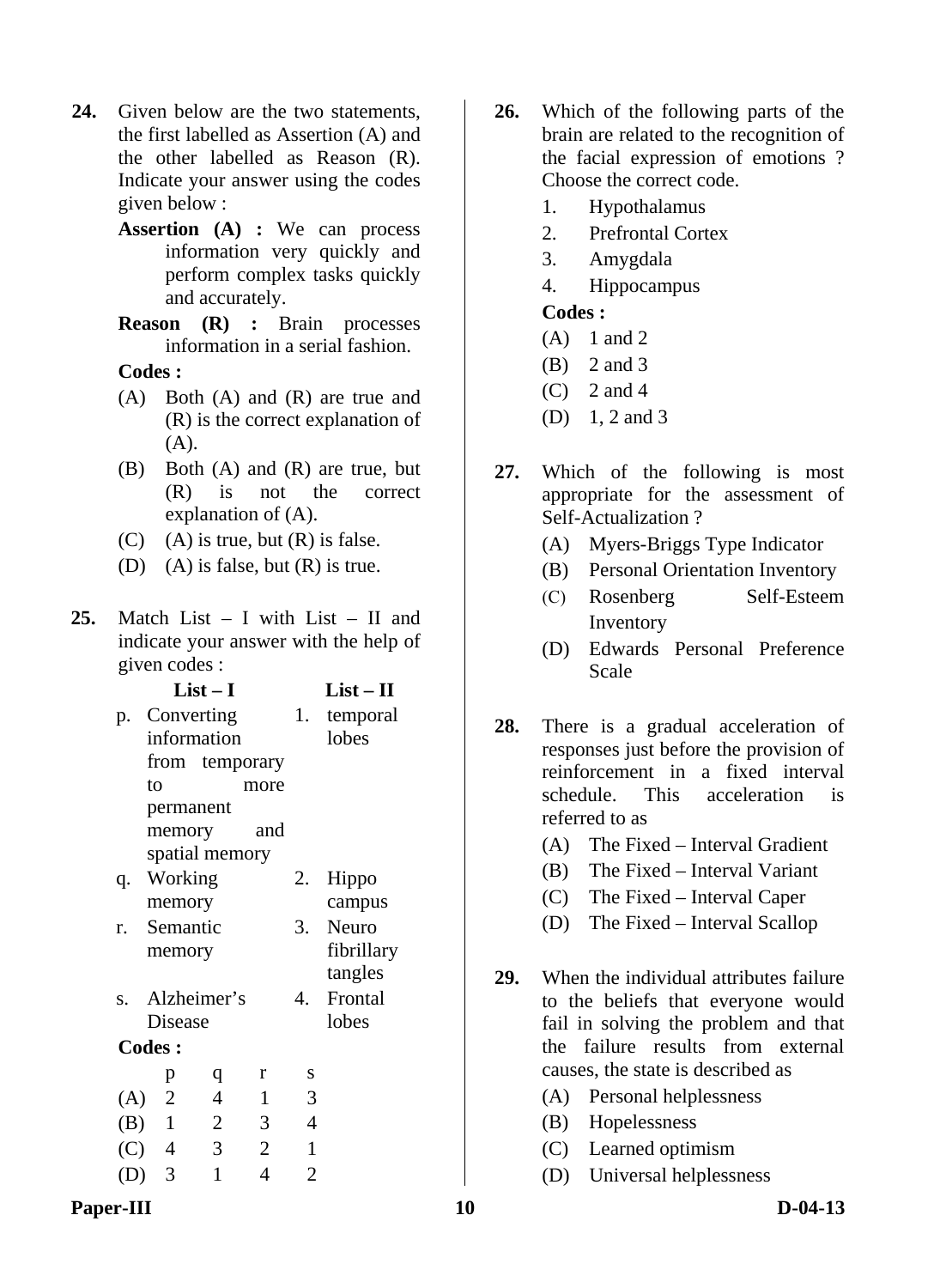- 24. नीचे दो कथन दिये गये हैं. पहले को अभिकथन (A) और दूसरे को तर्क (R) का नाम दिया गया है । नीचे दिये कोडों की सहायता से अपना उत्तर बताइये  $\cdot$ 
	- **अभिकथन (A)** : हम सूचना को बहुत शीघ्रता से संसाधित और जटिल कार्यों को तेजी से और ठीक-ठीक सम्पन्न कर सकते हें ।
	- **तर्क (R)** : मस्तिष्क सुचना को क्रमिक रूप से संसाधित करता है ।

<u>कोड़ ·</u>

- $(A)$   $(A)$  और  $(R)$  दोनों सत्य हैं और  $(R)$ ,  $(A)$  की सही व्याख्या है ।
- $(B)$   $(A)$  और  $(R)$  दोनों सत्य हैं, परन्तु  $(R)$ ,  $(A)$  की सही व्याख्या नहीं है ।
- (C) (A) सत्य है, परन्तु (R) असत्य है।
- (D) (A) असत्य है, परन्तु (R) सत्य है।
- 25. सूची I को सूची II के साथ सुमेलित कीजिये और नीचे दिये कोडों से सही उत्तर का चयन कीजिये $\, \cdot \,$

|       |                      | सूची – I                 |                   | सूची – II      |                                                                           |
|-------|----------------------|--------------------------|-------------------|----------------|---------------------------------------------------------------------------|
|       | में बदलना            |                          | और स्थानिक स्मृति |                | p. सूचना को अस्थायी 1. शंखास्थि खंड<br>से ज्यादा स्थायी स्मृति (या कनपटी) |
|       | q.  कार्यकारी स्मृति |                          |                   |                | 2. अश्वमीन                                                                |
|       | r. अर्थगत स्मृति     |                          |                   |                | 3. तंत्रिका<br>तंतुकीय गुत्थी                                             |
|       | s. अल्जीमर का रोग    |                          |                   |                | 4. ललाट खंड                                                               |
| कोड : |                      |                          |                   |                |                                                                           |
|       | p                    | q                        | r                 | S              |                                                                           |
|       | $(A)$ 2              | $\overline{\phantom{a}}$ | $\overline{1}$    | 3              |                                                                           |
|       | $(B)$ 1              | $\overline{2}$           | 3                 | $\overline{4}$ |                                                                           |
|       | $(C)$ 4              | 3                        | $\overline{2}$    | $\mathbf{1}$   |                                                                           |
|       | $(D)$ 3              | $\mathbf{1}$             | 4                 | 2              |                                                                           |

- 26. संवेगों के चेहरे पर व्यक्त भावों के प्रत्याभिज्ञान से निम्न में मस्तिष्क के कौन से भाग सम्बन्धित हैं ? सही कोड चुनें ।
	- 1. हाइपोथैलेमस
	- 2. प्रीफ्रन्टल कार्टेक्स
	- 3. एमिगडाला
	- 4. हिप्पोकैम्पस

**कोड़** ·

- $(A)$  1 एवं 2
- $(B)$  2 एवं 3
- $(C)$  2 एवं 4
- $(D)$  1, 2 एवं 3
- **27.** स्व-प्रत्यक्षीकरण के आकलन के लिये निम्नलिखित में से कौन सा सर्वाधिक उपयुक्त हे ?
	- $(A)$  ामायर-ब्रिग्गस प्रकार का संकेतक
	- (B) वैयक्तिक अभिमुखीकरण सुची
	- (C) रोज़नबर्ग स्व-प्रतिष्ठा सूची
	- $(D)$  एडवर्ड की व्यक्तिगत वरीयता मापनी
- 28. स्थिर अंतराल अनुसूची में पुनर्बलन के किंचित पूर्व प्रतिक्रियाओं का धीरे-धीरे त्वरण होता है । इस त्वरण को क्या कहा जाता है ?
	- $(A)$  स्थिर-अंतराल प्रवणता
	- (B) स्थिर-अंतराल परिवर्त
	- (C) स्थिर-अंतराल केपर
	- (D) स्थिर-अंतराल स्कैलॉप
- 2**9.** •जब एक व्यक्ति असफलता का आरोपण इस मत से करता है कि इस समस्या के समाधान में कोई भी (सभी) असफल होगा तथा असफलता बाह्य कारणों का परिणाम है, ऐसी अवस्था को कहते हैं ।
	- (A) व्यक्तिगत निरूपायत्व
	- $(B)$  हताशा
	- $(C)$  अधिगमित आशवादिता
	- (D) सार्वभौमिक निरूपायत्व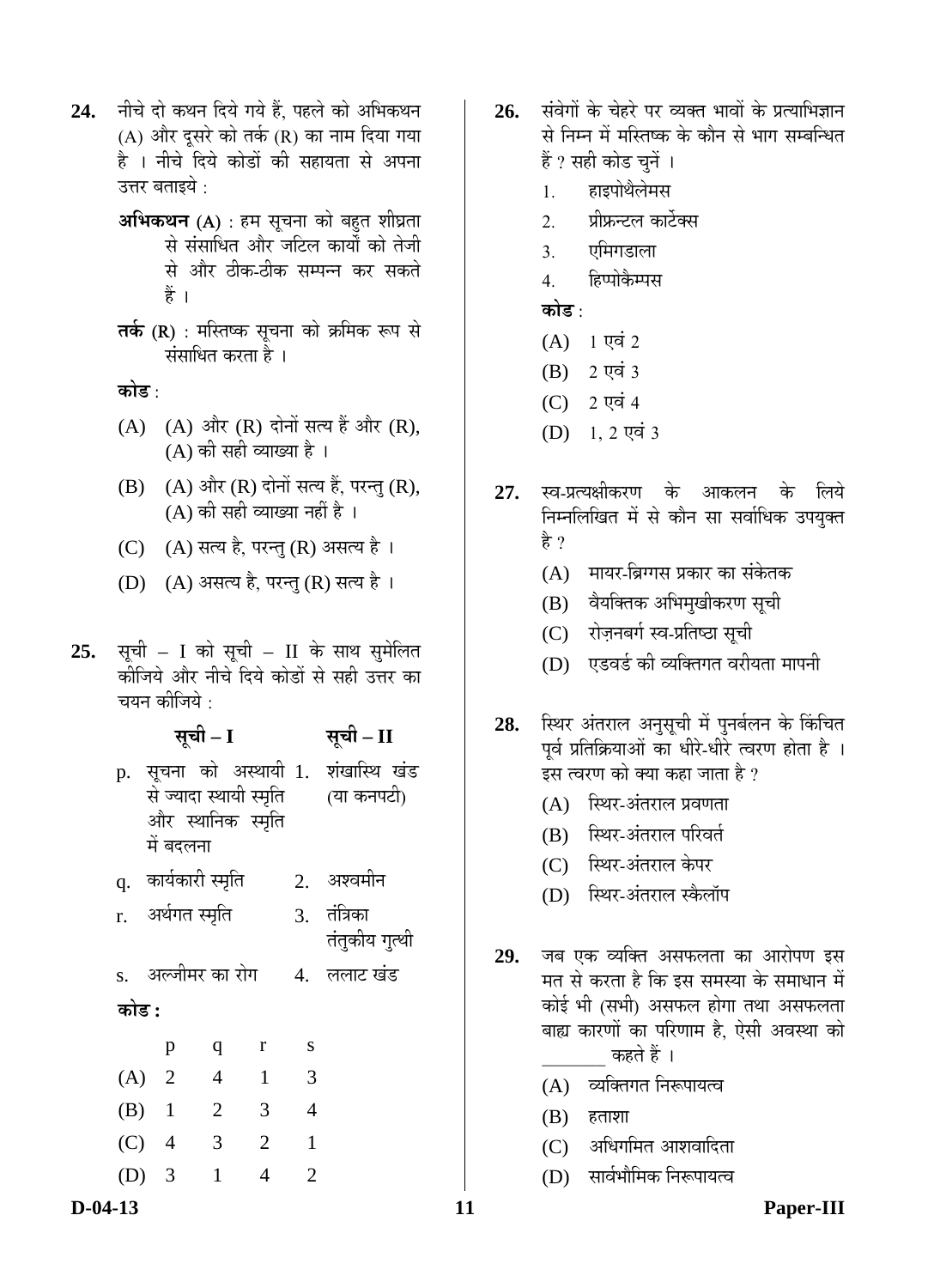- **30.** Read the following two statements Assertion (A) and Reason (R) and indicate your answer using the codes given below :
	- **Assertion (A) :** Our facial expressions influence our emotional experience.
	- **Reason (R) :** We can exert complete voluntary control over our facial muscles during emotional expressions.

- (A) Both (A) and (R) are true and (R) is the correct explanation of (A).
- (B) Both (A) and (R) are true, but (R) is not the correct explanation of (A).
- $(C)$  (A) is true, but  $(R)$  is false.
- (D) (A) is false, but (R) is true.
- **31.** The mental representation of what one wants to say comprises the
	- (A) Surface phrase structure
	- (B) Central phrase structure
	- (C) Primary Phrase structure
	- (D) Deep Phrase structure
- **32.** The law of Pragnanz or law of good figure refers to
	- (A) Tendency to read an ambiguous stimulus in accordance with an expectation.
	- (B) Viewing under suboptimal conditions such as an object is shaded or overlapped.
	- (C) The tendency to perceive the simplest and most stable figure of all possible perceptual alternatives.
	- (D) The ability to recognise and identify common objects.
- **33.** What behaviour can be emitted is basically
	- (A) a psychotherapist determined phenomenon
	- (B) a reward determined capacity
	- (C) a species-typical capacity
	- (D) a procedure determined phenomenon
- **34.** Memory can be distorted by being influenced by the individual's expectations rather than what has actually happened. This is termed as
	- (A) Mood dependent memory
	- (B) Mood congruence effect
	- (C) Flash bulb memory
	- (D) Confirmation bias
- **35.** Read each of the following two statements – Assertion (A) and Reason (R) and indicate your answer using the codes given below :
	- **Assertion (A) :** Psychometric and cognitive (Information Processing) approaches to study intelligence are complimentary to each other.
	- **Reason (R) :** Psychometric theories deal with intelligence primarily in its structural aspects, cognitive theories deal with it primarily in its processing aspects.

#### **Codes :**

- (A) Both (A) and (R) are true and (R) is correct explanation of  $(A)$ .
- (B) Both (A) and (R) are true, but (R) is not the correct explanation of (A).
- $(C)$  (A) is true, but  $(R)$  is false.
- (D) (A) is false, but  $(R)$  is true.

#### Paper-III **12** D-04-13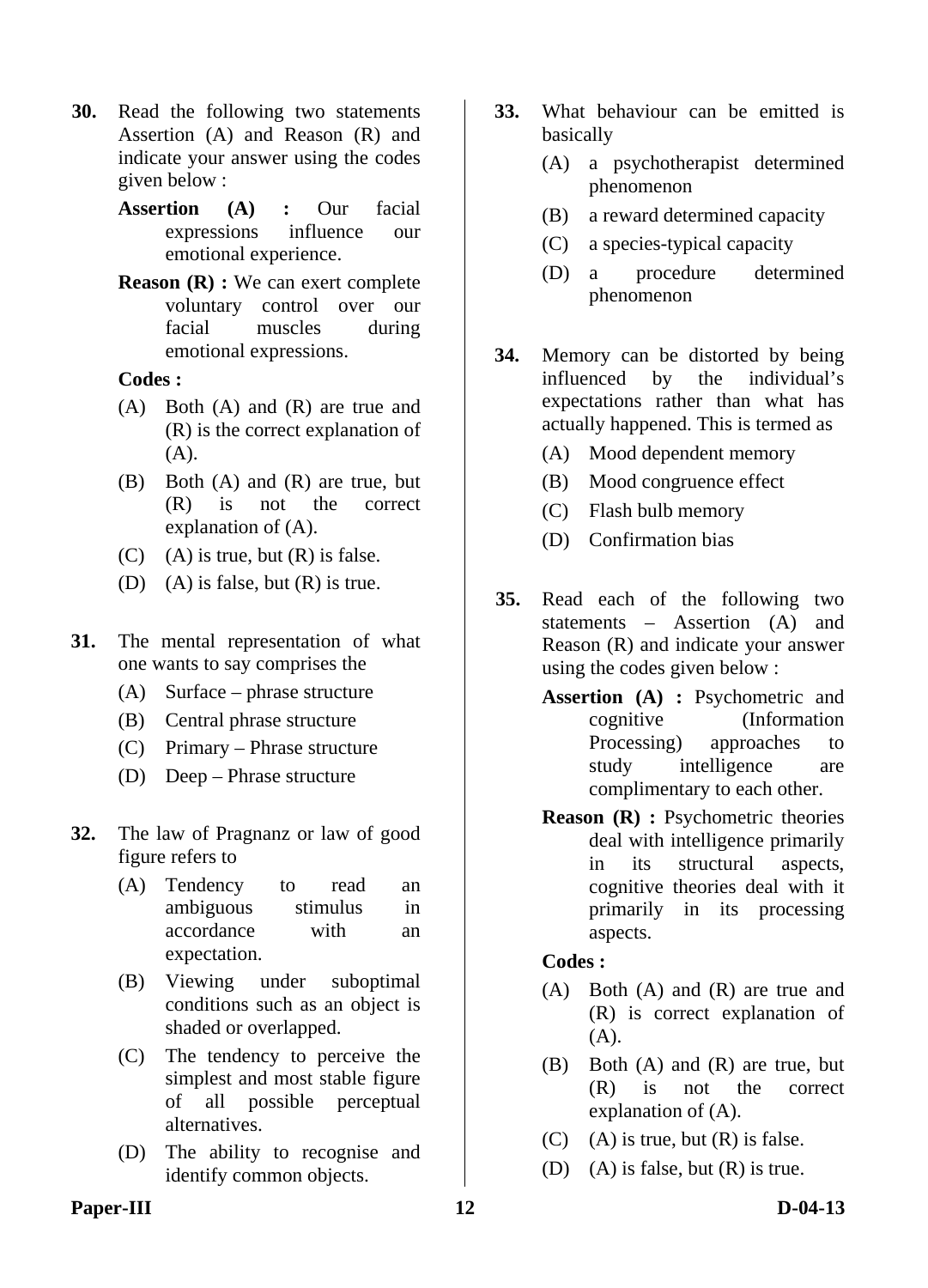- 30. नीचे दो कथन दिये गये हैं, पहले को अभिकथन (A) और दुसरे को तर्क (R) का नाम दिया गया है । नीचे दिये कोडों की सहायता से अपना उत्तर बताइये  $\cdot$ 
	- **अभिकथन (A)** : हमारे चेहरे की भावाभिव्यक्ति हमारे सांवेगिक अनुभव को प्रभावित करती है ।
	- **तर्क (R)** : संवेग भावाभिव्यक्ति में हमारे चेहरे की मॉंसपेशीयों पर हमारा पूर्ण ऐच्छिक नियन्त्रण रहता है ।

<u>कोड़ ·</u>

- $(A)$   $(A)$  और  $(R)$  दोनों सत्य हैं और  $(R)$ ,  $(A)$  की सही व्याख्या है।
- $(B)$   $(A)$  और  $(R)$  दोनों सत्य हैं, परन्तु  $(R)$ ,  $(A)$  की सही व्याख्या नहीं है ।
- (C) (A) सत्य है, परन्तु (R) असत्य है।
- (D) (A) असत्य है, परन्तु (R) सत्य है।
- **31.** कोई जो कुछ कहना चाहता है उसका मानसिक प्रतिरूपण निम्नलिखित में से क्या है ?
	- (A) बाह्य पदबंध संरचना
	- (B) केंद्रीय पदबंध संरचना
	- (C) आधारभूत पदबंध संरचना
	- (D) आंतरिक पदबंध संरचना
- 32. प्रेगनैंज़ का नियम या उत्तम आकृति का नियम किससे सम्बन्धित है ?
	- (A) प्रत्याशा के अनुरूप असंदिग्ध उद्दीपन को पढ़ने की प्रवृत्ति
	- (B) उप-इष्टतम स्थितियों के अन्तर्गत ऐसे अवलोकन करना जैसे कि वस्त् छायांकित या अंशाच्छादित है ।
	- (C) समस्त संभावित प्रत्यक्ष बोधात्मक विकल्पों के सरलतम तथा सर्वाधिक स्थिर आकृति को प्रत्यक्षण की प्रवृत्ति
	- (D) सर्वनिष्ठ वस्तुओं को पहचानने और समझने की योग्यता
- **33.** किस व्यवहार का उत्सर्जन मूलत: किया जा सकता है ?
	- $(A)$  विमाचिकित्सक निर्धारित परिघटना
	- (B) पुरस्कार निर्धारित क्षमता
	- (C) जीव-प्रारूपिक क्षमता
	- (D) प्रक्रिया-निर्धारित परिघटना
- 34. स्मृति, बजाय उसके जो वास्तव में घटित हुआ है व्यक्ति की प्रत्याशाओं से प्रभावित होकर विकृत हो जाती है । इसे कहते हैं
	- (A) मूड आश्रित स्मृति
	- (B) मुंड सामंजस्य प्रभाव
	- (C) क्षणदीप स्मृति
	- (D) पुष्टीकरण पूर्वाग्रह
- 35. नीचे दो कथन दिये गये हैं. पहले को अभिकथन (A) और दूसरे को तर्क (R) का नाम दिया गया है । नीचे दिये कोडों की सहायता से अपना उत्तर बताइये  $\cdot$ 
	- **अभिकथन** (A) : बुद्धि अध्ययन में काम आने वाली दो विधियाँ - मनोमितिकिय एवं संज्ञानात्मक (सूचना प्रक्रमण) एक-दूसरे की पूरक हैं ।
	- **तर्क (R)** : मनोमितिकिय सिद्धान्त मुख्य रूप से बद्धि के संरचनात्मक पहल का विश्लेषण करते हैं जबकि संज्ञानात्मक सिद्धान्त उसके प्रक्रियात्मक पहलू का अध्ययन करते हैं ।

<u>कोड :</u>

- $(A)$   $(A)$  और  $(R)$  दोनों सत्य हैं और  $(R)$ ,  $(A)$  की सही व्याख्या है।
- $(B)$   $(A)$  और  $(R)$  दोनों सत्य हैं, परन्तु  $(R)$ ,  $(A)$  की सही व्याख्या नहीं है ।
- (C) (A) सत्य है, परन्तु (R) असत्य है।
- (D) (A) असत्य है, परन्तु (R) सत्य है।

#### **D-04-13 13 Paper-III**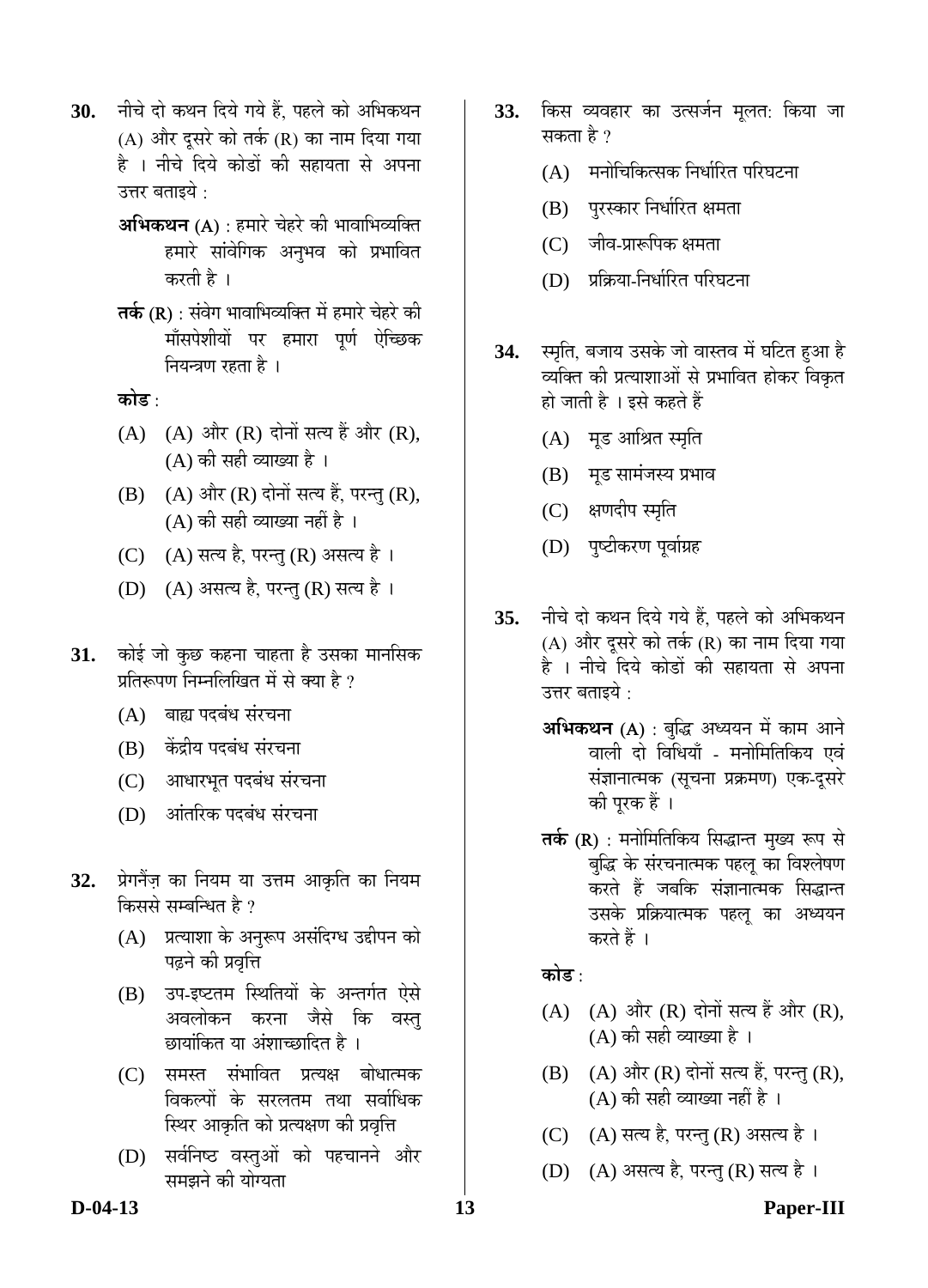- **36.** Which one of the following is a cause of permanent lesion ?
	- (A) Cryogenic Blockade
	- (B) Radio-Frequency
	- (C) Electrical stimulation
	- (D) Transcranial magnetic stimulation
- **37.** Some Psychologist stated that the relationship between intelligence and creativity is not the same throughout the range of intelligence (I.Q). Which out of following is appropriate explanation of the relationship between these at different levels of I.Q.
	- (A) Below that critical level of I.Q. the relationship is negative and above that it is positive.
	- (B) Below that critical level of I.Q. it is zero and above that it is positive.
	- (C) Below that critical level of I.Q. the relationship is positive and above that it is negative.
	- (D) Below that critical level of I.Q. the relationship is positive and above that level zero relationship.
- **38.** Which of the following pairs is not the negative symptom of Schizophrenia ?
	- (A) Emotional flattening and Asociality
	- (B) Anhedonia and Amotivation
	- (C) Poverty of speech and Apathy
	- (D) Hallucinations and Bizarre behaviour

**39.** Match the following items of List – I and List – II and indicate your ith the help of given code :

| answer with the help of given code : |           |                |                                 |                                    |  |  |  |  |
|--------------------------------------|-----------|----------------|---------------------------------|------------------------------------|--|--|--|--|
|                                      | $List-I$  | $List - II$    |                                 |                                    |  |  |  |  |
|                                      |           |                | p. Pituitary gland 1. Estrogens |                                    |  |  |  |  |
|                                      |           |                |                                 | q. Gonads 2. Prolactin             |  |  |  |  |
|                                      |           |                |                                 | r. Adrenal gland 3. Thyroxin       |  |  |  |  |
|                                      |           |                |                                 | s. Thyroid gland 4. Corticosterone |  |  |  |  |
| <b>Codes:</b>                        |           |                |                                 |                                    |  |  |  |  |
|                                      | p         | q              | r                               | S                                  |  |  |  |  |
| $(A)$ 1                              |           | $\overline{2}$ | 3 <sup>7</sup>                  | $\overline{4}$                     |  |  |  |  |
|                                      | (B) 2 1 4 |                |                                 | $\overline{\phantom{a}3}$          |  |  |  |  |
| $(C)$ 4                              |           | 3              | $\overline{2}$                  | $\mathbf{1}$                       |  |  |  |  |
| $(D)$ 3                              |           | $\mathbf{1}$   | $\overline{2}$                  |                                    |  |  |  |  |

**40.** Match List – I with List – II and indicate your answer using the codes given below :

|              |                          | $List-I$               |                   | $List-II$<br>(Cognitive<br><b>Developmental</b><br>Stage) |  |  |  |
|--------------|--------------------------|------------------------|-------------------|-----------------------------------------------------------|--|--|--|
|              |                          | (Accom-<br>plishments) |                   |                                                           |  |  |  |
|              | p. Egocentric<br>thought |                        |                   | 1. Sensorimotor                                           |  |  |  |
|              | q. Object                | permanence             | 2.                | Formal<br>operational                                     |  |  |  |
| $r_{\rm{m}}$ | Abstract<br>reasoning    |                        | 3.                | Pre<br>operational                                        |  |  |  |
| S.           |                          | reversibility          | Conservation - 4. | Concrete<br>operational                                   |  |  |  |
|              | <b>Codes:</b>            |                        |                   |                                                           |  |  |  |
|              | p                        | q                      | r                 | S                                                         |  |  |  |
|              | $(A)$ 2                  | 3                      | 4                 | 1                                                         |  |  |  |
|              | $(B)$ 3                  | $\mathbf{1}$           | $\overline{2}$    | 4                                                         |  |  |  |
|              | $(C)$ 4                  | 2                      | 1                 | 3                                                         |  |  |  |
| (D)          | $\mathbf{1}$             | 4                      | 3                 | $\overline{2}$                                            |  |  |  |

#### Paper-III **D-04-13**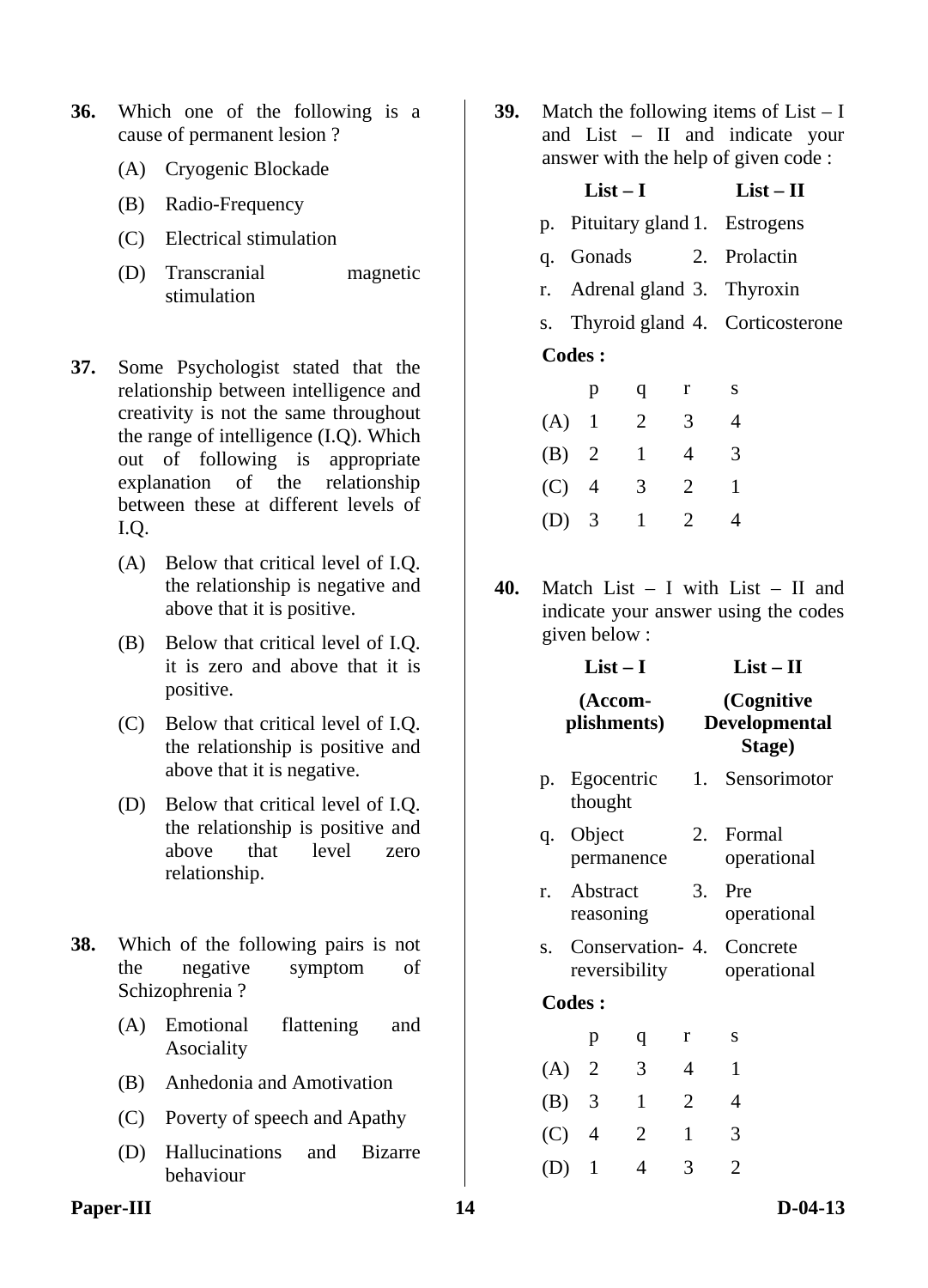- 36. नीचे दिये गये कारणों में से कौन सा स्थाई क्षति का कारण है ?
	- $(A)$  क्रायोजनिक ब्लोकेड
	- (B) रेडियो-फ्रीक्वेन्सी
	- (C) विद्युत उद्दीपना
	- (D) टान्सक्रेनियल मैग्नेटिक स्टिमलेशन
- 37. कुछ मनोवैज्ञानिकों के अनुसार बुद्धि विस्तार के भिन्न-भिन्न भागों के लिए उसका (बुद्धि) सृजनात्मकता से सहसम्बन्ध एक जैसा नहीं होता । निम्नलिखित में से कौन सा वाक्य बुद्धि के भिन्न-भिन्न स्तरों पर बुद्धि एवं सृजनात्मकता के सहसम्बन्धों की उचित व्याख्या करता है ?
	- $(A)$  बुद्धि के कृटीकल स्तर से नीचे दोनों में सहसम्बन्ध ऋणात्मक होता है एवं उससे ऊपर धनात्मक सहसम्बन्ध होता है ।
	- (B) बुद्धि के उस कृटीकल स्तर से नीचे दोनों में सहसम्बन्ध शुन्य होता है और उससे ऊपर के स्तर पर दोनों में सहसम्बन्ध धनात्मक होता है ।
	- (C) बुद्धि के उस कृटीकल स्तर से नीचे दोनों में सहसम्बन्ध धनात्मक होता है एवं उससे ऊपर के विस्तार के लिए यह ऋणात्मक होता है ।
	- (D) बुद्धि के उस कृटीकल स्तर से नीचे यह सम्बन्ध धनात्मक होता है एवं उससे ऊपर के भाग के लिए यह शून्य होता है ।
- 38. निम्नलिखित में से कौन सा युग्म स्किजोफ्रीनिया का नकारात्मक लक्षण नहीं है ?
	- (A) भावात्मक सपाटीकरण एवं असामाजिकता
	- (B) एन्हीडोनिया एवं अनाभिप्रेरणा
	- (C) वाक दुर्बलता एवं भावशून्यता
	- (D) निर्मूलभ्रम (हॅलूसिनेशन) एवं बेतुका व्यवहार

**39.** सूची – I को सूची – II के साथ सुमेलित करें और नीचे दिये कोडों से सही उत्तर का चयन करें :

|       | सूची – I          |                |                | सूची – II                         |
|-------|-------------------|----------------|----------------|-----------------------------------|
|       | p. पीयूष ग्रन्थि  |                |                | 1. एसट्रोजिन्स                    |
|       | q. यौन ग्रन्थि    |                |                | 2. प्रोलेक्टीन                    |
|       |                   |                |                | r. अधिवृक्क प्रन्थि 3. थाईरोक्सीन |
|       | s.   अवटु ग्रन्थि |                |                | 4. कोर्टिकोस्टीरोन                |
| कोड : |                   |                |                |                                   |
|       | p                 | $\mathbf{q}$   | $\mathbf{r}$   | S                                 |
|       | $(A)$ 1           | $\overline{2}$ | 3              | $\overline{4}$                    |
|       | (B) 2             | $\mathbf{1}$   | $\overline{4}$ | $\overline{3}$                    |
|       | $(C)$ 4           | 3              | 2              | $\mathbf{1}$                      |
| (D)   | 3                 | $\mathbf{1}$   | $\overline{2}$ | 4                                 |

**40.** सूची – I को सूची – II के साथ सुमेलित करें और नीचे दिये कोडों से सही उत्तर का चयन करें $\cdot$ 

|         | सूची – I         |                          | सूची – II      |                                   |                                               |  |
|---------|------------------|--------------------------|----------------|-----------------------------------|-----------------------------------------------|--|
|         | (उपलब्धि)        |                          |                |                                   | (संज्ञानात्मक                                 |  |
|         |                  |                          |                |                                   | विकास अवस्था)                                 |  |
|         |                  |                          |                | p. अहंकेन्द्रक सोच 1. संवेदी गतिक |                                               |  |
|         | q. वस्तु स्थैर्य |                          |                | 2. औपचारिक                        |                                               |  |
|         |                  |                          |                |                                   | प्रक्रियात्मक                                 |  |
|         |                  |                          |                |                                   | r. अमूर्त तर्कणा      3.  पूर्व प्रक्रियात्मक |  |
|         |                  |                          |                |                                   | s. संरक्षण विलोमता 4. स्थूल प्रक्रियात्मक     |  |
| कोड :   |                  |                          |                |                                   |                                               |  |
|         | p                | q                        | $r_{\rm}$      | ${\bf S}$                         |                                               |  |
| $(A)$ 2 |                  | $\overline{\phantom{a}}$ | $\overline{4}$ | $\overline{1}$                    |                                               |  |
|         | $(B)$ 3          | $\overline{1}$           | $\overline{2}$ | $\overline{4}$                    |                                               |  |
| $(C)$ 4 |                  | $\overline{2}$           | 1              | 3                                 |                                               |  |
| $(D)$ 1 |                  | 4                        | 3              | $\overline{2}$                    |                                               |  |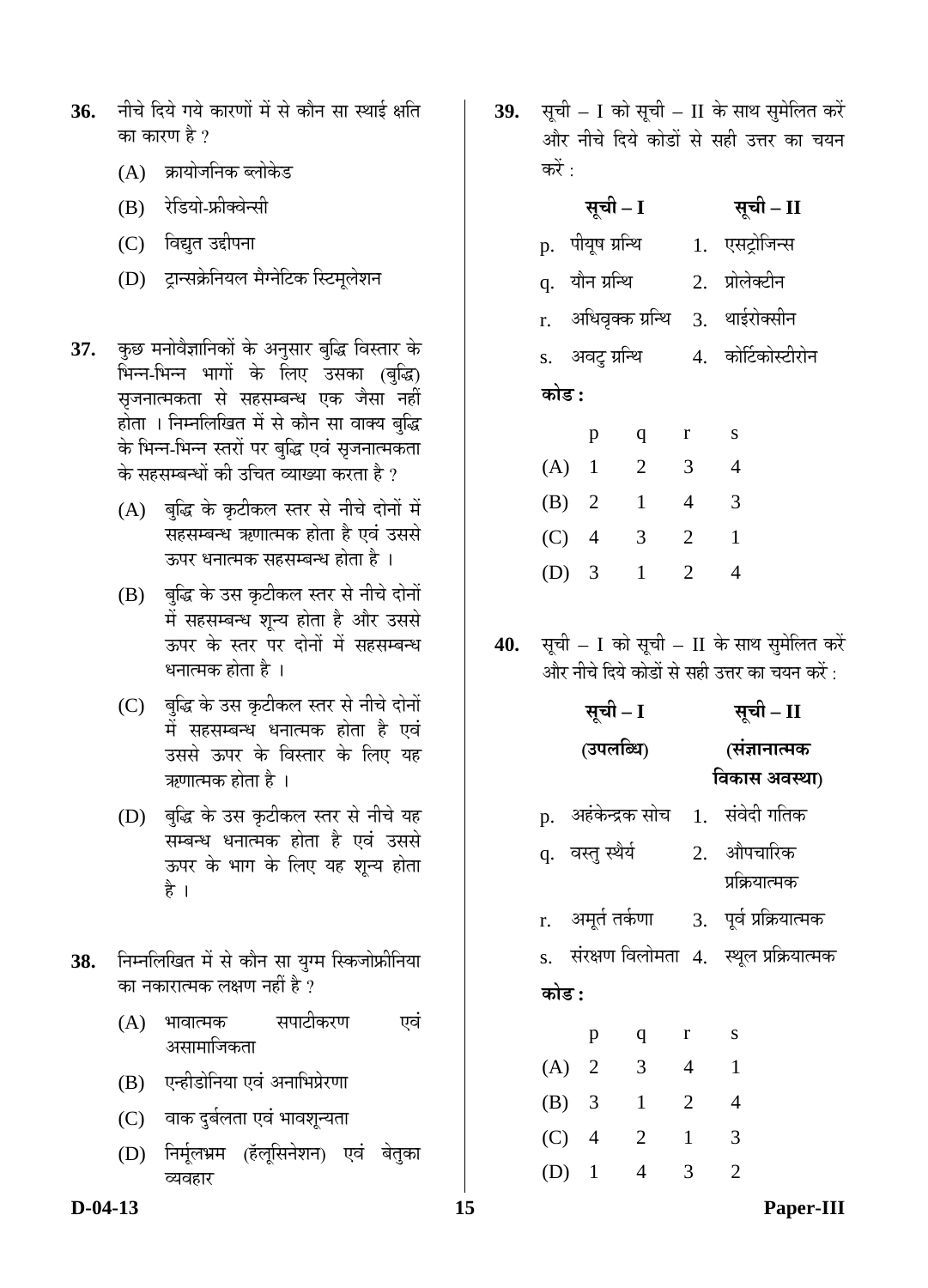- **41.** Read the below given statements marked as Assertion (A) and Reason (R), indicate your answer using the codes given below :
	- **Assertion (A) :** Solution to any problem generally requires making reason from long-term goal to short-term goals, and so on.
	- **Reason (R) :** Generating short-term goals are necessary for finding the most-suitable solution to the problem.

- $(A)$  Both  $(A)$  and  $(R)$  are false.
- (B) Statement (A) is true, but  $(R)$  is false.
- (C) Both (A) and (R) are true, but (R) is not the correct explanation of (A).
- (D) Both (A) and (R) are true, and (R) is the correct explanation of (A).
- **42.** Given below are two statements : Assertion (A) and Reason (R). Indicate your answer using codes given below :
	- **Assertion (A) :** People tend to be more aggressive when they consume less alcohol.
	- **Reason (R) :** Alcohol impairs higher order cognitive functioning.

#### **Codes :**

- (A) Both (A) and (R) are true and (R) is the correct explanation of (A).
- (B) Both (A) and (R) are true, but (R) is not the correct explanation of (A).
- $(C)$  (A) is true, but  $(R)$  is false.
- (D) (A) is false, but  $(R)$  is true.

**43.** Match List – I with List – II and answer using the codes given below :

|     | $List-I$              |                | $List - II$    |                                                                                                         |  |  |  |
|-----|-----------------------|----------------|----------------|---------------------------------------------------------------------------------------------------------|--|--|--|
|     |                       | (Terms)        | (Explanations) |                                                                                                         |  |  |  |
|     | p. Social             | influence      | 1.             | The term refer<br>to the audience<br>effect<br>and<br>coaction effects                                  |  |  |  |
|     | q. Social<br>theory   | cognitive      | 2.             | Part of the self<br>concept derives<br>from<br>group<br>membership                                      |  |  |  |
| r.  | Social                | facilitation   | 3.             | Any process<br>whereby<br>a<br>person's attitudes,<br>opinions, beliefs<br>or behaviour are<br>altered. |  |  |  |
|     | s. Social<br>identity |                | 4.             | An approach to<br>social learning<br>incorporating<br>findings<br>from<br>learning.                     |  |  |  |
|     | <b>Codes:</b>         |                |                |                                                                                                         |  |  |  |
|     | p                     | q              | r              | S                                                                                                       |  |  |  |
| (A) | $\mathbf{1}$          | $\overline{c}$ | 3              | 4                                                                                                       |  |  |  |
| (B) | 4                     | $\mathfrak{2}$ | $\mathbf{1}$   | 3                                                                                                       |  |  |  |
| (C) | 3                     | $\overline{4}$ | 1              | $\overline{2}$                                                                                          |  |  |  |

44. According to theory, thoughts and feeling change because people are motivated to justify emotions that would otherwise seem hypothetical. This theory was proposed by \_\_\_\_\_\_\_.

(D) 4 1 3 2

- (A) Dissonance; Festinger
- (B) Cognitive dissonance; Festinger
- (C) Cognitive dissonance; Baron
- (D) Normative social influence; Baron

#### Paper-III **D-04-13**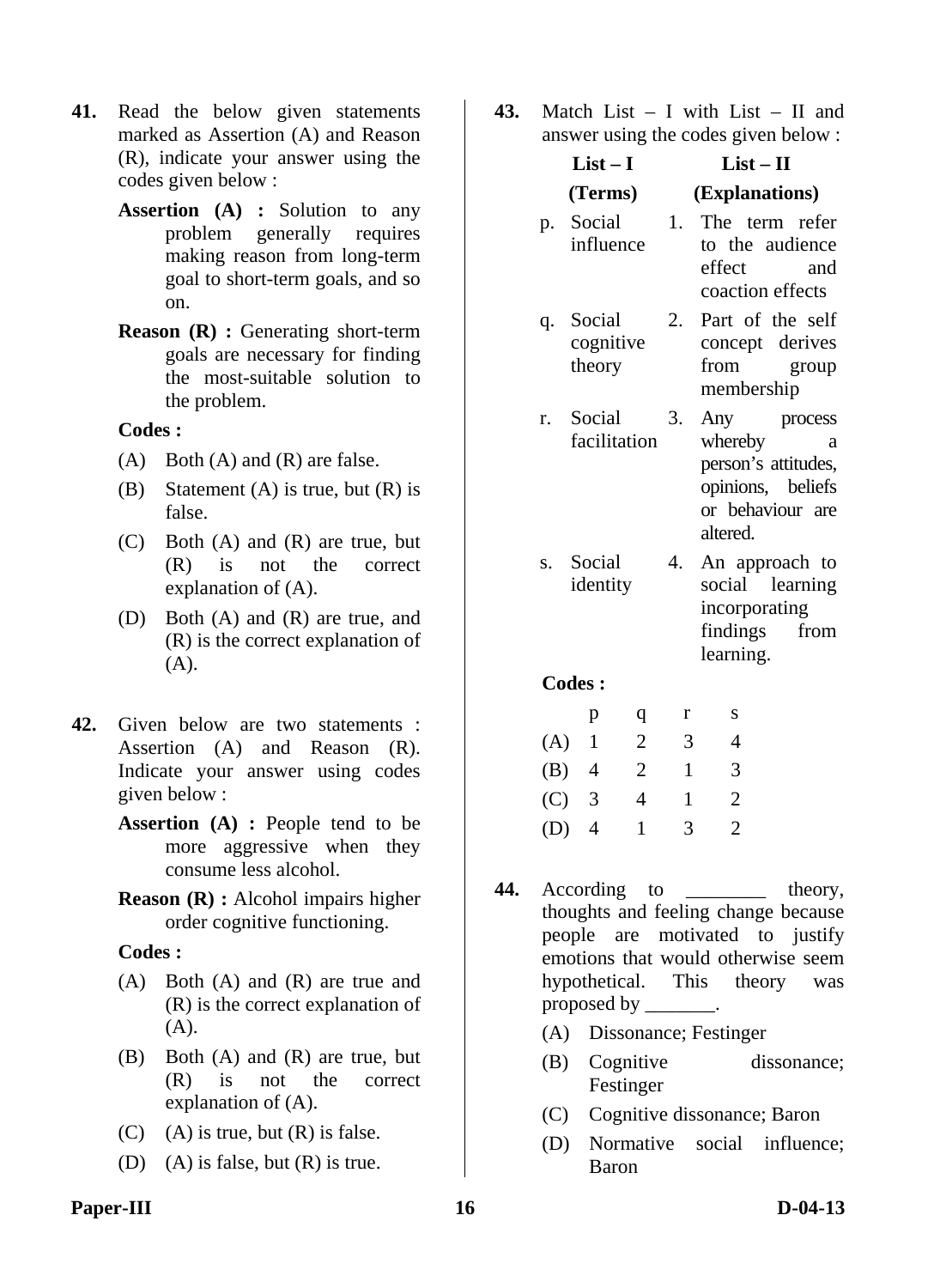- 41. नीचे दो कथन दिये गये हैं, पहले को अभिकथन (A) और दुसरे को तर्क (R) का नाम दिया गया है । नीचे दिये कोडों की सहायता से अपना उत्तर बताइये  $\cdot$ 
	- **अभिकथन** (A) : किसी समस्या के हल के लिए सामान्यत: जरूरत यह होती है कि तर्क को दीर्घावधि लक्ष्य से लघ्-अवधि लक्ष्य की दिशा में आगे बढाया जाए. और इसी प्रकार आगे भी ।
	- **तर्क (R)** : किसी समस्या का सबसे उपयुक्त हल प्राप्त करने के लिए लघ-अवधि लक्ष्य निर्धारित करना आवश्यक है ।

<u>कोड़ ·</u>

- (A)  $(A)$  और (R) दोनों असत्य हैं।
- (B) (A) सत्य है, परन्तु (R) असत्य है।
- (C)  $(A)$  और  $(R)$  दोनों सत्य हैं परन्तु (R),  $(A)$  की सही व्याख्या नहीं है।
- $(D)$   $(A)$  और  $(R)$  दोनों सत्य हैं और  $(R)$ ,  $(A)$  की सही व्याख्या है।
- 42. नीचे दो कथन दिये गये हैं. पहले को अभिकथन (A) और दूसरे को तर्क (R) का नाम दिया गया है । नीचे दिये कोडों की सहायता से अपना उत्तर बताइये  $\cdot$

**अभिकथन (A)** : लोग जब थोडी शराब पी लेते हैं तो ज्यादा आक्रामक हो जाते हैं ।

**तर्क (R)** : शराब उच्च श्रेणी के संज्ञानात्मक प्रकार्य को क्षीण कर देता है ।

<u>कोड़ ·</u>

- $(A)$   $(A)$  और  $(R)$  दोनों सत्य हैं और  $(R)$ . (A) की सही व्याख्या है ।
- $(B)$   $(A)$  और  $(R)$  दोनों सत्य हैं, परन्तु  $(R)$ ,  $(A)$  की सही व्याख्या नहीं है ।
- (C) (A) सत्य है, परन्तु (R) असत्य है।
- (D) (A) असत्य है, परन्तु (R) सत्य है।
- **43.** सूची I को सूची II के साथ सुमेलित करें और नीचे दिये गए कोडों से सही उत्तर का चयन करें :
	- <u>सूची I</u> **(¿Ö²¤ü)**  <u>सूची – II</u> **(¾µÖÖܵÖÖ)**
	- p. सामाजिक प्रभाव 1. यह शब्द श्रोतागत प्रभावों और सहकार्य प्रभावों की ओर संकेत करता है ।
	- q. सामाजिक संज्ञान-सिद्धांत 2. आत्म की अवधारणा आंशिक रूप से समूह सदस्यता से निकली है ।
	- r. सामाजिक सुगमीकरण 3. कोई भी ऐसी प्रक्रिया जिससे किसी व्यक्ति की अभिवृत्तियों, मतों, विश्वासों या व्यवहार में
	- s. सामाजिक पहचान 4. सामाजिक अधिगम का एक उपागम जिसमें अधिगम से प्राप्त खोजों को शामिल किया गया हो ।

बदलाव आता है ।

<u>कोड :</u>

|         | р              | q | r | S |
|---------|----------------|---|---|---|
| (A)     |                | 2 | 3 | 4 |
| (B)     | $\overline{4}$ | 2 | 1 | 3 |
| $(C)$ 3 |                | 4 | 1 | 2 |
| (D)     | $\overline{4}$ | 1 | 3 | 2 |

- <mark>44.</mark> \_\_\_\_\_\_\_ सिद्धांत के अनुसार विचारों और भावों में बदलाव का कारण यह है कि लोग ऐसे भावों को उचित सिद्ध करने की ओर प्रेरित होते हैं जो अन्यथा परिकल्पित प्रतीत होते हैं । इस सिद्धांत को ने प्रस्तावित किया था ।
	- (A) विसंवादिता: फेस्टिजर
	- (B) संज्ञानात्मक विसंवादिता: फेस्टिंजर
	- (C) संज्ञानात्मक विसंवादिता: बैरन
	- (D) मानकीय सामाजिक प्रभाव: बैरन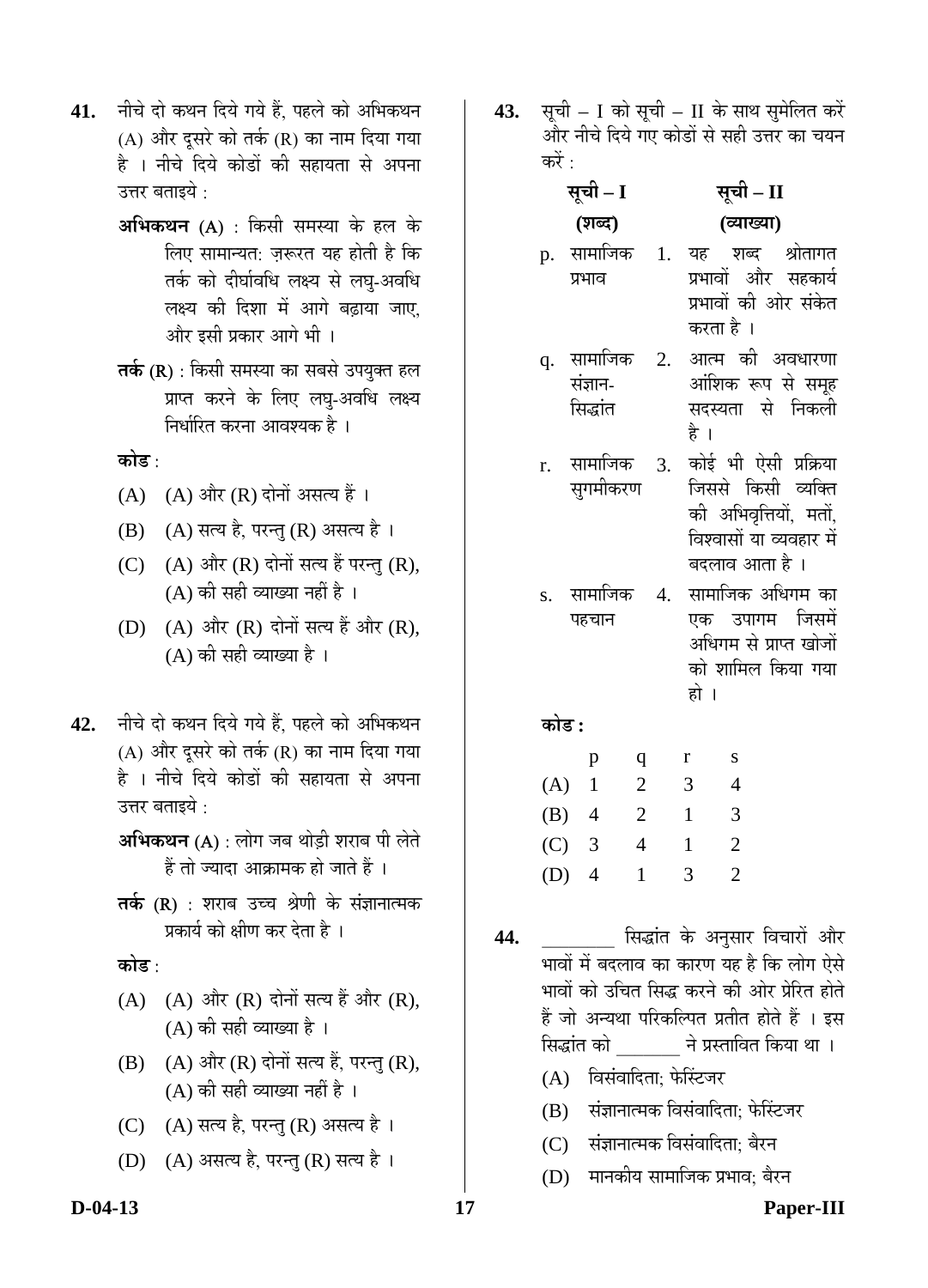- **45.** The well known study on obedience to authority was done by
	- (A) Stanley Milgram
	- (B) Solomon Asch
	- (C) Latane and Darley
	- (D) Zimbardo
- **46.** Somatic Nervous System does not activate one of the following :
	- (A) Glands
	- (B) Eyes
	- (C) Ears
	- (D) Skeletal Muscles
- **47.** Three mountains task was used by Piaget to study in children.
	- (A) Centration
	- (B) Conservation
	- (C) Egocentrism
	- (D) Reversibility
- **48.** Receiver Operating Characteristic Curve describes \_\_\_\_\_\_.
	- (A) The smallest difference between two stimuli necessary to detect them as different.
	- (B) The relationship between the proportion of hits and false alarms for a constant stimulus intensity.
	- (C) Detection of a change in a stimulus is related to the magnitude of the stimulus.
	- (D) As the number of sensation units grows arithmetically the stimulus intensity increases geometrically.
- **49.** As compared to primary school students, middle school students use more of
	- 1. Rehearsal
	- 2. Elaboration
	- 3. Metacognition

- (A)  $1$  and  $2$  (B)  $1$  and  $3$
- (C)  $2 \text{ and } 3$  (D)  $1, 2 \text{ and } 3$
- **50.** Match List I with List II and indicate your answer with the help of code given below :

#### **List – I List – II**

#### **(Phenomenon) (Psychologist)**

- p. Explanation of creativity in terms of product Getzels and Jackson
- q. Explanation creativity in terms of process 2. Gordon
- r. Explanation creativity in terms of personality characteristics 3. Torrance
- s. Explanation creativity in terms of motivational factors 4. Rogers

### **Codes :**

|     | р              | q | r | S |
|-----|----------------|---|---|---|
| (A) | -1             | 2 | 3 | 4 |
| (B) | 3              | 4 | 2 |   |
| (C) | $\overline{4}$ | 2 | 3 |   |
| (D) | $\overline{4}$ | 3 |   | 2 |

#### Paper-III **18** D-04-13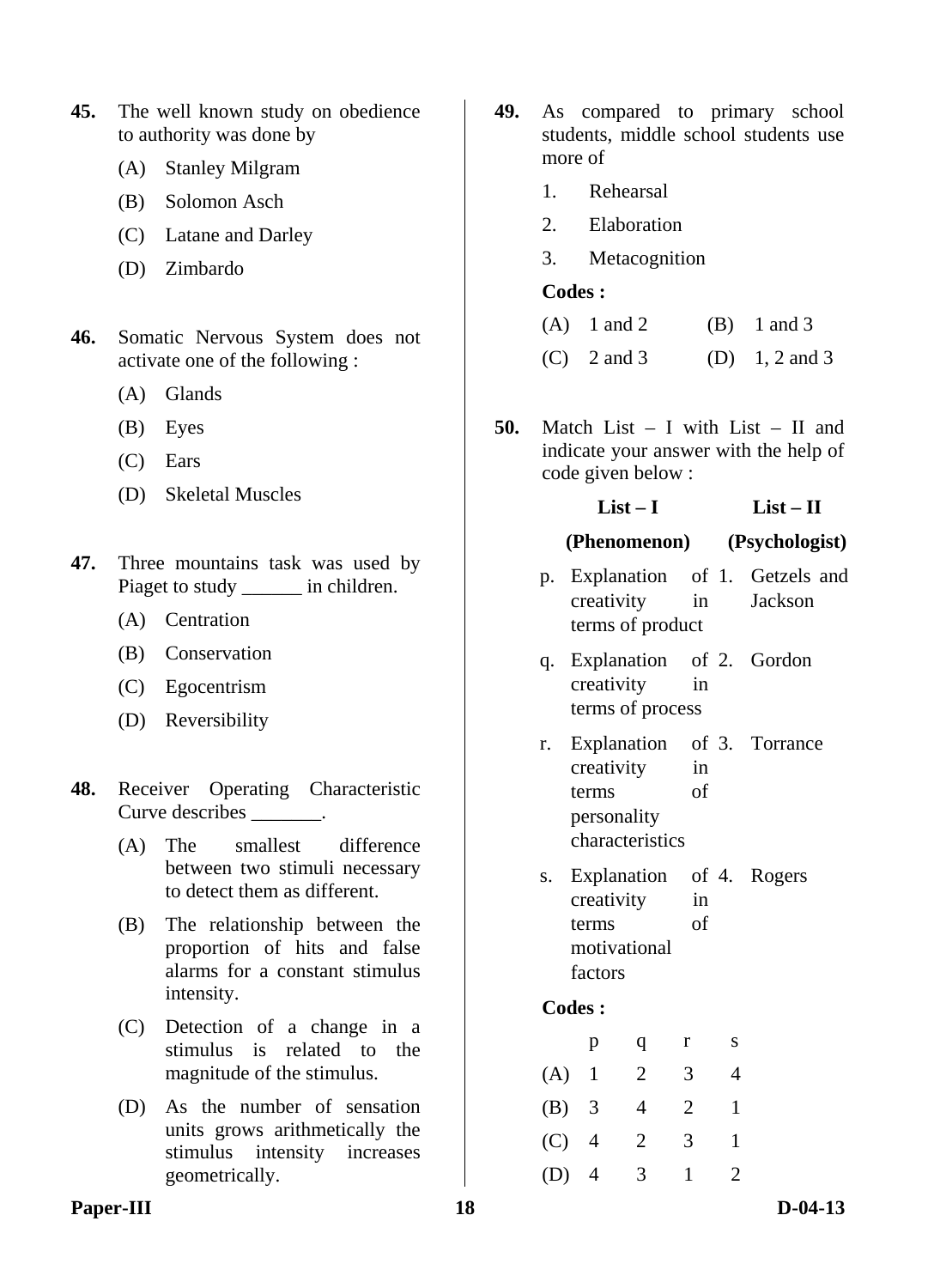- 45. सत्ता के आज्ञापालन का प्रसिद्ध अध्ययन, निम्नलिखित में से किसने किया था ?
	- $(A)$  स्टैनली मिलग्रैम
	- $(B)$  सॉलोमन ऐश
	- (C) लताने एवं दार्ले
	- (D) जिम्बार्डो
- 46. कयिक तंत्रिका तंत्र निम्नलिखित में से एक को क्रियाशील नहीं करती $\,$ :
	- $(A)$  ग्रन्थियाँ
	- $(B)$  औंखें
	- $(C)$  कान
	- (D) कंकाली माँसपेशियाँ
- 47. 'तीन पर्वतमालाओं का कार्य' (परीक्षण) पियाज़े ने के अध्ययन के लिए उपयोग किया ।
	- $(A)$  केन्द्रण
	- $(B)$  संरक्षण
	- (C) अहंकेन्द्रवाद
	- (D) विलोमता
- 48. 'रिसीवर ओपरेटिंग कैरक्टरस्टिक' वक्र किसका वर्णन करती है ?
	- (A) दो उद्दीपनों के बीच अन्तर मापने के लिये आवश्यक दोनों के बीच लघुतम भेट
	- (B) स्थायी उद्दीपन तीव्रता के लिये हिट्स एवं मिथ्या संचेतनों के अनुपात के बीच सम्बन्ध
	- (C) उद्दीपन में परिवर्तन की पहचान उद्दीपन के परिमाण से सम्बन्धित है ।
	- (D) जब संवेदना इकाइयों की संख्या में गणितीय रूप से बढोतरी होती है तो उद्दीपन की तीव्रता में ज्यामितीय रूप से वृद्धि होती है ।
- 49. प्राथमिक स्कूल विद्यार्थियों की तुलना में माध्यमिक स्कूल विद्यार्थी का उपयोग ज्यादा करते हैं ।
	- 1. रिहर्सल
	- 2. विस्तरीकरण
	- 3. अधिसंज्ञान
	- <u>क</u>ट :
	- $(A)$  1 और 2
	- $(B)$  1 और 3
	- $(C)$  2 और 3
	- $(D)$  1, 2 और 3
- **50.** सूची I को सूची II के साथ सुमेलित करें ओर नीचे दिये कोडों से सही उत्तर का चयन कीजिए  $\cdot$

#### <u>सूची – I</u> **(ŸÖ£µÖ) सूची – II (´Ö®ÖÖê¾Öî–ÖÖ×®ÖÛú)**

- p. सृजनात्मकता उत्पाद के आधार पर व्याख्या । की 1. गैट्जल एवं जेकसन
- q. सृजनात्मकता की प्रक्रिया के आधार पर व्याख्या । 2. गोर्डन
- r. सजनात्मकता की व्यक्तित्व के गुणों के आधार पर व्याख्या । 3. टोरन्स
- $\,$ s.  $\,$  सृजनात्मकता की अभिप्रेरणा के कारकों के रूप में व्याख्या । 4. रोजर्स

### <u>कोड :</u>

|     | р              | q              | r | S |
|-----|----------------|----------------|---|---|
| (A) | 1              | 2              | 3 | 4 |
| (B) | $\overline{3}$ | $\overline{4}$ | 2 |   |
| (C) | $\overline{4}$ | 2              | 3 |   |
| (D) | $\overline{4}$ | 3              |   | 2 |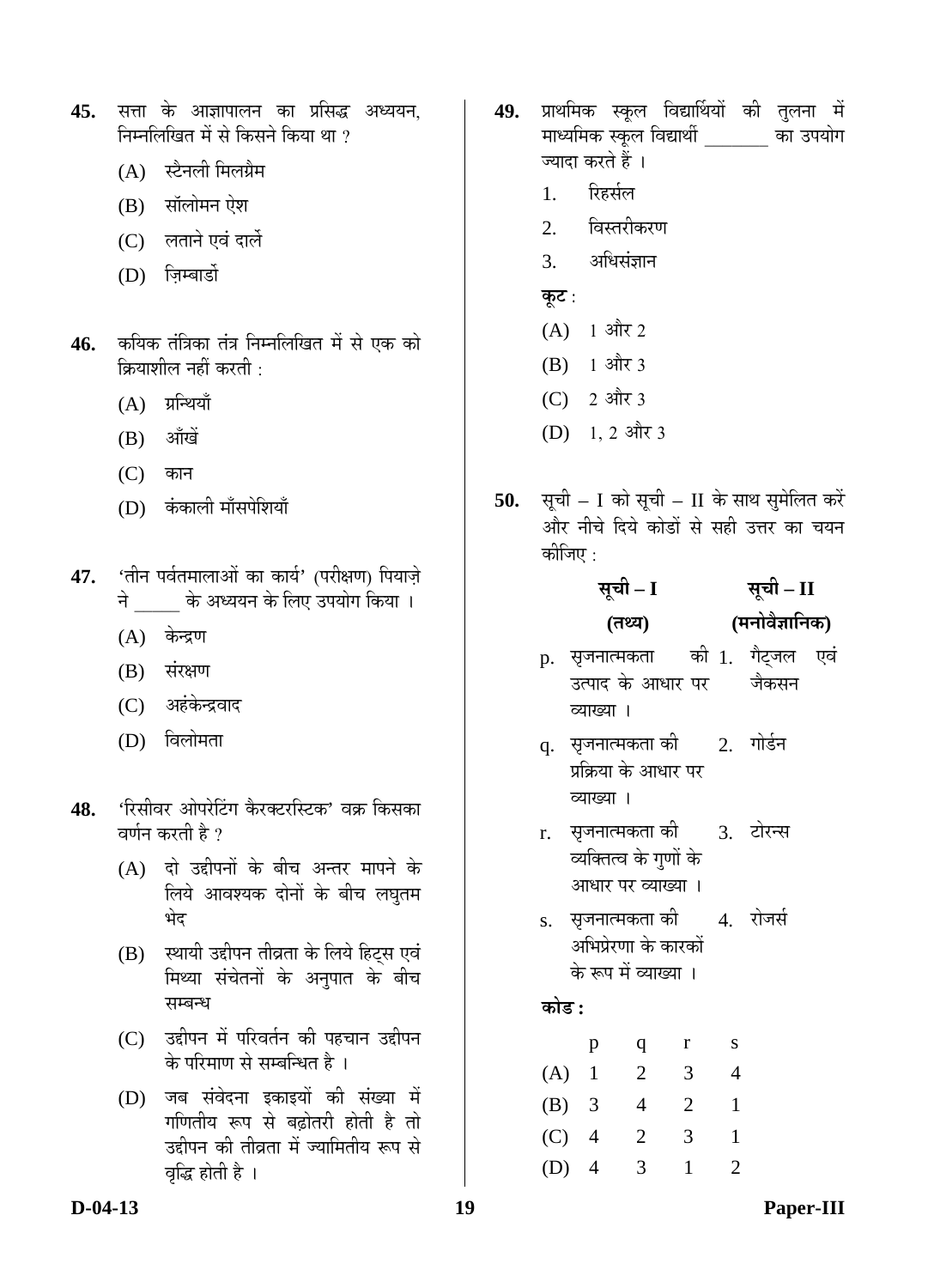**51.** Match List – I and List – II and indicate your answer using the codes given below :

|    | $List-I$         |                   |                |                         | $List - II$              |                                    |  |
|----|------------------|-------------------|----------------|-------------------------|--------------------------|------------------------------------|--|
|    |                  | (Phenomenon)      |                |                         |                          | (Psychological<br>term)            |  |
|    | p.               |                   |                |                         |                          | Tendency to 1. Mental Set          |  |
|    |                  | stick to one's    |                |                         |                          |                                    |  |
|    |                  | own               |                |                         |                          |                                    |  |
|    |                  | preconceptions    |                |                         |                          |                                    |  |
|    | q.               |                   |                |                         |                          | Inability to 2. Confirmation       |  |
|    |                  | judge             |                | a                       |                          | bias                               |  |
|    |                  | problem from      |                |                         |                          |                                    |  |
|    |                  | alternative       |                |                         |                          |                                    |  |
|    |                  | perspective       |                |                         |                          |                                    |  |
|    |                  |                   |                |                         |                          | r. Tendency to 3. Functional       |  |
|    |                  | judge             |                | a                       |                          | fixedness                          |  |
|    |                  | problem and       |                |                         |                          |                                    |  |
|    |                  | find its solution |                |                         |                          |                                    |  |
|    |                  | from previous     |                |                         |                          |                                    |  |
|    |                  | results           |                |                         |                          |                                    |  |
|    | S.               |                   |                |                         |                          | Tendency to 4. Fixation            |  |
|    |                  | think             |                | about                   |                          |                                    |  |
|    |                  | things only in    |                |                         |                          |                                    |  |
|    |                  | respect of their  |                |                         |                          |                                    |  |
|    |                  | usual functions   |                |                         |                          |                                    |  |
|    |                  | <b>Codes:</b>     |                |                         |                          |                                    |  |
|    |                  | p                 | q              | r                       | S                        |                                    |  |
|    |                  | (A) 1             | $\overline{2}$ | $\overline{4}$          | $\overline{\phantom{a}}$ |                                    |  |
|    |                  | (B) 2             | $\overline{4}$ | $\overline{\mathbf{3}}$ | $\overline{1}$           |                                    |  |
|    |                  | $(C)$ 2           | $\overline{4}$ | $\overline{1}$          | 3                        |                                    |  |
|    |                  | $(D)$ 2           | $\mathbf{1}$   | 3                       | $\overline{4}$           |                                    |  |
|    |                  |                   |                |                         |                          |                                    |  |
| 52 |                  |                   |                |                         |                          | Arrange the following treatment    |  |
|    |                  |                   |                |                         |                          | methodology in order in which they |  |
|    |                  | got known:        |                |                         |                          |                                    |  |
|    | 1.               |                   |                |                         |                          | <b>Client Centered Therapy</b>     |  |
|    | 2.               |                   |                |                         |                          | Psychoanalytic Therapy             |  |
|    | 3.               |                   |                |                         |                          | Reciprocal Inhibition Technique    |  |
|    | $\overline{4}$ . |                   |                |                         |                          | <b>Reinforcement Contingency</b>   |  |
|    |                  | <b>Codes:</b>     |                |                         |                          |                                    |  |
|    |                  |                   |                |                         |                          |                                    |  |
|    |                  | $(A)$ 1, 2, 3, 4  |                |                         |                          |                                    |  |

- (B) 2, 1, 3, 4
- (C) 2, 1, 4, 3
- (D) 3, 4, 1, 2
- Paper-III 20 D-04-13
- **53.** Arrange the following tests in decreasing order of their projective ability :
	- 1. Rorschach's Ink Blot Test
	- 2. Thematic Apperception Test
	- 3. Rosenzweig's Picture Frustration Scale
	- 4. Sack's Sentence Completion Test

- $(A)$  1, 2, 3, 4
- (B) 4, 3, 2, 1
- (C) 3, 2, 1, 4
- (D) 2, 3, 1, 4
- **54.** Match the following items of List I  $& List - II$  and indicate your answer using the codes given below :

|            | $List-I$       | $List-II$                  |                |                                                          |     |
|------------|----------------|----------------------------|----------------|----------------------------------------------------------|-----|
| p.         | parents        | $&$ unloving               |                | Authoritarian 1. Conflicted<br>and irritable<br>children |     |
| q.         | parents        | Permissive<br>and loving   | 2.             | Moody<br>conduct<br>disordered<br>children               | and |
| r.         | and<br>parents | Neglectful<br>uninvolved   | 3.             | Friendly and<br>competitive<br>children                  |     |
| $S_{\tau}$ | and<br>parents | Authoritative 4.<br>loving |                | Impulsive<br>and<br>aggressive<br>children               |     |
|            | <b>Codes:</b>  |                            |                |                                                          |     |
|            | p              | q                          | r              | S                                                        |     |
|            | $(A)$ 1        | $\overline{2}$             | 3              | 4                                                        |     |
|            | $(B)$ 3        | 4                          | $\overline{2}$ | 1                                                        |     |
|            | $(C)$ 1        | 3                          | 4              | $\overline{2}$                                           |     |
| (D)        | $\overline{2}$ | 1                          | 4              | 3                                                        |     |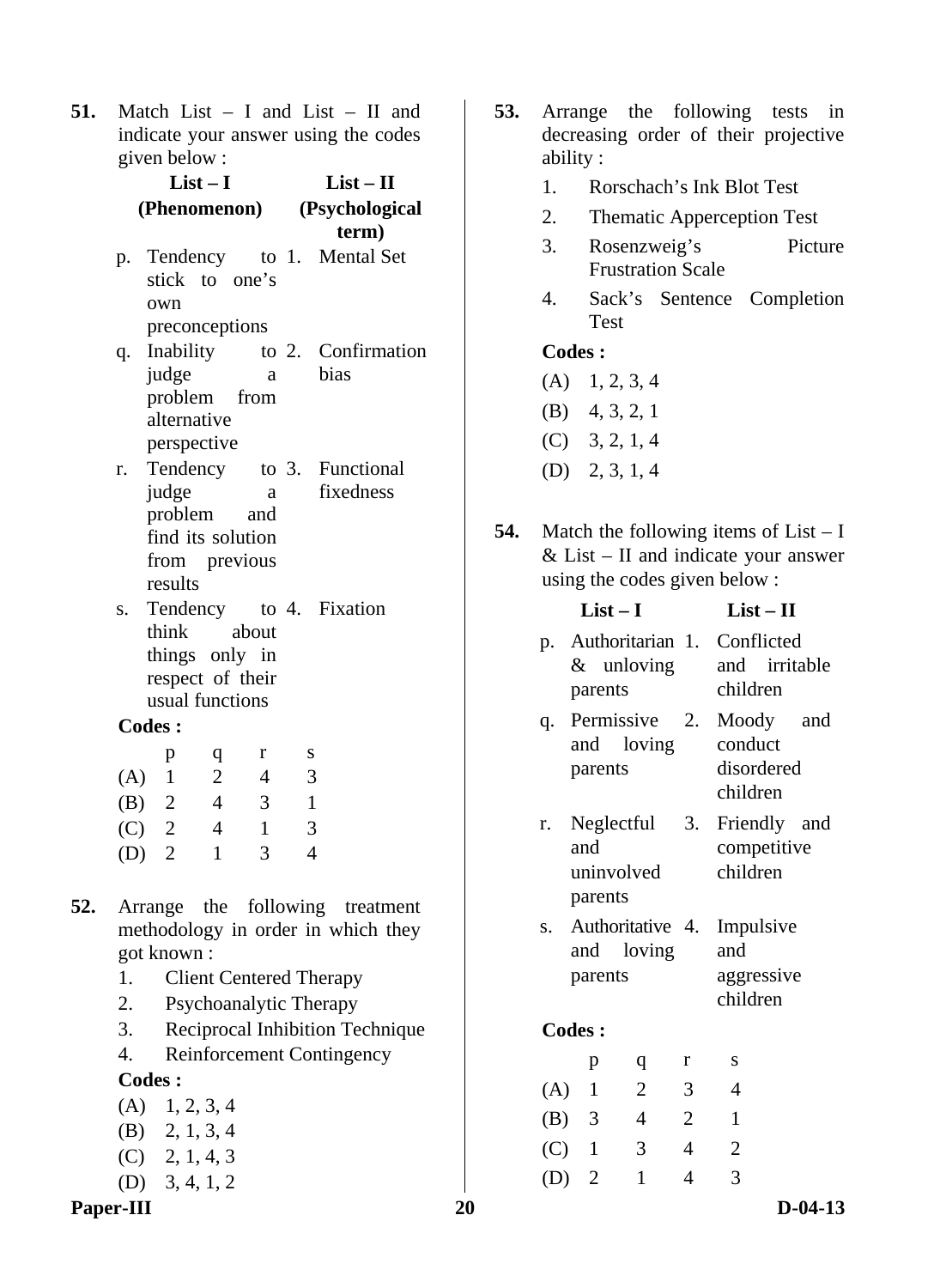**51.** सूची – I को सूची – II से सुमेलित कीजिए और नीचे दिए गए कोडों का प्रयोग करके अपना उत्तर दीजिए :

| (मनोवैज्ञानिक<br>(तथ्य)<br>शब्द)<br>p. स्वयं अपनी पूर्व- 1. मानसिक<br>धारणाओं से चिपके समुच्चय<br>रहना                   |  |
|--------------------------------------------------------------------------------------------------------------------------|--|
|                                                                                                                          |  |
|                                                                                                                          |  |
| q. किसी समस्या के, 2. संपुष्टि <i>पू</i> र्वग्रह<br>वैकल्पिक दृष्टि से,<br>आकलन की अक्षमता                               |  |
| r. पूर्व-परिणामों   के 3. प्रकार्यात्मक<br>आधार पर किसी स्थिरता<br>समस्या को आँकने<br>और उसका हल<br>निकालने की प्रवृत्ति |  |
| चीजों के बारे में 4. स्थिरीकरण<br>S.<br>केवल उनके सामान्य<br>प्रकार्यों के संदर्भ में<br>सोचने की प्रवृत्ति              |  |
| कोड :                                                                                                                    |  |
| $\mathbf{r}$<br>S<br>q<br>p                                                                                              |  |
| $\overline{2}$<br>(A) 1<br>$\overline{4}$<br>3                                                                           |  |
| (B) 2 4 3<br>$\blacksquare$                                                                                              |  |
| $(C)$ 2 4<br>$\overline{1}$<br>$\overline{\mathbf{3}}$                                                                   |  |
| $\overline{4}$<br>$(D)$ 2<br>$\mathbf{1}$<br>3 <sup>1</sup>                                                              |  |
| निम्नलिखित उपचार पद्धतियों को उनके ज्ञात<br>52.<br>होने के क्रम में व्यवस्थित कीजिये :<br>क्लाइंट केन्द्रित उपचार<br>1.  |  |
| मनोवैश्लेषिक उपचार<br>2.<br>पारस्परिक निरोध उपचार<br>3.<br>पुनर्बलन आसंगता<br>$\overline{4}$ .<br>कोड :                  |  |
| $(A)$ 1, 2, 3, 4<br>$(B)$ 2, 1, 3, 4                                                                                     |  |

- (D) 3, 4, 1, 2
- 
- **53.** निम्नलिखित परीक्षणों की उनकी प्रक्षेपणीय क्षमता के ह्रासमान क्रम में व्यवस्थित कीजिये :
	- 1. रोशी का स्याही धब्बा परीक्षण
	- 2. कथ्य संप्रत्यक्षण परीक्षण
	- 3. रोज़ेनज़विग का चित्र कुंठा मापनी
	- 4. सैक का वाक्य पूर्णता परीक्षण

### **कूट** :

- $(A)$  1, 2, 3, 4
- (B) 4, 3, 2, 1
- (C) 3, 2, 1, 4
- (D) 2, 3, 1, 4
- 54. सूची I को सूची II के साथ सुमेलित कीजिए और नीचे दिए गए कोडों का प्रयोग करके अपना उत्तर दीजिए :

#### **ÃÖæ"Öß – I ÃÖæ"Öß – II**  p. प्राधिकारवादी 1. संघर्षमय एवं एवं प्रेमरहित माता-पिता चिड़चिड़े बच्चे

- $\rm q$ . अनुज्ञात्मक एवं 2. मूडी एवं आचरण स्नेही माता-पिता विकृत बच्चे
- r. लापरवाह एवं 3. मित्रवत एवं अनआवेष्टित माता-पिता प्रतियोगी बच्चे
- s. आधिकारिक एवं 4. आवेगशील एवं स्नेही माता-पिता आक्रामक बच्चे

## <u>कोड़ :</u>

|         | р              | q | r | S |
|---------|----------------|---|---|---|
| $(A)$ 1 |                | 2 | 3 | 4 |
| (B)     | $\overline{3}$ | 4 | 2 |   |
|         | $(C)$ 1        | 3 | 4 | 2 |
| (D)     | $\overline{2}$ | 1 |   |   |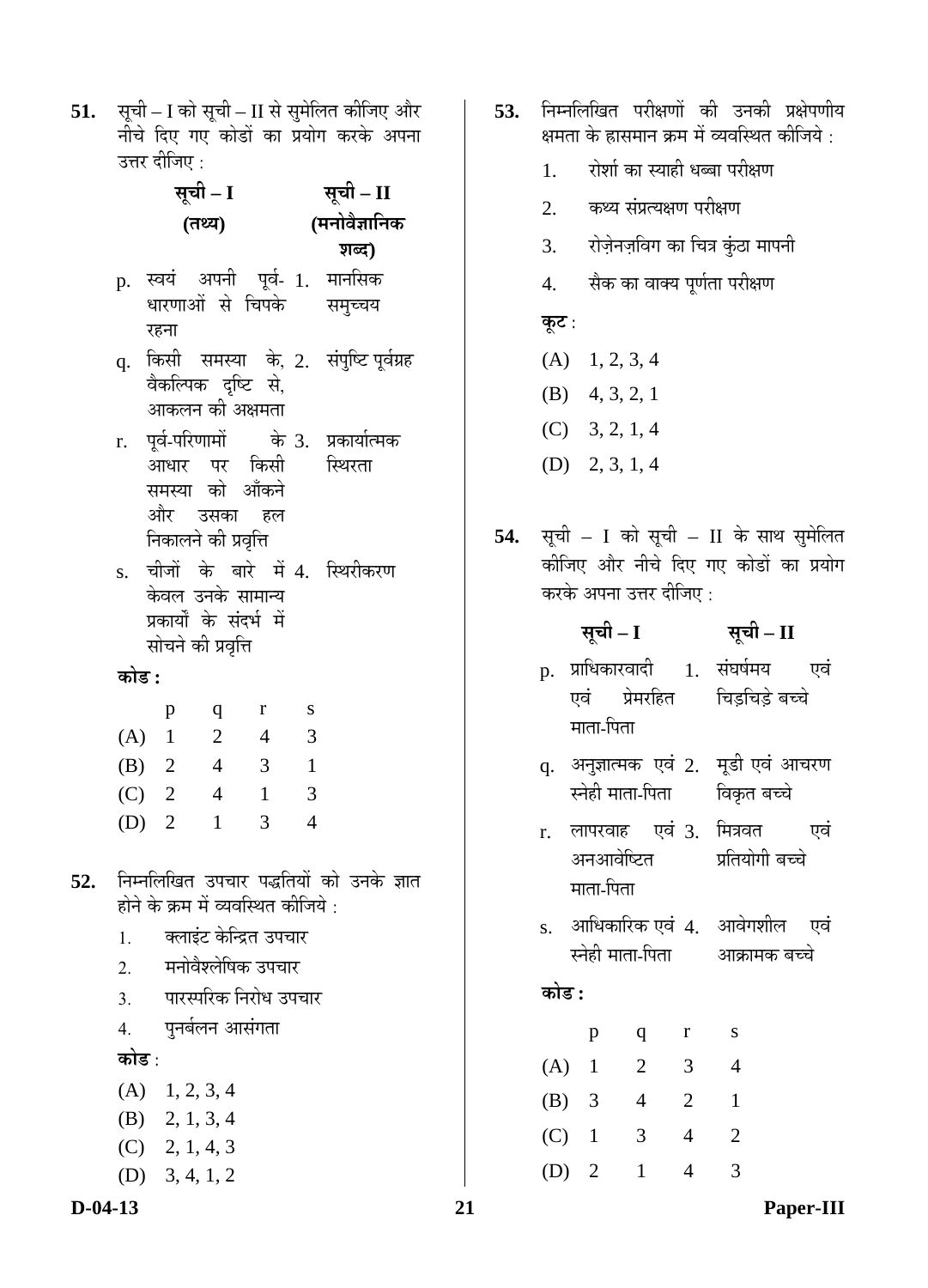- **55.** Given below are two statements, Assertion (A) and Reason (R). Indicate your answer using the codes given below :
	- **Assertion (A) :** The most important neurotransmitter implicated in schizophrenia is Dopamine.
	- **Reason (R) :** Clinical evidence suggests that drugs which reduce the level of dopamine in the brain also give rise to psychotic states like schizophrenia.

- (A) Both (A) and (R) are true and (R) is the correct explanation of (A).
- (B) Both (A) and (R) are true, but (R) is not the correct explanation of (A).
- $(C)$  (A) is true, but  $(R)$  is false.
- (D) (A) is false, but  $(R)$  is true.
- **56.** Given below are two statements, the first labelled as Assertion (A) and the other labelled as Reason (R). Indicate your answer using the given codes below :
	- **Assertion (A) :** Long term potentialism is related to neural mechanism of learning and memory.
	- **Reason (R) :** There is facilitation of synaptic transmission following high frequency electrical stimulation.

#### **Codes :**

- (A) Both (A) and (R) are true and (R) is the correct explanation of (A).
- (B) Both (A) and (R) are true, but (R) is not the correct explanation of (A).
- $(C)$  (A) is true, but  $(R)$  is false.
- (D) (A) is false, but (R) is true.
- Paper-III 22 D-04-13
- **57.** Given below are two statements, one labelled as Assertion (A) and the other as Reason (R). Indicate your answer using the codes given below :
	- **Assertion (A) :** Information processing is a mode of attention that concerns the nontemporal information processing demands of a task.
	- **Reason (R) :** Subliminal perception is a form of perception in which stimuli are not detected or consciously perceived.

**Codes :** 

- $(A)$  Both  $(A)$  and  $(R)$  are true and  $(R)$ is the correct explanation of (A).
- (B) Both (A) and (R) are correct, but (R) is not the explanation of  $(A)$ .
- $(C)$  (A) is true, but  $(R)$  is false.
- (D) Both (A) and (R) are false.
- **58.** Match List I with List II and indicate your answer with the help of the given  $code$ s  $\cdot$

|    | $\mu$ . The given could $\mu$ |                  |                                   |  |  |  |  |
|----|-------------------------------|------------------|-----------------------------------|--|--|--|--|
|    | $List-I$                      |                  | $List-II$                         |  |  |  |  |
|    | (Charismatic                  |                  | (Characteristics)                 |  |  |  |  |
|    | Leader)                       |                  |                                   |  |  |  |  |
|    | p. Personal                   | $\overline{1}$ . | <b>Engages</b><br>1n              |  |  |  |  |
|    | risk                          |                  | behaviours that                   |  |  |  |  |
|    |                               |                  | are perceived as                  |  |  |  |  |
|    |                               |                  | novel and counter                 |  |  |  |  |
|    |                               |                  | to norms.                         |  |  |  |  |
| q. | Environ-                      | 2.               | Willing to take on                |  |  |  |  |
|    | mental                        |                  | high personal<br>risk, incur high |  |  |  |  |
|    | sensitivity                   |                  |                                   |  |  |  |  |
|    |                               |                  | costs and engage                  |  |  |  |  |
|    |                               |                  | in self-sacrifice to              |  |  |  |  |
|    |                               |                  | achieve the vision                |  |  |  |  |
| r. | Sensitivity 3.                |                  | Able to make a                    |  |  |  |  |
|    | to                            |                  | realistic assess-                 |  |  |  |  |
|    | follower                      |                  | ments of the                      |  |  |  |  |
|    | needs                         |                  | environmental                     |  |  |  |  |
|    |                               |                  | constraints and                   |  |  |  |  |
|    |                               |                  | resources needed                  |  |  |  |  |
|    |                               |                  | to bring about                    |  |  |  |  |
|    |                               |                  | change.                           |  |  |  |  |
| S. | Unconve- 4.                   |                  | Perceptive<br>οf                  |  |  |  |  |
|    | ntional                       |                  | others' abilities                 |  |  |  |  |
|    | <b>Behaviour</b>              |                  | and responsive to                 |  |  |  |  |
|    |                               |                  | their needs and                   |  |  |  |  |

feelings

|     | p              | q |   |                |
|-----|----------------|---|---|----------------|
| (A) | $\overline{2}$ | 3 | 1 |                |
| (B) |                | 1 | 3 | $\overline{2}$ |
| (C) | 2              |   | 3 |                |
| (D) |                |   |   |                |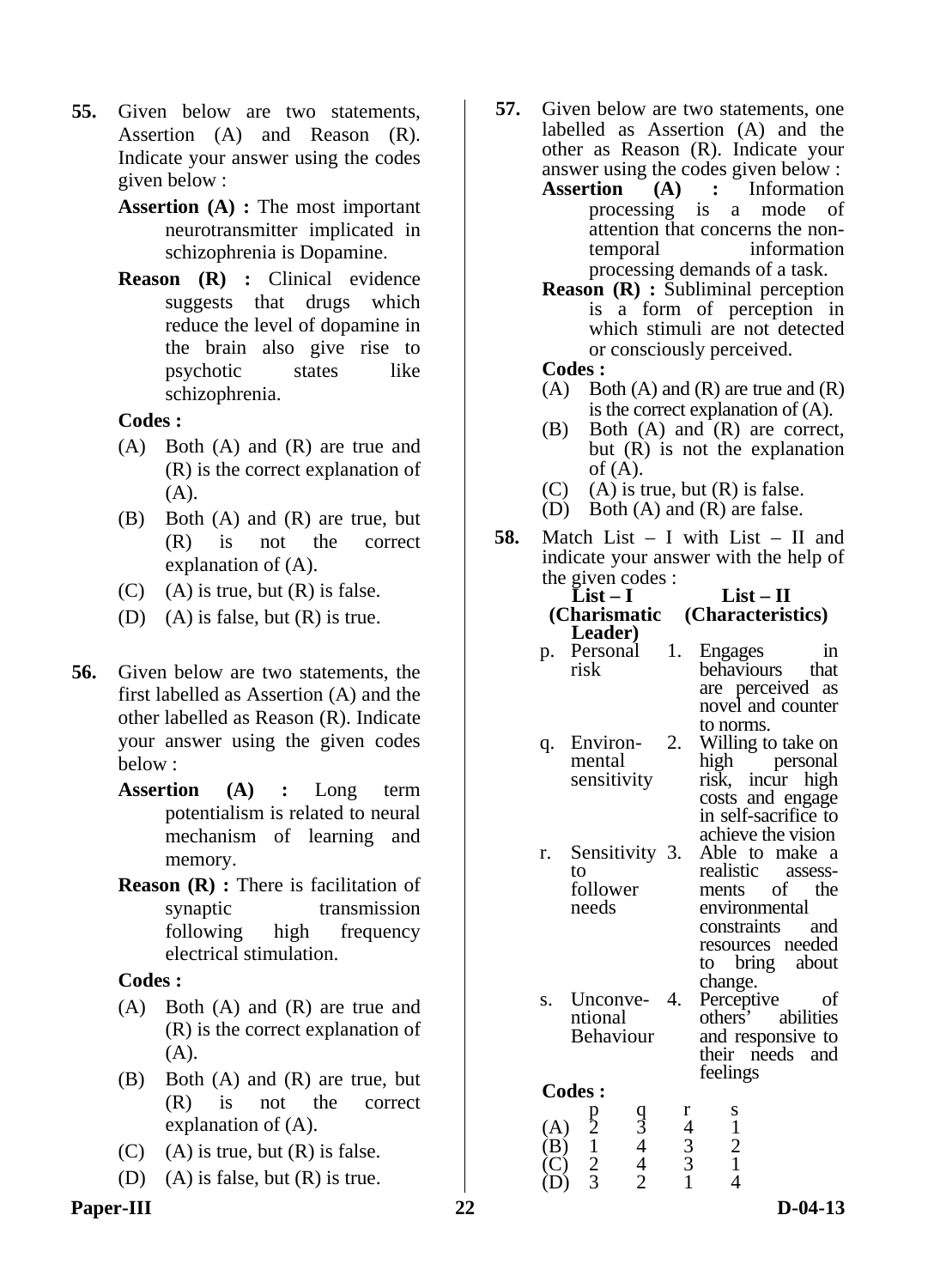- **55.** नीचे दो कथन दिये गये हैं, पहले को अभिकथन (A) और दूसरे को तर्क (R) का नाम दिया गया है । नीचे दिये कोडों की सहायता से अपना उत्तर बताइये :
	- **अभिकथन (A)** : स्किजोफ्रीनिया में आलिप्त सर्वाधिक महत्त्वपूर्ण तंत्रिकाप्रेषक डोपामाइन है ।
	- **तर्क (R)** : नैदानिक साक्ष्य (या प्रमाण) बताता है कि वो औषधियाँ जो मस्तिष्क में डोपामाइन के स्तर को कम करती है वह स्किजोफ्रीनिया जैसी मनस्तापी स्थिति को भी उत्पन्न करती है ।

**कोड** :

- $(A)$   $(A)$  और  $(R)$  दोनों सत्य हैं और  $(R)$ ,  $(A)$  की सही व्याख्या है।
- $(B)$   $(A)$  और  $(R)$  दोनों सत्य हैं, परन्तु  $(R)$ ,  $(A)$  की सही व्याख्या नहीं है ।
- (C) (A) सत्य है, परन्तु (R) असत्य है।
- $(D)$   $(A)$  असत्य है, परन्तु  $(R)$  सत्य है ।
- 56. नीचे दो कथन दिये गये हैं, पहले को अभिकथन  $(A)$  और दूसरे को तर्क (R) का नाम दिया गया हे । नीचे दिये कोडों की सहायता से अपना उत्तर बताइये $\, \cdot \,$ 
	- **अभिकथन (A)** : दीर्घकालिक विभवन, अधिगम और स्मृति के तंत्रिकीय यन्त्राली से सम्बन्धित है।
	- **तर्क (R)** : उच्च आवृत्ति विद्युतिय उत्तेजन से अन्तर्गथनी संचरण में सुगमता होती है ।
	- <u>कोड :</u>
	- $(A)$   $(A)$  और  $(R)$  दोनों सत्य हैं और  $(R)$ ,  $(A)$  की सही व्याख्या है।
	- $(B)$   $(A)$  और  $(R)$  दोनों सत्य हैं, परन्तु  $(R)$ ,  $(A)$  की सही व्याख्या नहीं है ।
	- $(C)$   $(A)$  सत्य है, परन्तु  $(R)$  असत्य है ।
	- (D) (A) असत्य है, परन्तु (R) सत्य है।
- **57.** नीचे दो कथन दिये गये हैं. पहले को अभिकथन (A) और दुसरे को तर्क (R) का नाम दिया गया है । नीचे दिये कोडों की सहायता से अपना उत्तर बताइये :
	- **अभिकथन (A)** : सूचना प्रक्रमण अवधान का<br>- प्रकल्पित ढंग हे जो कृत्य की गेर कालिक सूचना प्रक्रमण माँगों के साथ सरोकार रखता है ।
	- **तर्क (R)** : अवसीमान्त प्रत्यक्षीकरण एक प्रकार का प्रत्यक्षीकरण है जिसमें उद्दीपन का संज्ञापन या चेतन प्रत्यक्षण नहीं होता है ।
	- कोड ·
	- $(A)$   $(A)$  और  $(R)$  दोनों सत्य हैं और  $(R)$ , (A) की सही व्याख्या है ।
	- $(B)$   $(A)$  और  $(R)$  दोनों सत्य हैं, परन्तु  $(R)$ , (A) की सही व्याख्या नहीं है ।
	- (C) (A) सत्य है, परन्तु (R) असत्य है ।
	- (D)  $(A)$  और  $(R)$  दोनों असत्य हैं।
- **58.** Āæ I को सूची II से सुमेलित कीजिए और<br>नीचे दिए गए कोडों की सहायता से अपना उत्तर  $\hat{\mathrm{eff}}$ जा $\mathrm{m}$   $\cdot$

| सूची – I        | सूची – II         |
|-----------------|-------------------|
| (करिश्माई नेता) | (विशेषताएँ)       |
| व्यक्तिगत       | व्यवहार           |
| p.              | एस                |
| जोखिम           | संलग्न करता है जो |
|                 | हो और मानक<br>नया |

- का विरोधी हो । q. परिवेशगत संवेदनशीलता 2. लक्ष्य हासिल करने के लिए भारी व्यक्तिगत<br>खतरा उठाने. भारी
	- खतरा उठाने, कीमत चुकाने और आत्मत्याग के लिए तैयार रहना ।
- r. अनुयायिओं की आवश्यकताओ के प्रति संवेदनशीलता<br>अपरंपरागत 4 3. परिवर्तन लाने के लिए<br>जरूरी परिवेशगत परिवेशगत बाध्यताओं और संसाधनों का यथार्थ प्राकलन करने की योग्यता<br>अन्य
- $\,$ s. अपरंपरागत व्यवहार लोगों की<br>i के प्रति योग्यताओं के प्रति<br>अनभतिप्रवण और

अनुभूतिप्रवण उनकी आवश्यकताओं तथा अनुभूतियों के प्रति

| कोड :     |   |  | प्रत्युत्तरकारी होना |  |
|-----------|---|--|----------------------|--|
| Ά,<br>'B. | 2 |  |                      |  |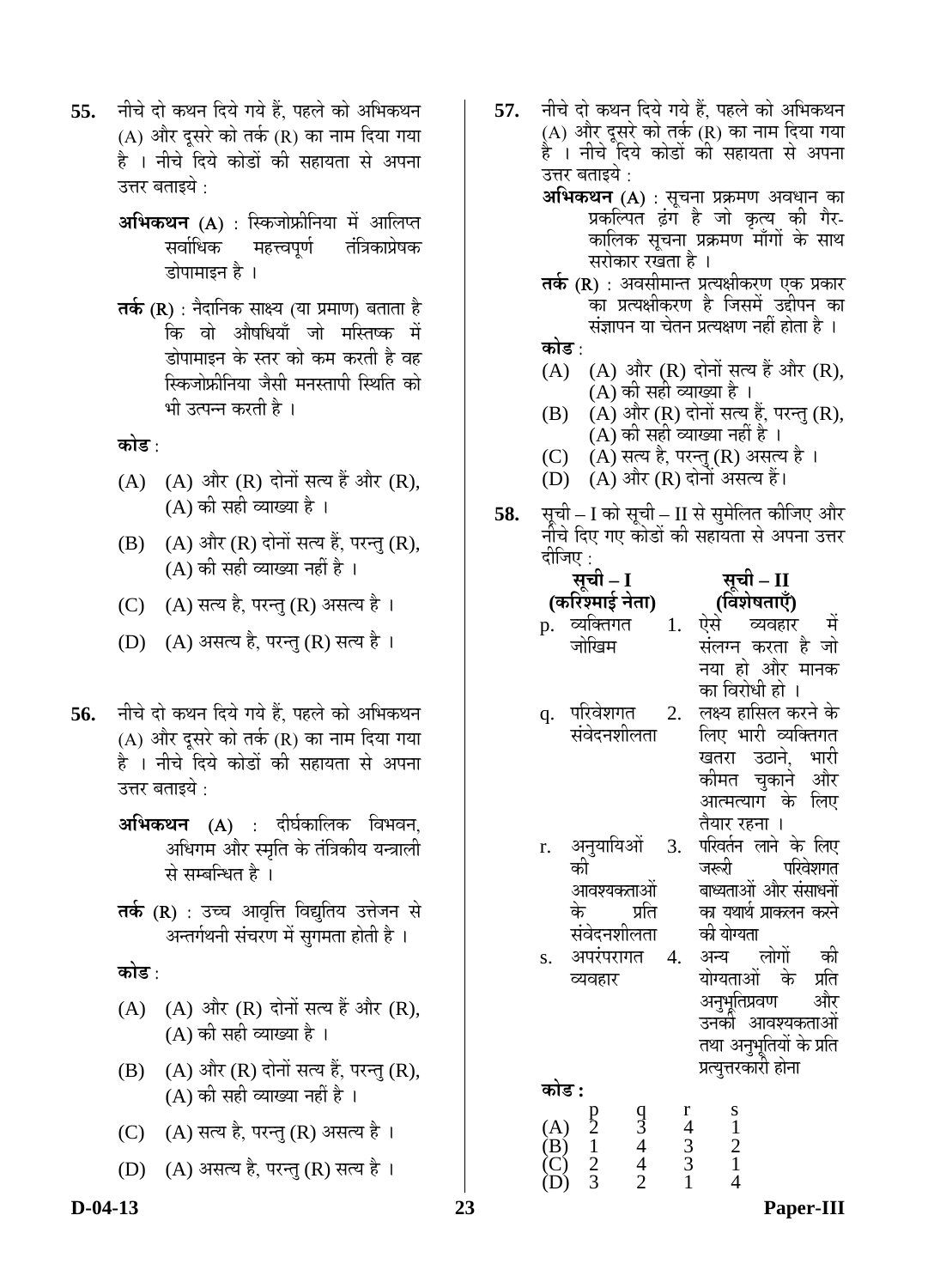- **59.** Vestibule Training utilizes equipment which are closely  $\overline{\phantom{a}}$ to the actual ones, used \_\_\_\_\_.
	- (A) resemble; on the job
	- (B) similar; on the job
	- (C) resemble; off the job
	- (D) similar; off the job
- **60.** The perspectives of motivation that identify specific needs
	- (A) Content Theories
	- (B) Process Theory of Motivation
	- (C) Equity Theory and OB Mode Theory
	- (D) Expectancy Theories
- **61.** Out of the following statements find out the one which is wrong according to social-psychological research :
	- (A) Situational forces have tremendous power to shape human behaviour rather than personality or character.
	- (B) Both humans and animals respond more quickly when in the presence of other members of their species.
	- (C) A bystander in an emergency situation is likely to intervene or help in a group than if alone.
	- (D) The uninhibited aggressive behaviour sometimes shown by mobs and crowds may be the result of deindividuation.
- **62.** Who among the following is credited with developing Logo therapy ?
	- (A) Fritz Perls
	- (B) Eric Burne
	- (C) Victor Frankel
	- (D) Rollo May
- **63.** Match List I with List II and indicate your answer using codes given below :

#### **List – I (Perceptual Theory) List – II (Explanation)**

- p. Signal Detection Theory 1. The detection of change in a stimulus is relative to the magnitude of the stimulus
- q. Stevens' Power Law 2. The ability to detect a weak stimulus varies from moment to moment as per response bias
- r. Fechner's Law The magnitude of a sensation is a logarithmic function of the stimulus
- s. Weber's Fraction **Sensory** magnitude grows in proportion to the physical intensity of the stimulus raised to a power

|     | р              | q | Г | S |
|-----|----------------|---|---|---|
| (A) | 3              | 4 | 1 | 2 |
| (B) | $\overline{4}$ | 3 | 2 |   |
| (C) | -1             | 2 | 3 | 4 |
| (D) | -2             | 4 | 3 |   |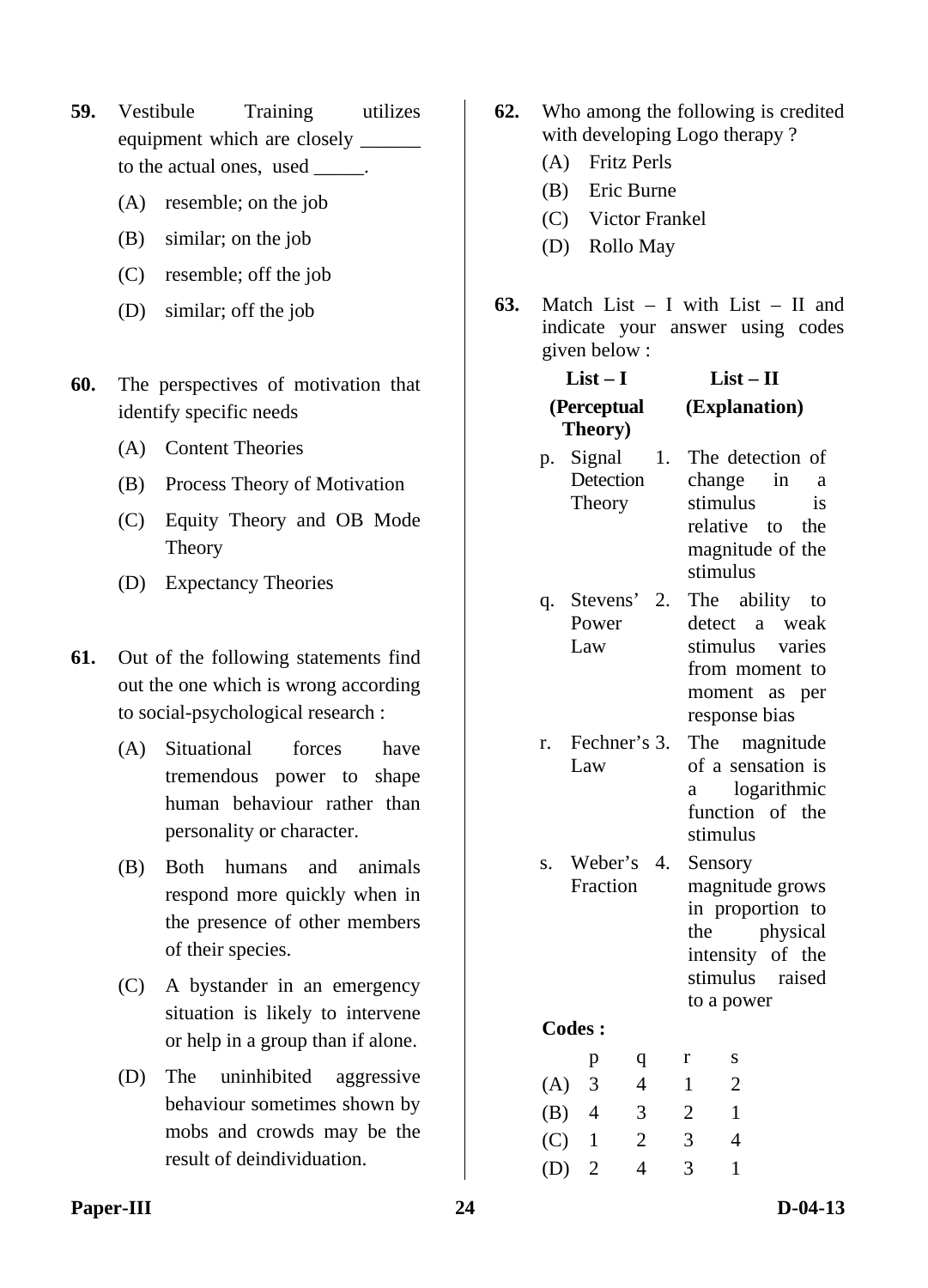- 59. वेस्टीब्यूल प्रशिक्षण विधि में ऐसे उपकरण का प्रयोग किया जाता है जो ऐसे वास्तविक उपकरणों से अत्यंत छिं होते हैं जिनका उपयोग होता है ।
	- $(A)$  मिलते-जुलते ; काम पर
	- $(B)$  समान ; काम पर
	- (C) मिलते-जुलते; काम से हट कर
	- (D) समान ; काम से हट कर
- **60.** अभिप्रेरणा की जो दृष्टियाँ विशेष आवश्यकताओं की पहचान करती हैं वे
	- (A) विषयवस्तु सिद्धांत
	- $(B)$  अभिप्रेरणा का प्रक्रिया सिद्धांत
	- $(C)$  औचित्य सिद्धांत तथा OB मोड सिद्धांत
	- (D) प्रत्याशा सिद्धांत
- 61. निम्नलिखित कथनों में से ऐसे कथन का पता लगाइए जो सामाजिक-मनोवैज्ञानिक शोध के अनुसार गलत हो :
	- $(A)$  व्यक्तित्व और चरित्र के बजाय, मानव-व्यवहार को आकार देने में. परिस्थितिगत शक्तियाँ कहीं अधिक ताकतवर होती हैं ।
	- (B) ग्मानव और पशु दोनों, अपनी प्रजाति के अन्य सदस्यों की मौजदगी में. अधिक तेजी से प्रतिक्रिया करते हैं ।
	- (C) किसी आपात स्थिति में कोई दर्शक यदि अकेले के बजाय समह में हो तो उसके द्वारा हस्तक्षेप या मदद किए जाने की ज्यादा संभावना होती है ।
	- (D) किसी भी भीड़ अथवा जनसमह का अनिषिद्ध आक्रामक व्यवहार कभी-कभी अव्यक्तीकरण का परिणाम हो सकता है ।
- **62.** 'लोगो' चिकित्सा विकसित करने का श्रेय निम्नलिखित में से किसे दिया जाता है ?
	- (A) फ्रिट्ज़ पर्ल्स
	- (B) एरिक बर्न
	- (C) विक्टर फ्रेंकुल
	- (D) रोलो मे
- **63.** सूची I को सूची II से सुमेलित कीजिए और नीचे दिए गए कोडों का प्रयोग करके अपना उत्तर दीजिए  $\cdot$

| सूची – I   | सूची – II  |
|------------|------------|
| (प्रत्यक्ष | (व्याख्या) |
| ज्ञानात्मक |            |
| सिद्धान्त) |            |

- p. सिग्नल डिटेक्शन थ्योरी 1. उद्दीपन में परिवर्तन का संज्ञापन/परिचयन उद्दीपन की मात्रा पर निर्भर करता है ।
- q. स्टीवनस का पावर नियम 2. कमजोर उद्दीपन के संज्ञापन की क्षमता. प्रतिक्रिया पूर्वाग्रह के अनुसार क्षण प्रतिक्षण
- r. फैक्नर का नियम 3. संवेदना की मात्रा उद्दीपन का लॉगरिदी प्रकार्य है ।

बदलती है ।

- $\,$ s. वेबर का अनुपात 4. संवेद की मात्रा घात के साथ उद्दीपन की भौतिक तीव्रता के अनुपात में बढ़ती है ।
	-

<u>कोड :</u>

|         | р              | q |   | S |
|---------|----------------|---|---|---|
| (A) 3   |                | 4 | 1 | 2 |
| (B)     | $\overline{4}$ | 3 | 2 |   |
| $(C)$ 1 |                | 2 | 3 | 4 |
| (D)     | -2             | 4 | 3 |   |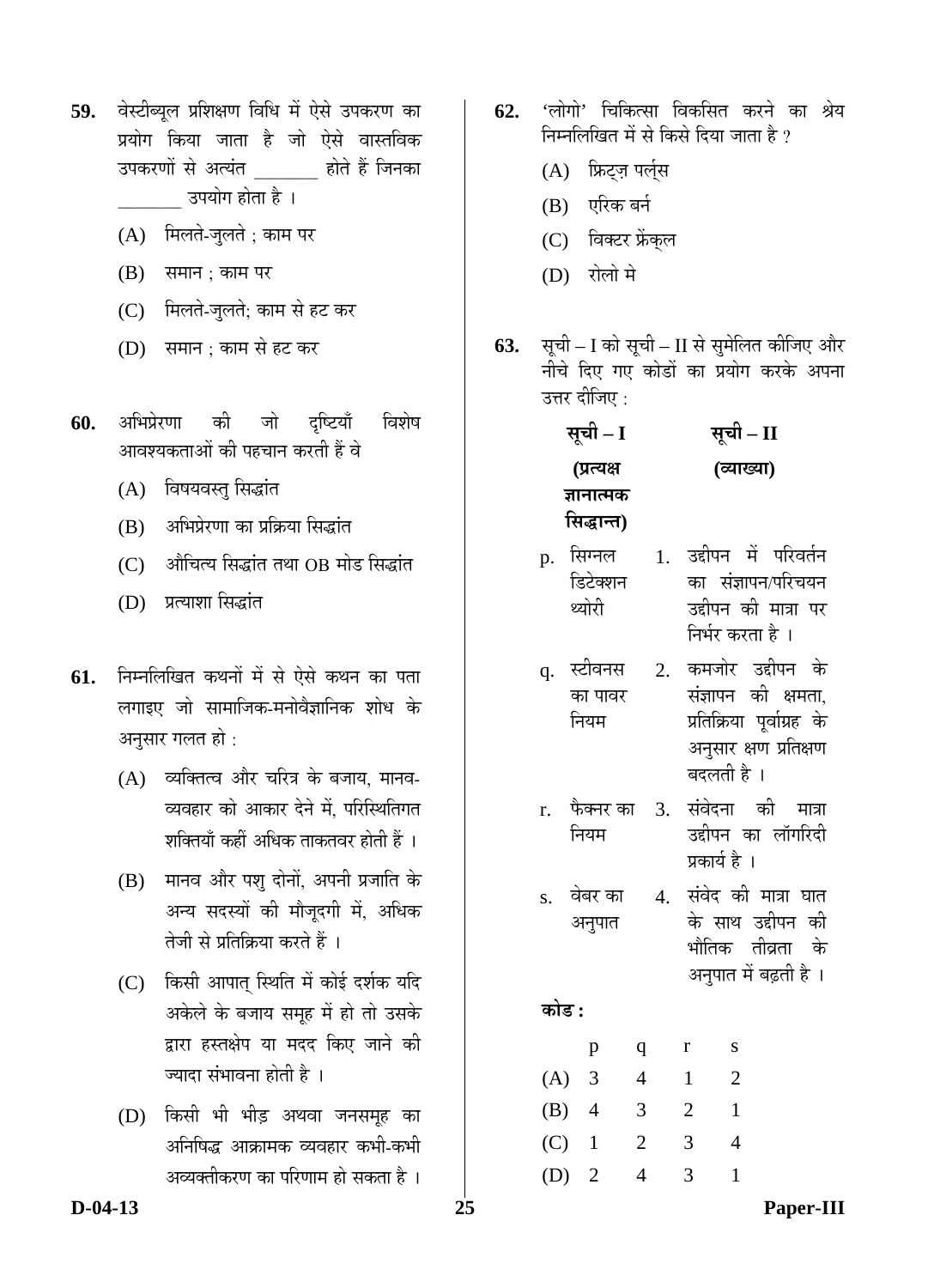**64.** Match List – I with List – II and indicate your answer using the codes  $\frac{1}{\pi}$ given below :

|          | $\mu$ octow.<br>$List-I$                                    |                | $List - II$                                                                                                                                                                                                                                                                                  |  |  |
|----------|-------------------------------------------------------------|----------------|----------------------------------------------------------------------------------------------------------------------------------------------------------------------------------------------------------------------------------------------------------------------------------------------|--|--|
|          | (State of                                                   |                | (Description)                                                                                                                                                                                                                                                                                |  |  |
|          | attachment)                                                 |                |                                                                                                                                                                                                                                                                                              |  |  |
|          | p. Privation                                                | 1.             | the state of a child<br>who has<br>never<br>formed a close<br>attachment<br>with<br>anyone.                                                                                                                                                                                                  |  |  |
| q.       | Anaclitic<br>depression                                     | 2.             | a condition<br><sub>or</sub><br>disorder<br>found<br>among juvenile<br>delinquents<br>involving a lack<br>of guilt<br>and<br>remorse.                                                                                                                                                        |  |  |
| r.<br>S. | Deprivation 3.<br>Affection-4.<br>less psycho-<br>pathology |                | condition<br>a<br>experienced by<br>children<br>some<br>who are poorly<br>cared for having<br>of appetite<br>loss<br>feeling<br>and<br>of<br>helplessness.<br>the state of a child<br>who has formed a<br>close relationship<br>to someone, but is<br>separated<br>later<br>from that person |  |  |
|          | <b>Codes:</b>                                               |                |                                                                                                                                                                                                                                                                                              |  |  |
|          | p                                                           | r<br>q         | S                                                                                                                                                                                                                                                                                            |  |  |
| (A)      | 1                                                           | 3<br>4         | $\overline{2}$                                                                                                                                                                                                                                                                               |  |  |
| (B)      | $\overline{4}$                                              |                | $\overline{\mathbf{3}}$<br>1                                                                                                                                                                                                                                                                 |  |  |
|          | $(C)$ 4                                                     | $\frac{2}{3}$  | $\overline{c}$<br>$\mathbf 1$                                                                                                                                                                                                                                                                |  |  |
|          | $(D)$ 1                                                     | $\overline{2}$ | $\overline{3}$<br>4                                                                                                                                                                                                                                                                          |  |  |
|          | among the given below:                                      |                | Select the pair of poles of dimensions<br>for 'permissive parenting style' as<br>proposed by Maccoby and Martin                                                                                                                                                                              |  |  |

1. Demanding 2. Responsive 3. Unresponsive 4. Undemanding **Codes :**  (A)  $1$  and  $3$  (B)  $1$  and  $2$ (C)  $3 \text{ and } 4$  (D)  $2 \text{ and } 4$ 

### **Paper-III** 26 D-04-13

**66.** Match List – I and List – II and indicate your answer using the codes

|     | given below:                              |    |                                         |  |  |
|-----|-------------------------------------------|----|-----------------------------------------|--|--|
|     | $List-I$                                  |    | $List-II$                               |  |  |
|     | (Psycholo-                                |    | (Phenomena)                             |  |  |
|     | gical term)                               |    |                                         |  |  |
|     | p. Acquisi-                               | 1. | The reappearance,                       |  |  |
|     | tion                                      |    | after a rest period,                    |  |  |
|     |                                           |    | of an extinguished                      |  |  |
|     |                                           |    | conditioned                             |  |  |
|     |                                           |    |                                         |  |  |
|     |                                           | 2. | response.<br>The                        |  |  |
| q.  | Extin-<br>ction                           |    | tendency,                               |  |  |
|     |                                           |    | once a response                         |  |  |
|     |                                           |    | been<br>has                             |  |  |
|     |                                           |    | conditioned,<br>for                     |  |  |
|     |                                           |    | stimuli similar to                      |  |  |
|     |                                           |    | the conditioned                         |  |  |
|     |                                           |    | stimulus to evoke                       |  |  |
|     |                                           |    | similar responses.                      |  |  |
| r.  | Sponta-                                   | 3. | The diminishing                         |  |  |
|     | neous                                     |    | conditioned<br>of                       |  |  |
|     | recovery                                  |    | response; occurs                        |  |  |
|     |                                           |    | in<br>classical                         |  |  |
|     |                                           |    | conditioning when                       |  |  |
|     |                                           |    | unconditioned<br>an                     |  |  |
|     |                                           |    | (UCS)<br>stimulus                       |  |  |
|     |                                           |    | does not follow as                      |  |  |
|     |                                           |    | conditioned<br>a                        |  |  |
|     |                                           |    | stimulus (CS)                           |  |  |
|     |                                           |    | occurs in operant                       |  |  |
|     |                                           |    | conditioning when                       |  |  |
|     |                                           |    | a response is no                        |  |  |
|     |                                           |    | longer reinforced.                      |  |  |
| S.  | Genera-                                   | 4. | The initial stage of                    |  |  |
|     | lization                                  |    | learning during                         |  |  |
|     |                                           |    |                                         |  |  |
|     |                                           |    | which a response is<br>established      |  |  |
|     |                                           |    | and                                     |  |  |
|     |                                           |    | gradually streng-                       |  |  |
|     |                                           |    | thened. In classical                    |  |  |
|     |                                           |    | conditioning<br>it<br><i>is</i>         |  |  |
|     |                                           |    | the phase in which                      |  |  |
|     |                                           |    | a stimulus comes to                     |  |  |
|     |                                           |    | evoke a conditioned                     |  |  |
|     |                                           |    | response. In operant                    |  |  |
|     |                                           |    | conditioning,<br>a                      |  |  |
|     |                                           |    | reinforced response                     |  |  |
|     |                                           |    | is strengthened.                        |  |  |
|     | <b>Codes :</b>                            |    |                                         |  |  |
|     | p                                         |    | r<br>S                                  |  |  |
| (A) | 4                                         |    | $\mathbf{1}$<br>$\overline{\mathbf{c}}$ |  |  |
| (B) | q 3<br>3<br>2<br>2<br>2<br>$\overline{4}$ |    | $\mathbf{1}$<br>$\frac{2}{3}$           |  |  |
| (C) | $\mathbf{1}$                              |    | $\overline{\mathcal{L}}$                |  |  |
| (D) | $\mathbf{1}$                              |    | $\overline{4}$<br>3                     |  |  |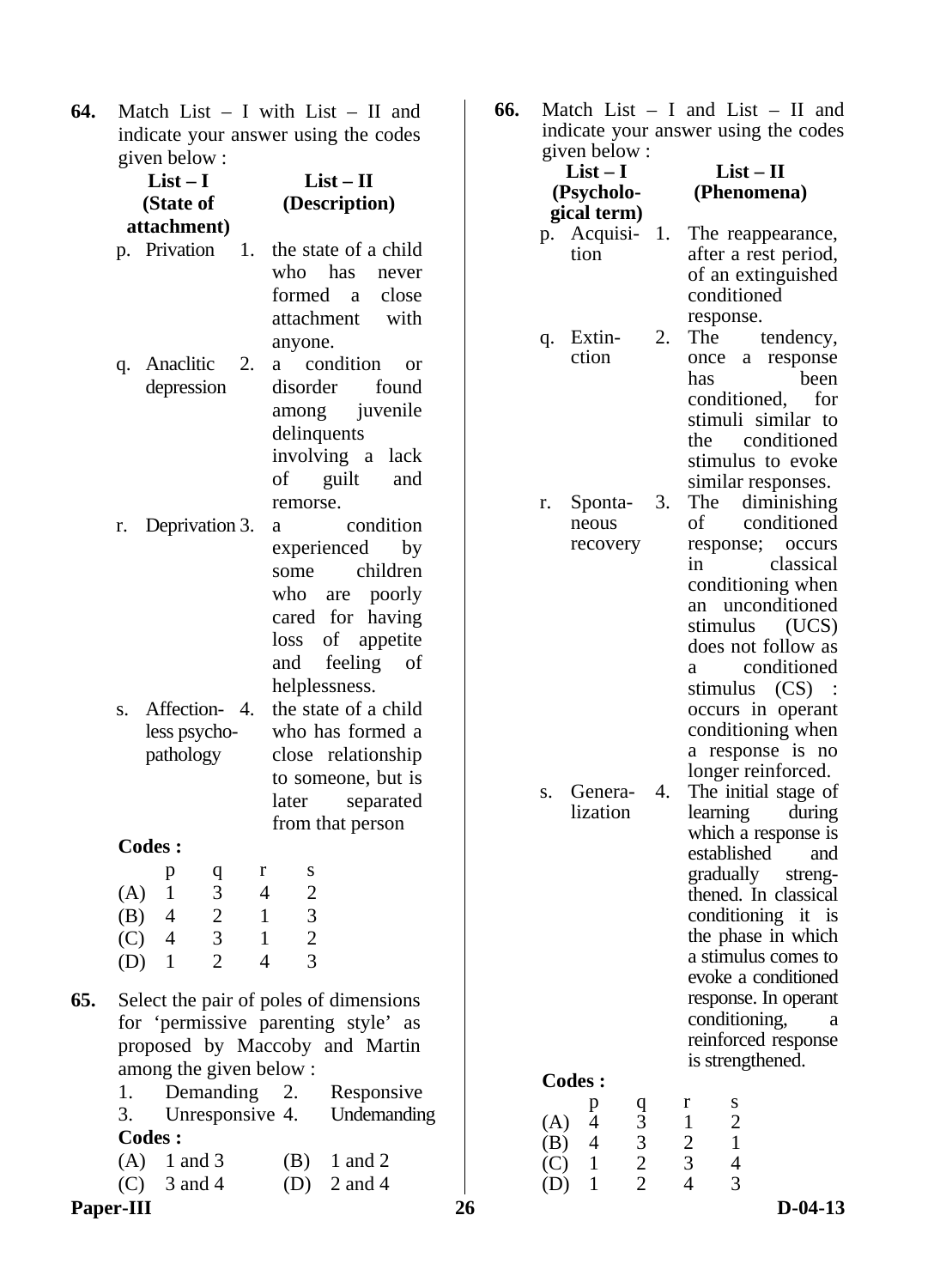64. सूची – I एवं सूची – II का सुमेलन करें तथा निम्न कोडों से अपना उत्तर दें :

| सूची – I       |  |                                                         | सूची – II                |                                                |                                                                                          |                            |                                                                                                      |
|----------------|--|---------------------------------------------------------|--------------------------|------------------------------------------------|------------------------------------------------------------------------------------------|----------------------------|------------------------------------------------------------------------------------------------------|
| (लगाव की       |  |                                                         | (विवरण)                  |                                                |                                                                                          |                            |                                                                                                      |
|                |  | दशा)                                                    |                          |                                                |                                                                                          |                            |                                                                                                      |
|                |  | p. राहित्य 1.                                           |                          |                                                | कभी भी नहीं बनाता ।                                                                      |                            | बालक की वह दशा जब वह<br>किसी से भी घनिष्ठ सम्बन्ध                                                    |
|                |  | q.  प्रतिनतिक 2.   <br>अवसाद                            |                          |                                                | की कमी होती है ।                                                                         |                            | एक दशा अथवा विकार<br>जो किशोर अपचारियों में<br>पाया जाता है जिनमें<br>अपराध बोध एवं पश्चात्ताप       |
| r. वंचन        |  |                                                         | 3.                       |                                                | देखभाल की गई हो ।                                                                        |                            | कुछ बालकों द्वारा अनुभव<br>की गई दशा जिनकी भूख<br>की कमी एवं निरुपायत्व<br>की अनुभूति के लिए खराब    |
| s. स्नेह       |  | रहित<br>मनोवृत्ति                                       | 4.                       |                                                | (अलग हो) जाता है ।                                                                       |                            | बालक की वह दशा जब<br>वह किसी से घनिष्ठ<br>सम्बन्ध बनाता है, लेकिन<br>बाद में उससे बिछुड़             |
| कोड :          |  |                                                         |                          |                                                |                                                                                          |                            |                                                                                                      |
| (A)<br>$(B)$ 4 |  | p<br>$\mathbf{1}$<br>$(C)$ 4 3 1<br>(D) $1 \t2 \t4 \t3$ | q<br>3<br>$\overline{c}$ | $\mathbf{r}$<br>$\overline{4}$<br>$\mathbf{1}$ | S<br>$\overline{2}$<br>3<br>$\overline{2}$                                               |                            |                                                                                                      |
| कोड :          |  | 1. याचकीय<br>(A) 1 एवं 3<br>(C) 3 एवं 4                 |                          |                                                | शैली' के लिए युग्ल का चयन करें :<br>2. प्रत्युत्तरदायी<br>3. अप्रत्युत्तरदायी 4. अयाचकीय | (B) 1 एवं 2<br>(D) 2 एवं 4 | 65.   निम्न में दिए विभाओं के ध्रुवों से मैक्कोबी एवं<br>मार्टिन द्वारा प्रतिपादित 'अनुज्ञामयी जनकीय |

**66.** सूची – I को सूची – II के साथ सुमेलित करें तथा निम्न कोडों से अपना उत्तर दें :

| सूची – I<br>(मनोवैज्ञानिक | सूची – II<br>(घटक)     |                                |  |  |
|---------------------------|------------------------|--------------------------------|--|--|
| पद)                       |                        |                                |  |  |
| अर्जन<br>p.               | विलुप्त<br>प्रतिक्रिया | अनुबंधित<br>विश्रान्ति<br>का । |  |  |

- काल के बाद पुन:प्रकटन q. विलोपन 2. एक बार प्रतिक्रिया अनुबंधित हो जाती है, तो एक समान प्रतिक्रियाओं को जागृत<br>करने के लिये करने के अनुबंधित उद्दीपन के समरूप उद्दीपन के लिये प्रवृत्ति
- r. स्वत: पुनर्लाभ 3. अनुबंधित प्रतिक्रिया का हास, क्लासीकल अनुबंधन में तब उत्पन्न होता है. जब अनानुबंधित उद्दीपन अनुबंधित उद्दीपन के रूप में नहीं चलता है : क्रियाप्रसूत अनुबंधन में तब होता है जब<br>प्रतिक्रिया अब और प्रतिक्रिया अब पुनर्बलित नहीं होती है । s. सामान्यी-करण 4. अधिगम को आरम्भिक अवस्था जिस दौरान प्रतिक्रिया स्थापित होती

|       |               | ାଠାਰ ତାଧାଙ୍କ ।କ୍ଷାଠାଧ          |
|-------|---------------|--------------------------------|
|       |               | है और धीरे-धीरे सुदृढ़         |
|       |               | होती है । क्लासीकल             |
|       |               | अनुबंधन में चरण                |
|       |               | जिसमें उद्दीपन                 |
|       |               | अनुबंधित प्रतिक्रिया           |
|       |               | जागृत करता है ।                |
|       |               | क्रियाप्रसूत अनुबंधन में,      |
|       |               | पुनर्बलित प्रतिक्रिया का       |
|       |               | सुदृढ़ीकरण होता है ।           |
| कोड : |               |                                |
|       | $\frac{q}{3}$ | $\frac{r}{1}$<br>$\frac{s}{2}$ |
| (A)   |               |                                |

 (B) 4 3 2 1  $(C)$  1 2 3 4  $(D)$  1 2 4 3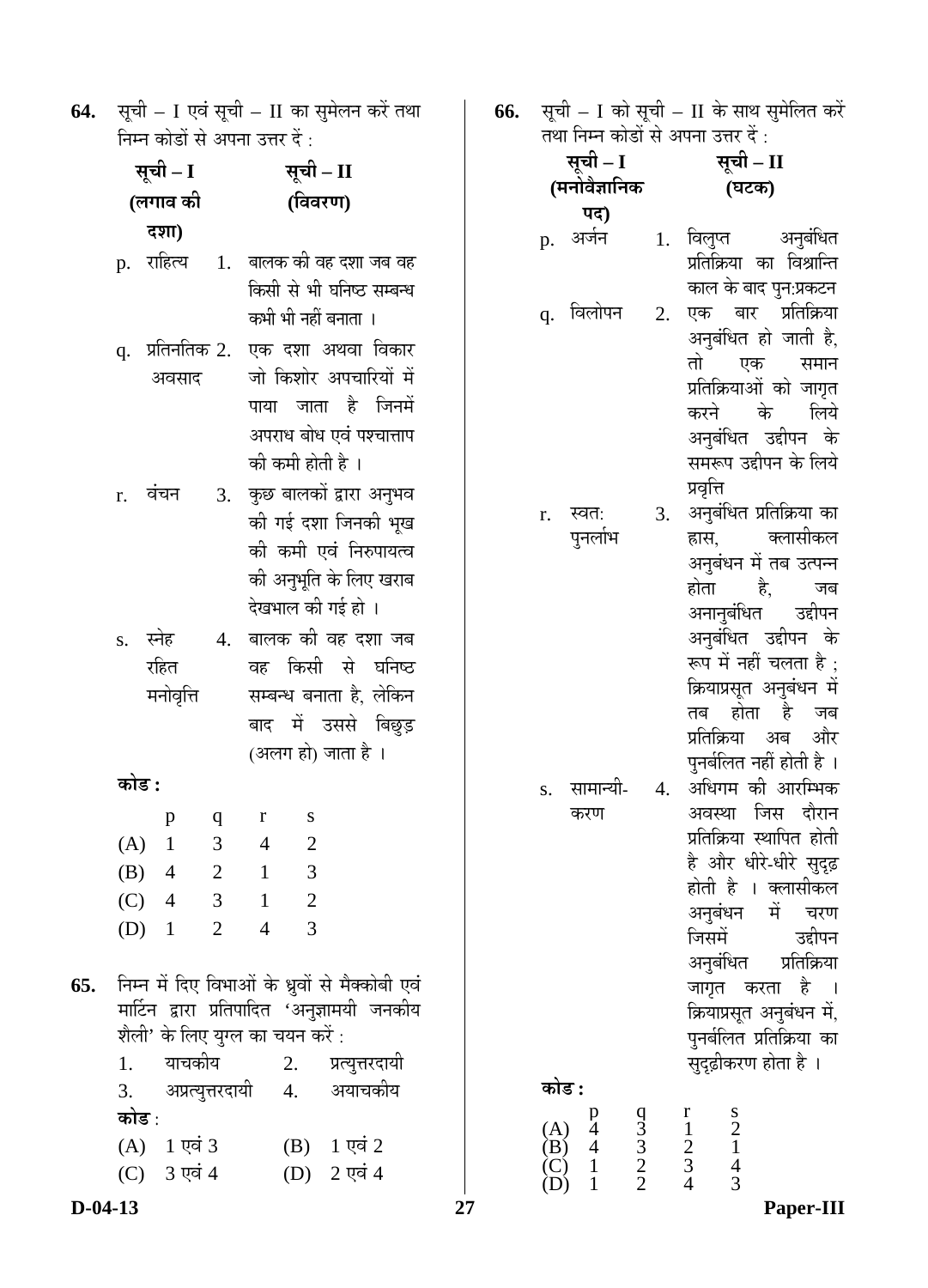- **67.** What would be the degrees of freedom for error variance in a five group randomized ANOVA, with twelve subjects per group ?
	- (A) 54
	- (B) 55
	- (C) 59
	- $(D) 60$
- **68.** ARIMA (Autoregressive Integrated Moving Averages) model is especially useful in analysing the data obtained through
	- (A) Factorial designs
	- (B) Randomized block designs
	- (C) Time series designs
	- (D) Quasi-experimental designs with non-equivalent control groups
- **69.** Which of the following is correct of the Rorschach Ink Blot Cards ?
	- (A) Five chromatic and five achromatic
	- (B) Two chromatic and eight achromatic
	- (C) Three chromatic and seven achromatic
	- (D) Three chromatic, five achromatic and two unstructured
- **70.** Selection is the process of differentiating between in order to identify those with a greater likelihood of \_\_\_\_\_\_\_ in a job.
	- (A) Applicants; good performance
	- (B) Candidates; good performance
	- (C) Applicants; success
	- (D) Candidates; success

### **Instructions for Questions 71 to 75 :**

Read the following passage and answer the **five** questions that follow :

The Wechsler Adult Intelligence Scale (WAIS) was administered to a sample of 300 subjects. The intercorrelations among all the subscales were obtained. Unities were retained in the diagonal spaces of the correlation matrix and it was factor analysed. Cattell's scree indicated two-factor solution. The two factors were subjected to varimax rotation. The two rotated factors were named as Verbal Intelligence and Performance Intelligence. The two factors, together, explained 62 percent of variance.

#### Paper-III 28 D-04-13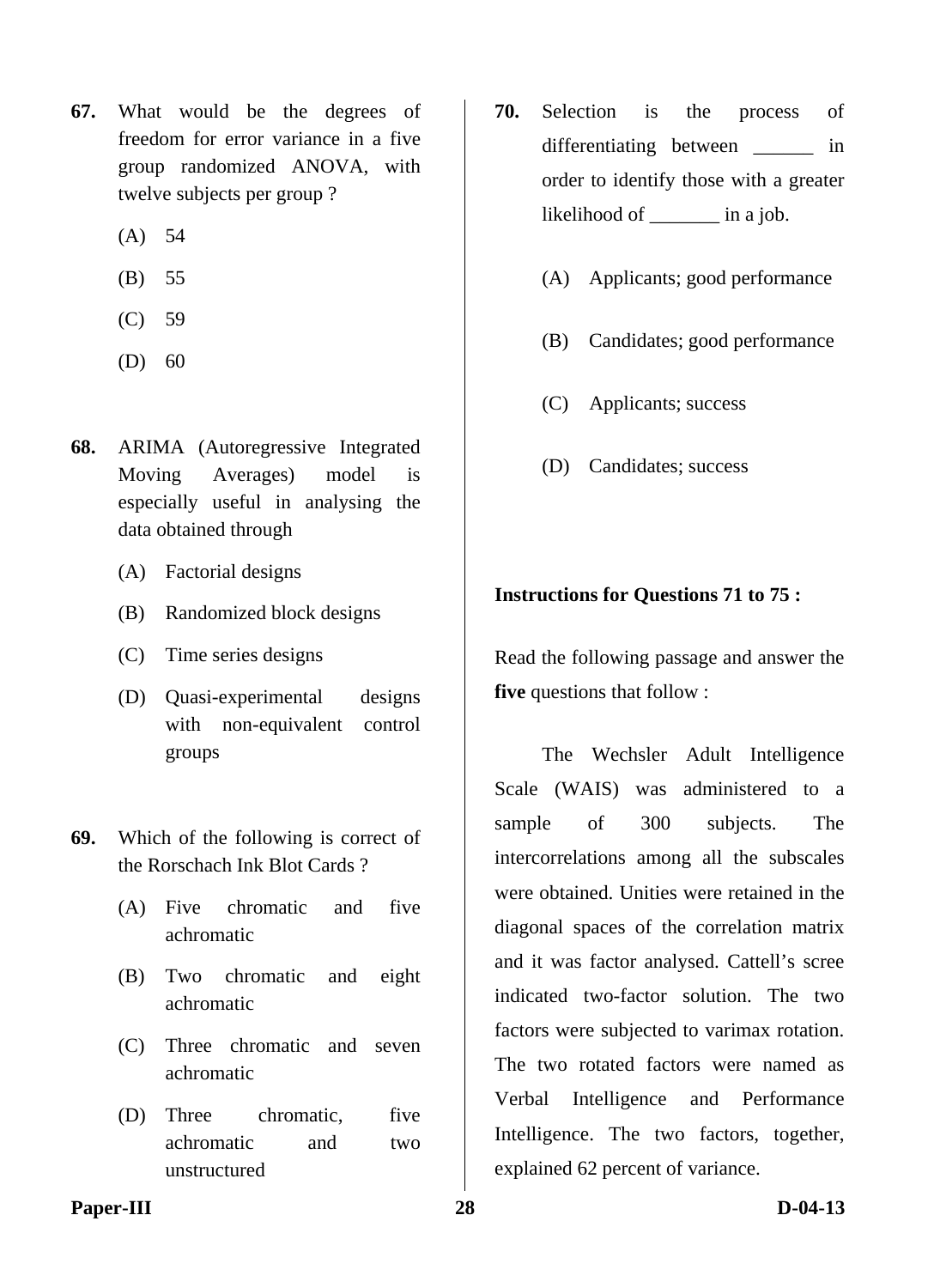- **67.** प्रति समूह बारह प्रयोज्यों के साथ, पाँच समूह यादृच्छिक ANOVA में त्रुटि प्रसरण के लिये स्वतन्त्रता की कोटि क्या होगी ?
	- (A) 54
	- (B) 55
	- (C) 59
	- $(D) 60$
- 68. निम्नलिखित में से किसके जरिये प्राप्त डेटा का विश्लेषण करने में ARIMA (ऑटोरिग्रेसिव इंटिग्रेटिड मूविंग एवरिज्स) मॉडल विशेष रूप से उपयोगी है ?
	- (A) कारक अभिकल्प (डिजाइन्स)
	- (B) यादच्छिक ब्लॉक डिजाइन
	- (C) समय शृंखला डिजाइन
	- (D) अ-समरूप नियन्त्रित समूहों वाले क्वाझी प्रयोगात्मक डिजाइन
- 69. रोशी स्याही धब्बा कार्ड के बारे में क्या सही नहीं है ?
	- $(A)$  पाँच वर्ण और पाँच वर्णांध
	- (B) दो वर्ण और आठ वर्णांध
	- $(C)$  तीन वर्ण और सात वर्णांध
	- (D) तीन वर्ण, पाँच वर्णांध और दो असंरचित

**70.** "ÖµÖ®Ö ‹êÃÖß ¯ÖÏ×ÛÎúµÖÖ Æîü וÖÃÖ´Öë \_\_\_\_\_\_\_ Ûêú ²Öß"Ö भेद किया जाता है ताकि ऐसे लोगों की पहचान हो सके जिनकी किसी कार्य (जॉब) में

को ज्यादा संभावना हो ।

- $(A)$  अभ्यर्थी ; अच्छा निष्पादन
- (B) प्रत्याशी; अच्छा निष्पादन
- (C) अभ्यर्थी : सफलता
- (D) प्रत्याशी; सफलता

### **¯ÖÏ¿®Ö 71 ÃÖê 75 Ûêú ×»Ö‹ ×®Ö¤ìü¿Ö :**

निम्न गद्य को पढ़ें तथा आगे के **पाँच** प्रश्नों के उत्तर दें :

वैश्लर व्यस्क बुद्धि मापनी (WAIS) 300 प्रयोज्यों के प्रतिदर्श को दिया गया । सभी उपमापनियों में अन्तसहसम्बन्ध प्राप्त किए गए । सहसम्बन्ध मैट्रिक्स के विकर्ण स्थान पर एकल  $(r = 1.00)$  को रखा गया तथा इसका उपादानिय विश्लेषण किया गया । कैटेल के स्क्रि द्रारा द्वि-उपादानिय समाधान दर्शाया गया । दोनों उपादानों का वैरिमैक्स घूर्णन किया गया । दोनों घूर्णित उपादानों के नाम, शाब्दिक बुद्धि एवं निष्पादन बुद्धि रखे गए । दोनों उपादानों ने साथ में  $62\%$  प्रसरण की व्याख्या की ।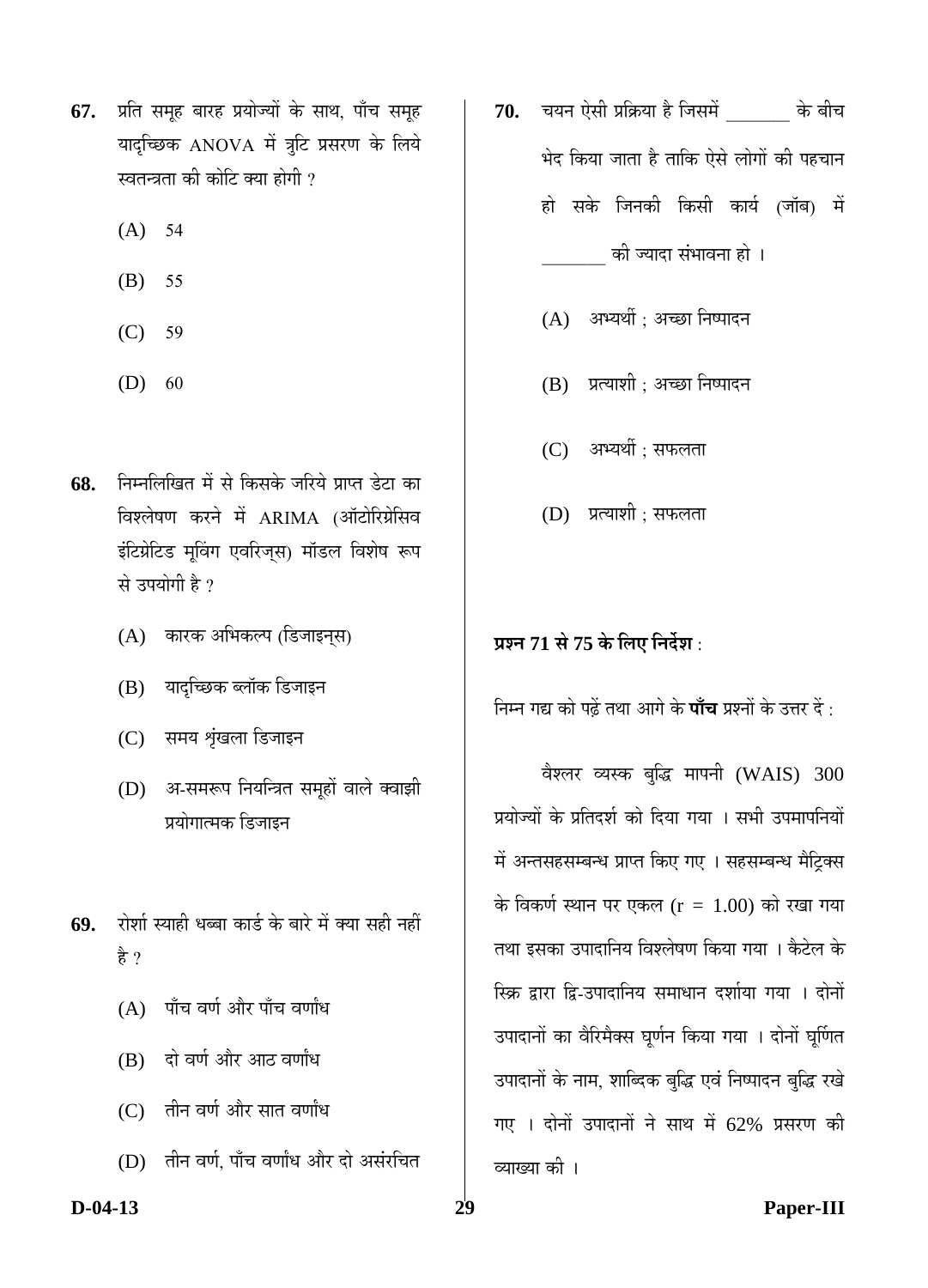- **71.** Which one of the following method of factor extraction is likely to have been employed in the present work ?
	- (A) Principal component analysis
	- (B) Principal axes factoring
	- (C) Maximum likelihood
	- (D) Unweighted least squares
- **72.** The inter-factor correlation between the two rotated factors obtained in this analysis will be
	- (A) Greater than zero
	- (B) Smaller than zero
	- (C) Zero
	- (D) Zero or greater than zero
- **73.** Cattell's scree is a
	- (A) plot displaying variables using the first two factors as axes.
	- (B) plot of the order of unrotated factors on X axis and eigenvalues on Y axis.
	- (C) plot of the order of unrotated factors on X axis and the communalities on the Y axis.
	- (D) eigenvalues on X axis and communalities on Y axis.
- **74.** The factor-analytic model followed in the above analysis can be best labelled as
	- (A) Common factor model
	- (B) Confirmatory factor analysis model
	- (C) Oblique factor analysis model
	- (D) Component model
- **75.** In this research, the factor analysis has
	- (A) established the predictive validity of the WAIS.
	- (B) explored the dimensionality of the WAIS subscales.
	- (C) provided evidence in favour of Spearman's two factor model.
	- (D) Demonstrated that all the WAIS subscales are highly internally consistent.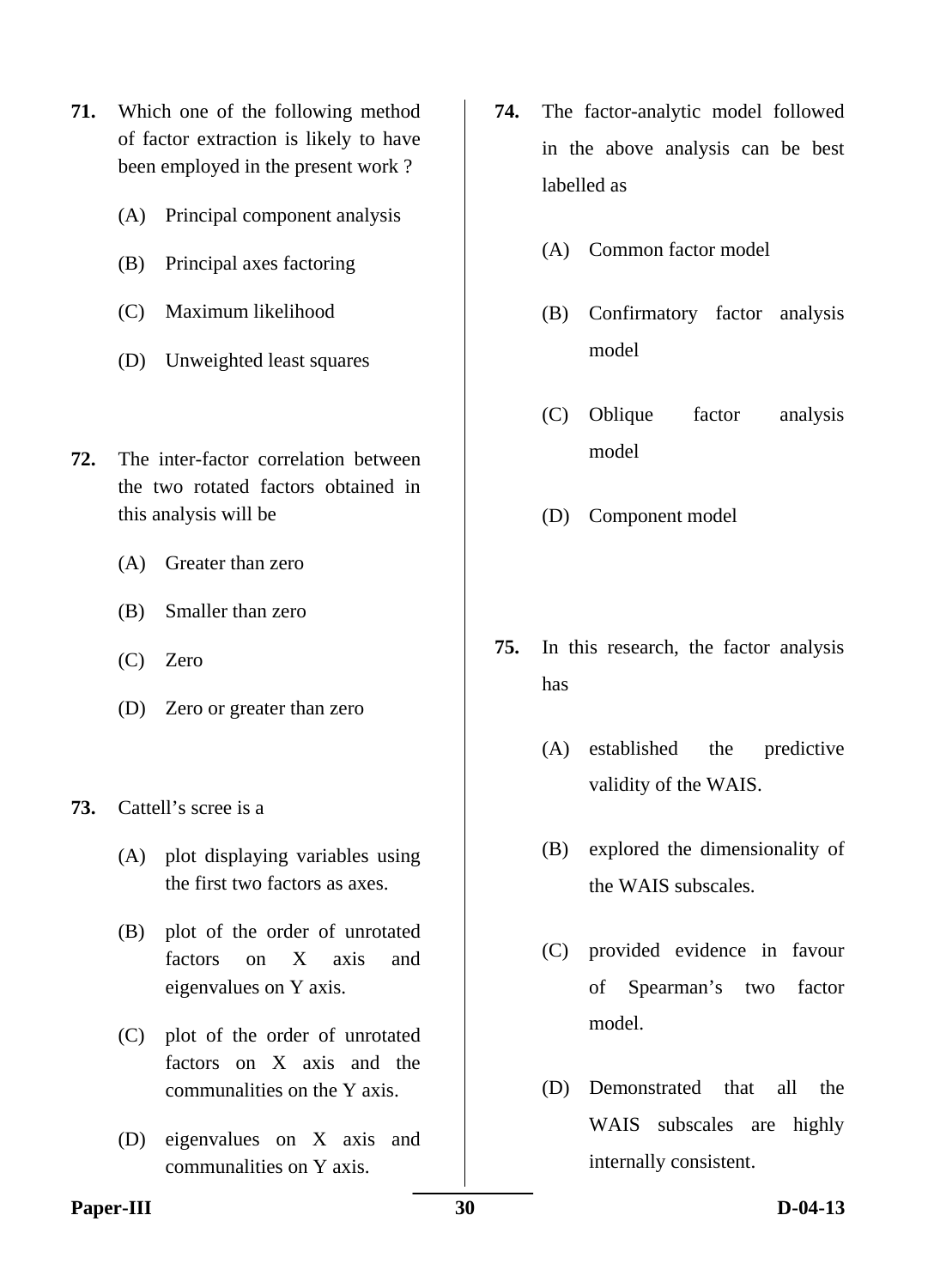- 71. वर्तमान कार्य में उपादान विश्लेषण (निष्कर्षण) के लिए निम्न में से कौन सी विधि का उपयोग किया गया होगा $\,$ ?
	- (A) मुख्य घटक (प्रिन्सिपल काँपोनंट्स) विश्लेषण
	- (B) मुख्य अक्ष उपादानीकरण
	- (C) अधिकतम सम्भाव्यता
	- (D) अभारित न्यूनतम वर्ग
- 72. इस विश्लेषण से प्राप्त दो घूर्णित उपादानों का सहसम्बन्ध <sub>\_\_\_\_\_</sub> होगा ।
	- $(A)$  शून्य से अधिक
	- (B) शून्य से कम
	- (C) शून्य
	- (D) शुन्य अथवा शुन्य से अधिक
- 73. कैटेल का स्क्रि \_\_\_\_\_\_\_ हैं ।
	- $(A)$  दो प्रथम उपादानों को अक्ष रूप में उपयोग करते हुए परिवर्त्यों को दर्शाने वाला आरेख
	- $(B)$  अघूर्णित उपादानों के क्रम को X-अक्ष पर तथा आइगेन मूल्यों को Y-अक्ष पर रखने वाला आरेख
	- $(C)$  अघूर्णित उपादानों के क्रम को X-अक्ष पर तथा कम्युनॅलिटीज को Y-अक्ष पर रखने वाला आरेख
	- (D) X-अक्ष पर आइगेन मूल्य तथा Y-अक्ष पर कम्युनलिटीज
- 74. उपरोक्त विश्लेषण में उपयोग में लाए उपादान विश्लेषणात्मक निदर्श को सर्वोत्तम कहा जा सकता है
	- $(A)$  सामान्य उपादान निदर्श
	- (B) समनुरूपी उपादान विश्लेषण निदर्श
	- (C) तिर्यक उपादान विश्लेषण निदर्श
	- (D) घटक (काँपोनंट) निदर्श
- 75. इस अनुसंधान में उपादान विश्लेषण चे <sub>प</sub>
	- (A) WAIS की प्रागुक्तीय वैधता स्थापित को है ।
	- (B) WAIS की उपमापनियों की विमाओं का अन्वेषण किया है ।
	- (C) स्पियरमैन के द्विउपादानिय निदर्श के पक्ष में साक्ष्य प्रदान किया है ।
	- (D) WAIS की उपमापनियों की उच्च आन्तरिक एकरूपता का निदर्शन किया है ।